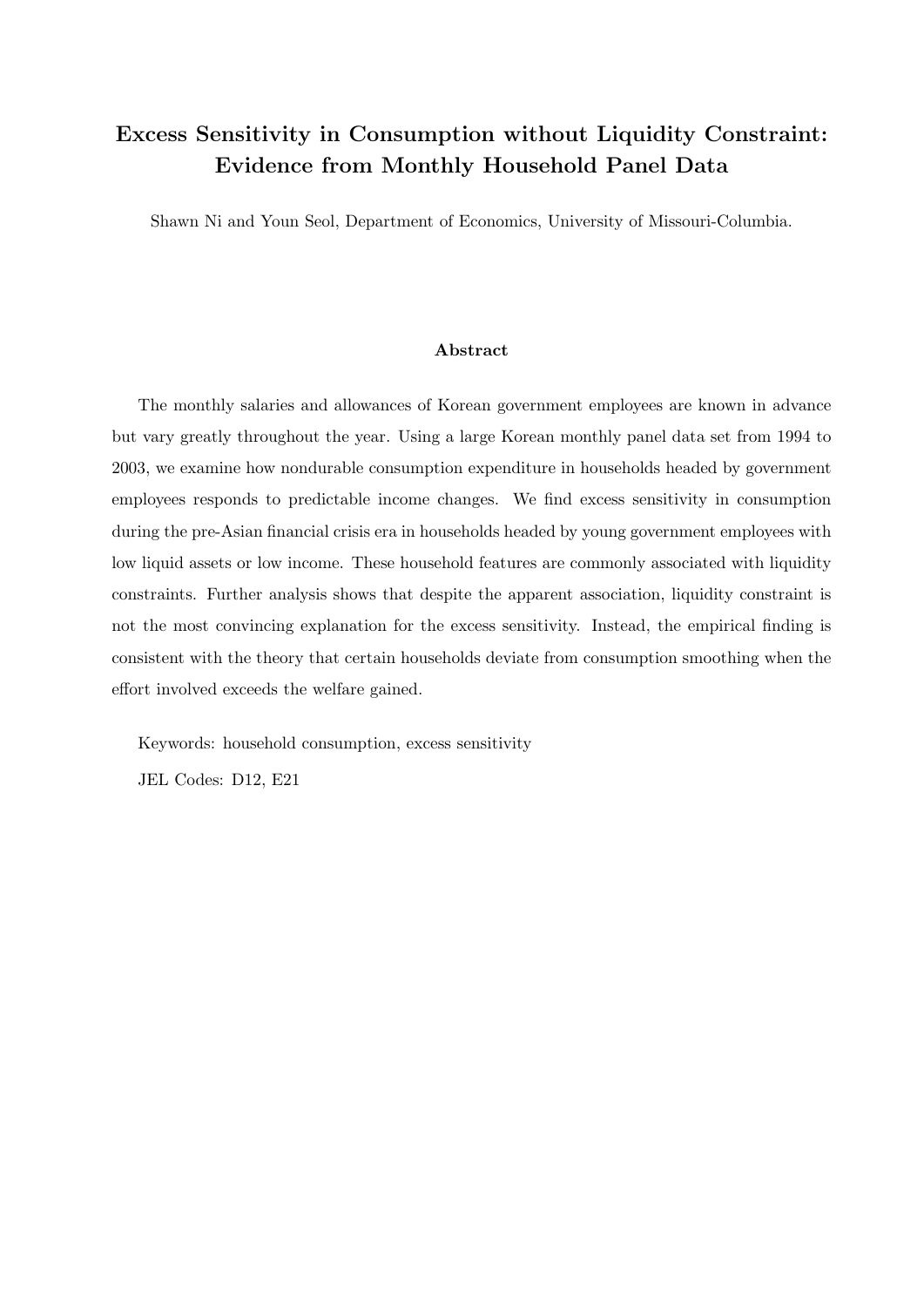# 1 Introduction

The power of an empirical test on whether household consumption responds to anticipated changes in income (i.e., excess sensitivity) critically depends on the researcher's knowledge in the households' information on future income. In this study, we examine a large panel data set on monthly consumption and income of Korean households headed by government employees. The most crucial feature of the data set is that the government employees' salary and the monthly allowance payment schedules are known in the beginning of the year. The monthly salary and allowance vary greatly across time and across households but is perfectly certain. The large and regular variations in predictable income of the Korean government employees and the long panels allow us to circumvent the problem of estimating expected incomes and afford us a powerful test of excess sensitivity.  $1$ 

For all households headed by government officials between  $1994 - 2003$  we find statistically significant but economically minor excess sensitivity of household expenditure on nondurables to anticipated head of household salary growth. Furthermore, we find that the minor excess sensitivity for the sample as whole is due to economically significant excess sensitivity of expenditure by households headed by young government officials (we call them young households) with low liquid wealth or low income before the 1997 Asian financial crisis. In the household consumption literature, young age, low liquid wealth, and low income are characteristics often associated with liquidity constraints. It is natural to treat liquidity constraint as the leading hypothesis for the excess sensitivity found in the study, for which we conduct a number of tests. The tests do not support the liquidity constraint theory but they do yield insights on household consumption

<sup>&</sup>lt;sup>1</sup>The Korean household data are more desirable than the most heavily studied household income and consumption data, the Panel Study of Income Dynamics (PSID) and the Consumption Expenditure Survey (CEX) for the U.S. and the Family Expenditure Survey (FES) for the U.K. The PSID only includes annual or semi-annual household expenditure on food and is known to contain large measurement errors (see Runkle 1991). The quarterly CEX data have limited panel features and large measurement errors in income (see Lusardi 1996). The FES data have no panel feature at all. Household data studied (by Hayashi 1985, Mork and Smith 1989, Browning and Collado 2001) for other developed countries (Japan, Norway, and Spain) are quarterly series with limited observations on each household.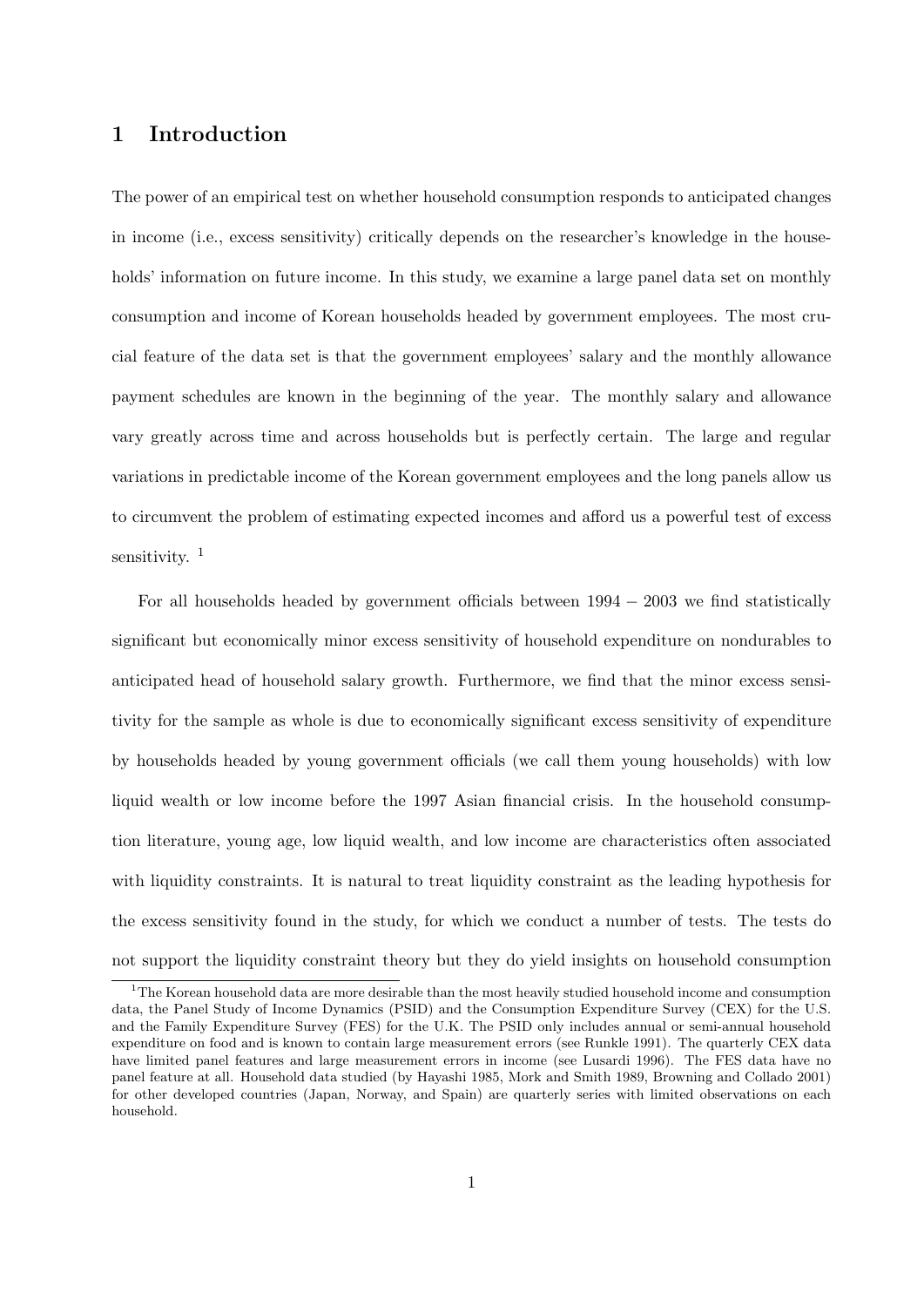behavior that are not fully appreciated.

First, we find that consumption is more responsive to negative predictable salary growth than to positive growth. Second, for the sample that includes all households, consumption growth of those with lower levels of liquid wealth (measured by the liquid asset-disposable income ratio) is no more responsive to predictable income growth. The third, and we believe the most convincing test of the liquidity constraint theory, is an examination of the consequence of the change in the longrun prospects of the income on short-run excess sensitivity. We find that for the period in which the liquidity constraint is most likely to be widely prevalent for the households headed by young government officials, the excess sensitivity is absent. The predicted lifetime income for government officials was significantly reduced by the Asian financial crisis (that hit Korea at the end of 1997). The salary scale of all government officials was frozen between 1997 to 1999, then jumped sharply in 2000. As the economic prospects improved substantially throughout 1999, so did the permanent income of the young government officials. With the salary frozen below the permanent income, liquidity is likely to be tighter for households headed by young officials compared to the pre-crisis era. Other measures of liquidity confirm the tightening of households' liquidity in 1999. However, there is no evidence of excess sensitivity after the Asian financial crisis (and in the year 1999) for all households in the sample and for young households with low liquid wealth or low income.

In the recent literature, a pattern has emerged in the estimates of excess sensitivity based on natural experiments where certain income changes are anticipated by households. Using the CEX data, Souleles (1999), Parker (1999), and Johnson et al. (2006) found excess sensitivity of household consumption to non-regular anticipated windfall of income (such as tax rebates). Browning and Collado (2001) (using Spanish household data) and Hsieh (2003) (using the CEX data) found no evidence of excess sensitivity to large and regular anticipated income changes. This pattern is consistent with the notion that the discipline of consumption smoothing is highly valuable when predictable income changes are large and regular, and not as valuable when they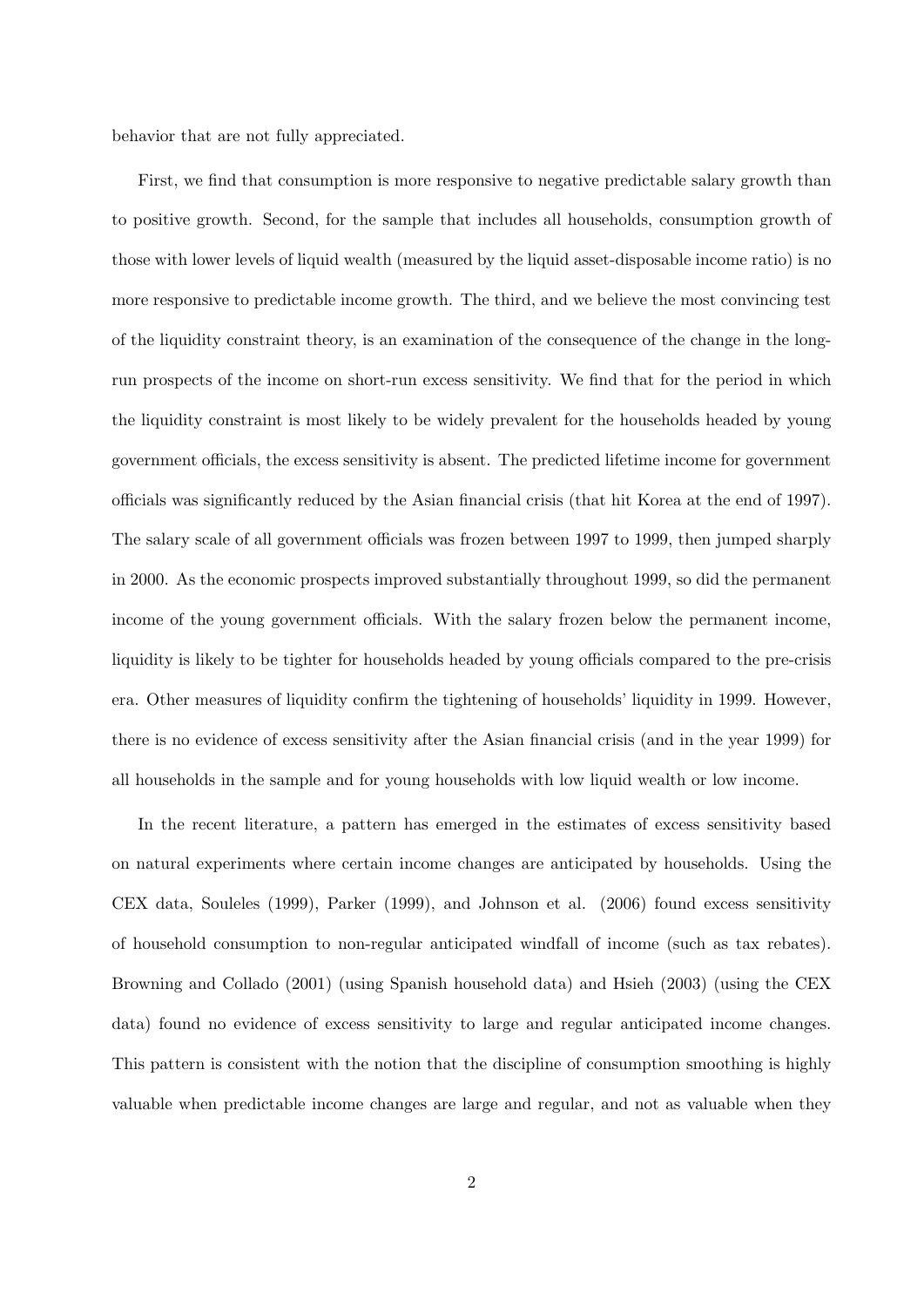are small or non-regular.

Unlike the existing studies based on quarterly data and without taking into account of intertemporal dependency in consumption, the present study uses monthly data and estimates excess sensitivity jointly with intertemporal dependency in consumption. The estimate indicates a high intertemporal dependency in monthly consumption, which implies a low cost of small deviation from monthly optimal consumption smoothing. The estimation also finds excess sensitivity to large and regular anticipated income variations in consumption of a subgroup of households during a given period. These results suggest an alternative theory to the conventional arguments on excess sensitivity in household consumption. We argue that consumption smoothing takes effort to plan and discipline to execute. Even in the absence of liquidity constraint, households may fail to smooth consumption because the effort involved exceeds the welfare gained. The cost and benefit of consumption smoothing are household dependent and time varying. The characteristics of poor household planners are closely related to those often associated with liquidity constraints. The contrast in estimated excess sensitivity before and after the financial crisis suggests that some households are less willing to make the effort to achieve optimal smoothing in a time of prosperity, but are willing to do so after a period of hardship.

The rest of the paper is organized as follows. Section 2 gives a detailed description of the data set. Section 3 provides the empirical estimates of excess sensitivity. Section 4 examines in more detail excess sensitivity before and after the Asian financial crisis and conducts robustness checks on the empirical findings. Section 5 reconciles our results with a number of recent studies on household consumption expenditure. Section 6 offers concluding remarks.

# 2 Description of the Korean Household Survey Data

Our study is based on the Family Income and Expenditure Survey in urban areas of Korea from January 1994 to December 2003. The survey contains panel data on household income, demo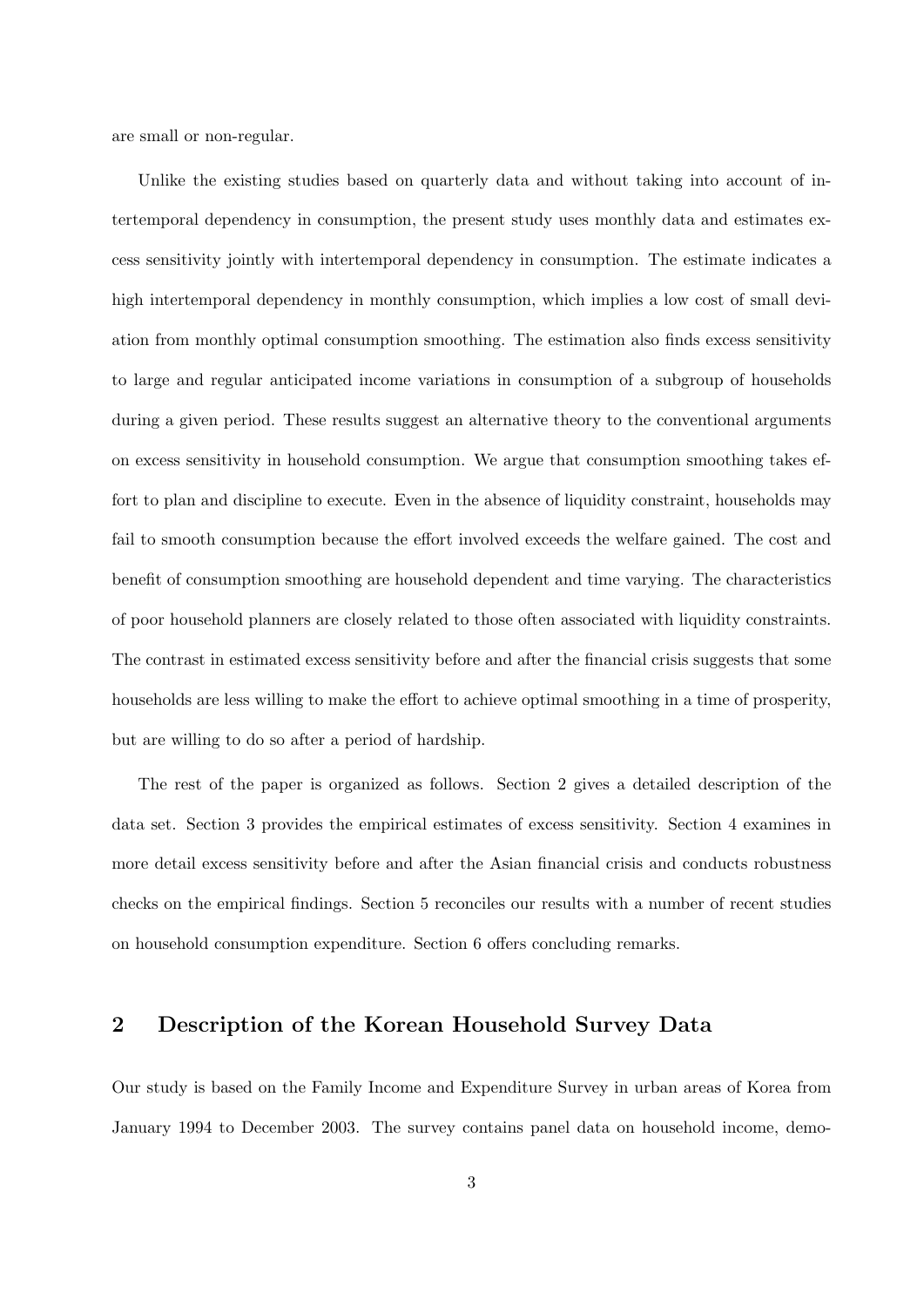graphics, and expenditures. The household income variables include monthly salary and allowances of the head of household, wage incomes of the spouse and other household members, and income from other categories such as property earnings. The expenditure variables include food, housing, apparel, services, education, medical and health care, transportation, and other outlays. In Appendix 1 we provide detailed information for the sub-categories of nondurable consumption expenditure.

Each household is surveyed monthly for up to five years. For the sample period 1994 to 2003, the data set contains three waves of household samples. The first wave is from 1994 to 1997, the second is from 1998 to 2002, and the last one is for 2003. The survey covers around 5,500 households for each year, among them around 3, 000 are headed by salary and wage earning workers. These salaried workers can be grouped into four categories: (1) government employees; (2) white collar office workers in the private sector; (3) regular labor (with permanent blue collar jobs); (4) non-regular labor (typically non-skilled labor with temporary jobs). Because our institutional knowledge on the predicability of salary and allowances is limited to the the government employees, in this paper we will limit the scope of empirical analysis to households headed by government employees (including office workers, teachers, and other public service personnel.) We delete the households that do not have complete records for a whole year. The head of a household may start as a government employee in January and then move to the private sector in the middle of the year. For these households, in pooled regressions we use the observations of the months when the head of the household is classified as a government employee. We drop observations where the head of the household reports salary and allowance income below the minimum salary published in the government salary tables. Our total number of monthly observations is 21, 850 after the initial round of omissions.

The number of observations is reduced further. The empirical analysis is mostly based on pooled regressions (and fixed effects regressions in some cases) using growth rates of households'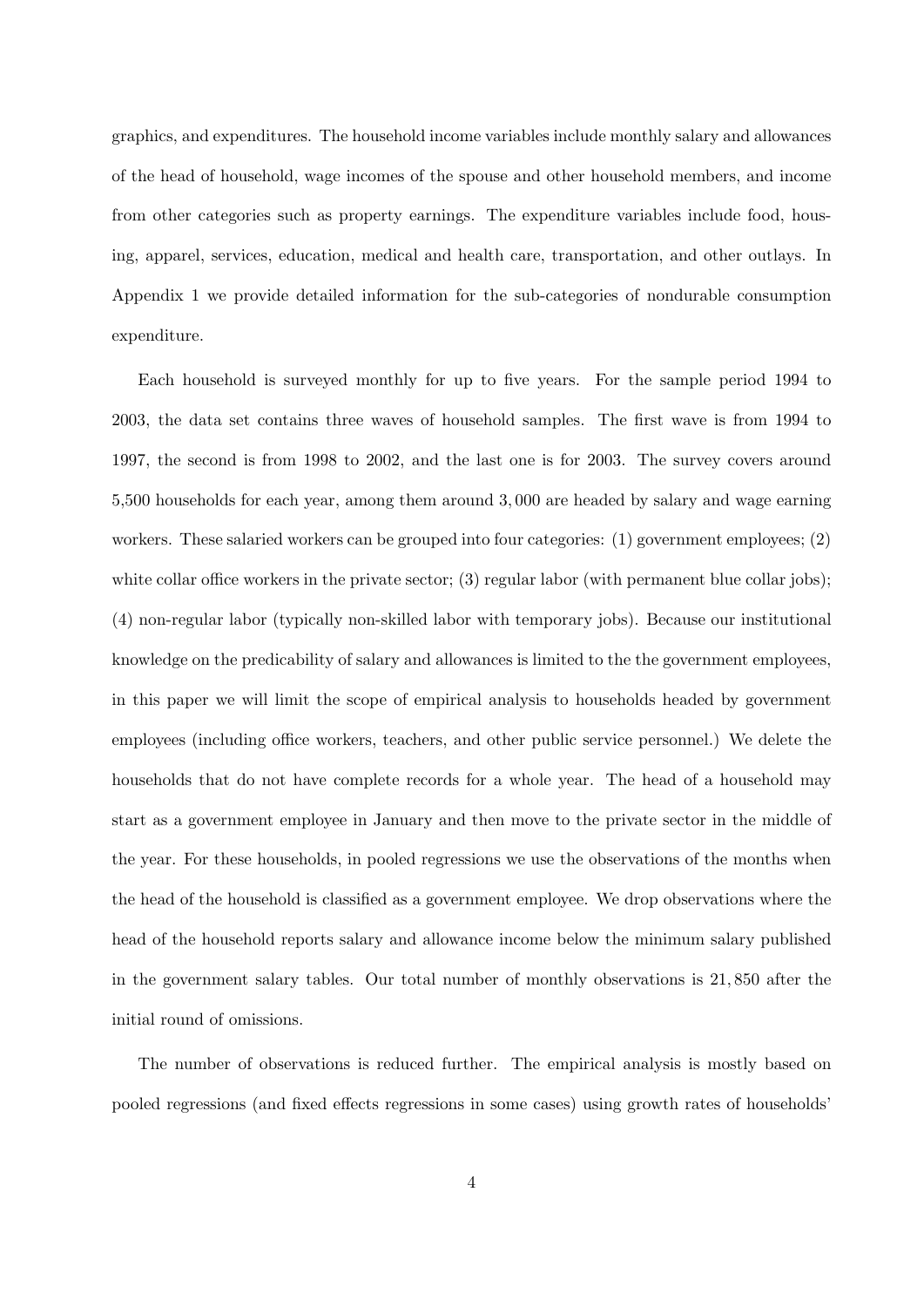income and consumption. Growth rates in January (over December of the previous year) are not used in pooled regressions but are used in fixed effects models. We exclude observations for which the nominal consumption expenditure, or real monthly income growth, or real consumption growth is outside the range of three times the sample standard deviation (and keep the rest of observations on the households). The remaining samples of growth rate vary by the components of consumption expenditure. For total expenditure on consumer nondurables, our final sample includes 18, 616 monthly observations of growth rates for pooled regressions. For fixed effects models, we create panels with monthly observations of one to five years. This cuts the number of observations on month growth rates by over 2, 500 and keeps 873 household panels in the sample.

The present study on monthly household consumption panel data is the only one we know of. For the purpose of comparing with existing studies on quarterly household data of different countries, we construct quarterly data by time-aggregating the Korean monthly data. For pooled regressions, the growth rates from the first quarter over the fourth quarter of the previous year are omitted, as are the outliers (observations outside three times the sample standard deviation).

The salary and allowance schedules of Korea government employees are published in the beginning of the year following the approval of the congress. The complicated system of salaries and allowances is under the supervision of the Ministry of Government Legislation and Korea Civil Service Commission. Besides base salary, there are several dozens types of allowances. The allowances depend on rank, seniority, family composition, and job classification and make up a substantial portion of the government employees' income.

Throughout this study, we define the head of household salary income as the sum of base salary and allowances. In the data set, the salary income data collected as a single sum. For each government employee, the monthly payments vary greatly from month to month mainly (but not exclusively) because of variation in the allowances. By government regulation, the government employees know at the beginning of the year the exact amounts of the payments of the salary and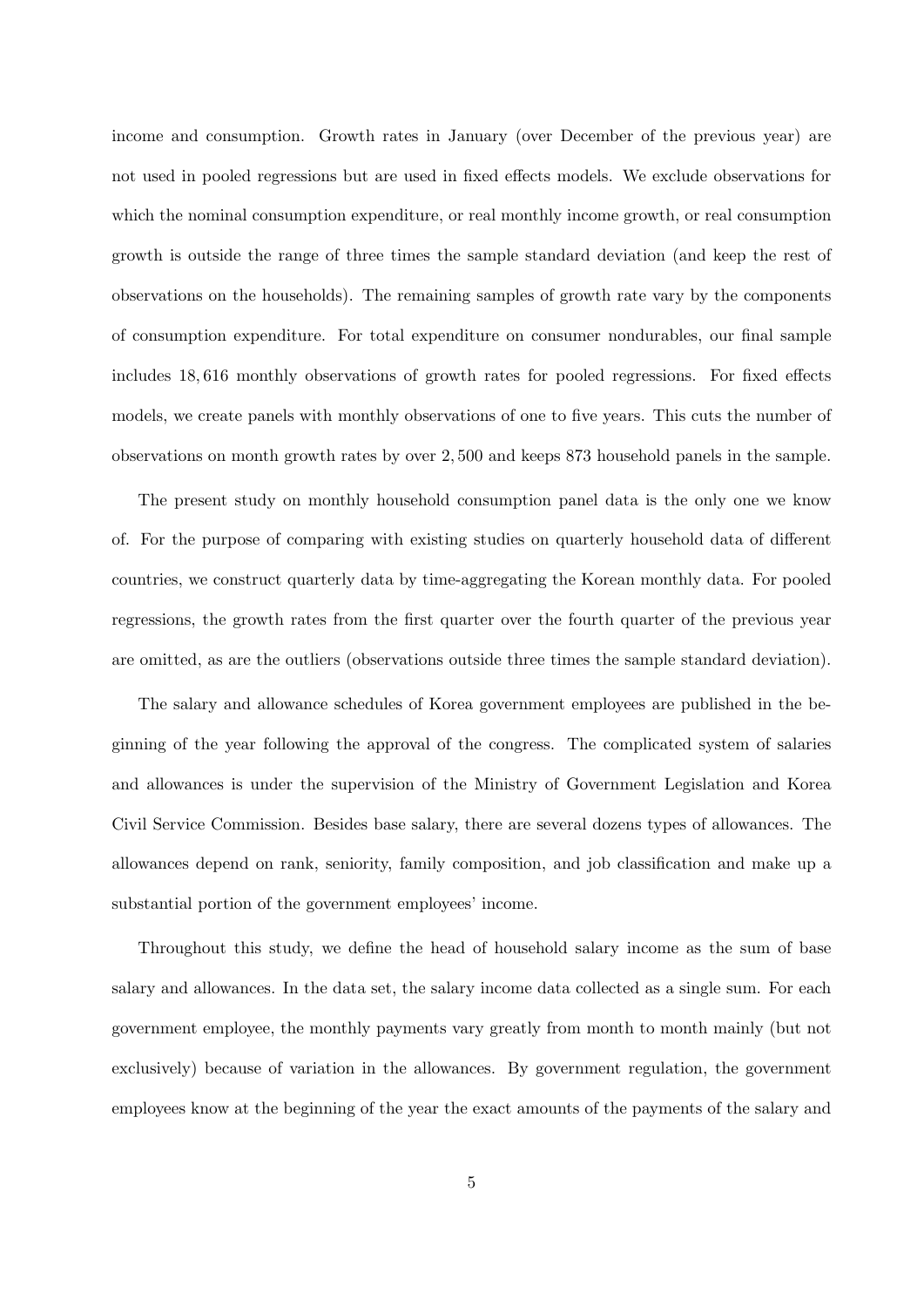most allowances in each month. The government officials also receive bonuses (customarily related to holidays) which are largely anticipated in quantity. The measure of anticipated salary income in this paper does not include bonuses. But inclusion of bonuses does not materially change the conclusion of the paper (the details are available upon request.)

Although there is no uncertainty in nominal salary and allowances, the monthly inflation rate is uncertain. We do not consider the inflation risk as an important issue, for two reasons. First, for the sample period studied, the monthly average of inflation and the standard deviation of inflation are negligible (0.3% and 0.5%, respectively) compared with the magnitude of the fluctuations in monthly pay, with a large portion of inflation being predictable. Second, we found in all cases estimates based on nominal data are very similar to those reported in the tables of this paper based on real data.

Table 1 reports the summary statistics for government employee households. The unit is one thousand Korean won (which is about one U.S. dollar by the current exchange rate). The table shows that on average the main source of income is the labor income (salary, allowances, and bonuses) of the head of the household. This is not surprising, given the fact that in about threequarters of the households in our sample the spouse is not employed. The table shows that food expenditure (including restaurant food) is the largest item of nondurable consumption, accounting for about one-third of the total non-durable consumption, while personal care & entertainment is a close second. Note that Table 1 shows that the wage income of other household members, which is most likely to be unpredictable, exhibits a larger standard deviation than the head of household salary income. The variation in household consumption is partially attributed to this portion of the household income.

We will close the data description section by summarizing and elaborating the nature of the variations in monthly salary income as anticipated, in general exogenous to monthly consumption variations, and large in magnitude. First, as suggested earlier, allowances are paid with regularity.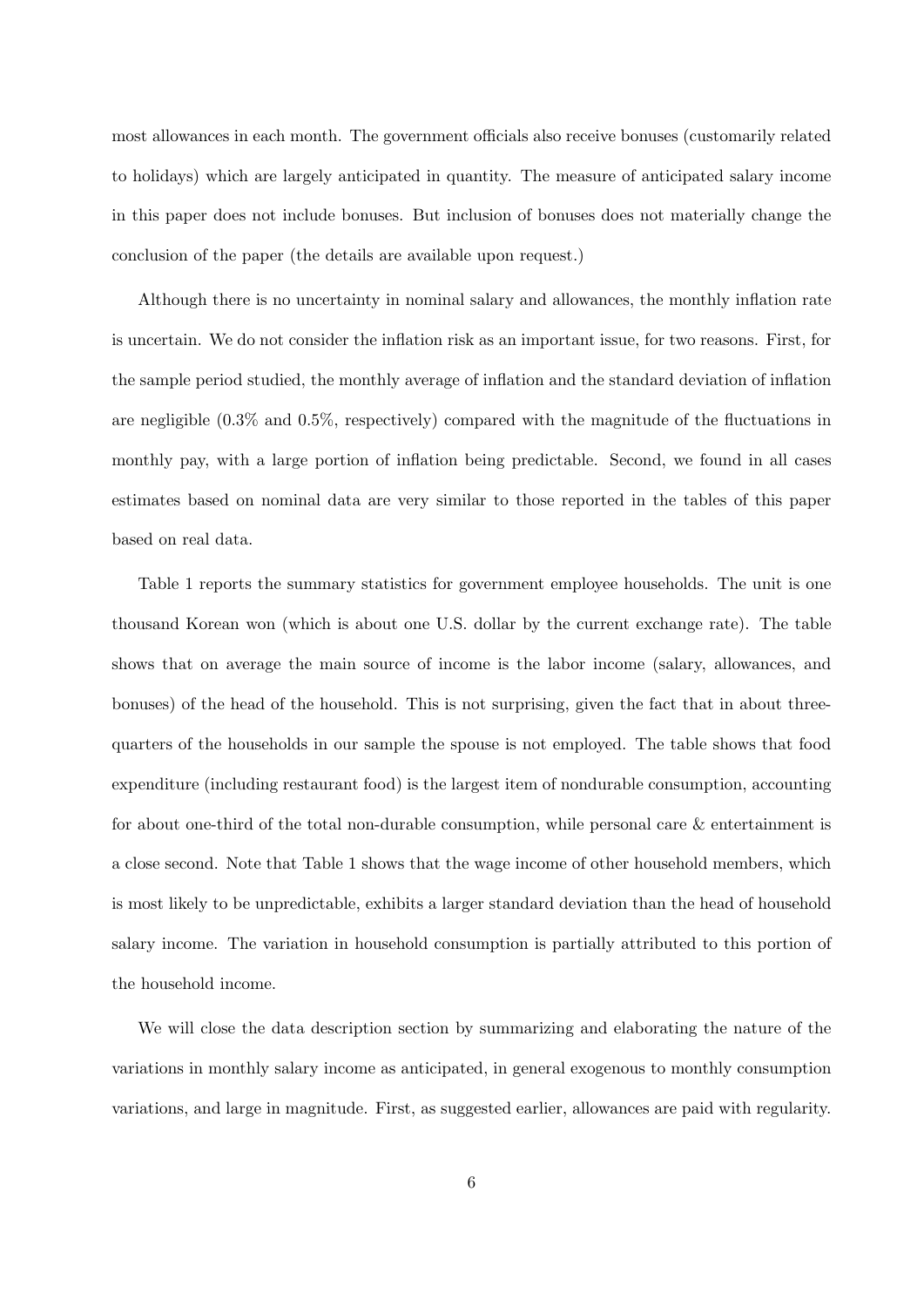In cases when changes in some minor allowances are not known in the beginning of the year (say because the employee moves from a rural area to the capital city in the middle of the year), they are expected months ahead of the time and do not constitute surprises in the month of payment. Promotion in the rank occurs infrequently and the resultant new salary follows a schedule known in advance.

Second, the salary income variations are in general exogenous to monthly consumption variations. The timing and amount of the salary income are set by government regulations. Allowances dependent on household characteristics (e.g. the number of children) may not be viewed as strictly exogenous to the average level of consumption. But the amount of such allowances is known in the beginning of the year and should not affect the monthly consumption growth if the family exercises consumption smoothing. The monthly salary and allowance variation may correlate with seasonal factors, as is the consumption growth. These correlations do not drive our empirical results though. As we will show in the next section, we control seasonal dummies in the regressions (and the presence of the seasonal dummies does not change the nature of the estimated excess sensitivity). But more importantly, the data show that the monthly variations in salary income are large and so are the variations in salary income growth across households within each month. The bottom of Table 1 shows the average of cross-sectional and cross-monthly statistics for the head of household salary income growth rate and household nondurable consumption growth rate from 1994 to 2003, adjusted for inflation. All growth rates are defined as the first difference in the logarithm of levels. The monthly salary variations are quite large. The average standard deviation of monthly salary growth over time and across unbalanced panels of households is 0.182, (18.2%). The standard deviation of the 'within' component (the variation of a given household over months) is 17.9%. The relatively small 'between' component (the variation of average growth across households, about 5.2%) means that the average of salary income growth is fairly small across households (largely because the existence of long panels.) However, for each month in the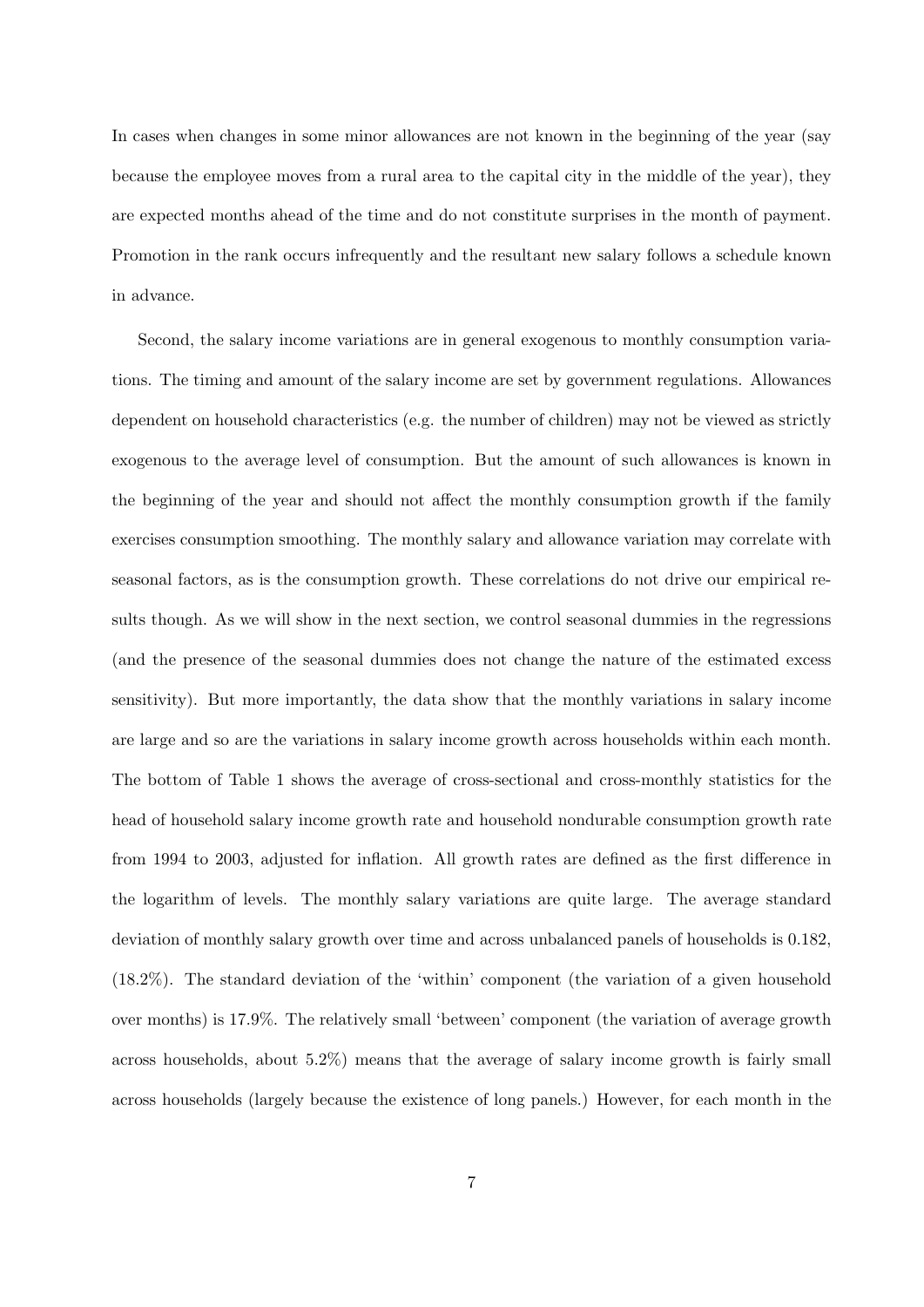sample period there is a substantial cross-household variations in salary income growth as well as in consumption growth. The averages of the monthly cross-household standard deviations in salary income growth and nondurable consumption growth are about 15.7% and 30.7% respectively. This suggests that neither salary income growth nor consumption growth are synchronized across households by seasonal factors. The large cross-household and cross-time variations in salary and consumption growth afford a good opportunity for the powerful test on excess sensitivity.

# 3 Estimating Excess Sensitivity of Household Consumption

Our analysis is based on the following regression model

$$
c_{it} = \phi y_{it} + h_1 c_{it-1} + h_2 c_{it-2} + \theta' x_{it} + \epsilon_{it}.
$$
\n
$$
\tag{1}
$$

 $c_{it}$  is nondurable consumption real expenditure growth of household i between period  $t-1$  and period t.  $y_{it}$  is real salary income growth of the head of household i between  $t - 1$  and t, which is predictable before period t. Parameter  $\phi$  represents excess sensitivity, the primary interest of this study.  $\theta'$  is the transpose of an unknown parameter vector  $\theta$ . The vector  $x_{it}$  consists of unity and two groups of control variables. The first group contains the demographic variables of households: age and age-squared of the head of the household, the logarithm of family size, and change in family size. The second group includes month- (for monthly data) or quarter- (for quarterly data) dummies, nine year dummies, and holiday dummies (Thanksgiving, which may be August or September). In the following, the term 'seasonal dummies' means all time-related dummies. <sup>2</sup>

The estimates for the whole sample  $(N = 14, 740)$  observations are (with standard errors in

<sup>2</sup>This model is consistent with a log-linearized first order condition of an optimal consumption model with timenonseparable utility function. The utility-maximizing model imposes additional restrictions on the parameters, which may lead to rejection of the utility function even in the absence of excess sensitivity. For the purpose of testing for excess sensitivity, linear model (1) without additional restrictions on parameters is more useful.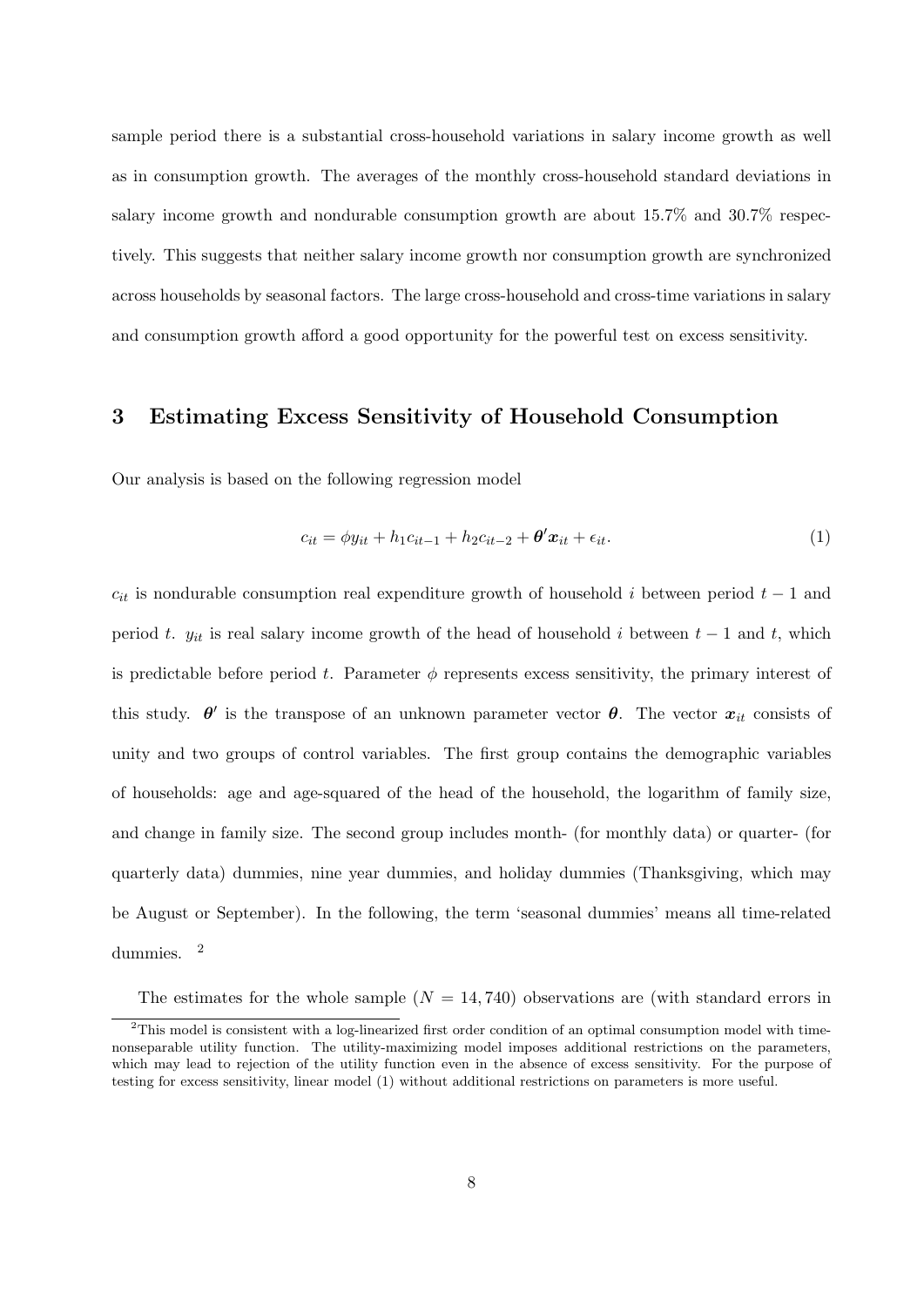parentheses)

$$
c_{it} = 0.029(0.012)y_{it} - 0.591(0.009)c_{it-1} - 0.283(0.009)c_{it-2} + \theta' x_{it} + \epsilon_{it}.
$$
 (2)

The estimated excess sensitivity is significant at the five percent level and the lags of consumption growth are significant at one percent. In the household consumption expenditure literature, the lags of consumption are usually not included in regression models. The estimates of the lags of consumption growth are highly significant and robust to the presence of other regressors. The presence of the lags of consumption growth turns out to have a moderate impact on the estimates of  $\phi$ , but has three econometric implications.

First, the inclusion of the lags of consumption growth results in a substantial gain in the  $R^2$ . The  $R^2$  of regression (2) is 0.320 (32.0 percent). A version of regression (1) with only demographic variables results in  $\hat{\phi} = 0.039(0.013)$  and  $R^2$  of 0.004; adding seasonal dummies yields  $\hat{\phi} = 0.061(0.013)$  and  $R^2$  of 0.043; adding the first lag of consumption growth yields  $\hat{\phi} =$ 0.057(0.012) and  $R^2$  of 0.250. Lags of consumption growth substantially improve the fit of the model, but the third lag coefficient is not statistically significant and inconsequential for  $R^2$ . The second consequence of including the consumption lags is the elimination of the serial correlation in the errors. In the existing studies with data that do not have a strong panel feature, typically the intra-household lagged consumption growth is not included in the regression but standard errors are calculated with special attention paid to intra-household serial correlation in regression errors. Parker (1999, page 962 Footnote 9) noted that based on the quarterly U.S. CEX data, the first order intra-household serial correlation of regression errors is about −0.4. When the regressors do not include the lagged consumption growth, we find a similar serial correlation of the residuals for the quarterly data of Korean households, and a slightly larger one for the monthly data. To deal with the serially correlated errors, Parker (1999) utilized instrumental variables for unbiased estimates of the standard deviation of the estimates. With the inclusion of the two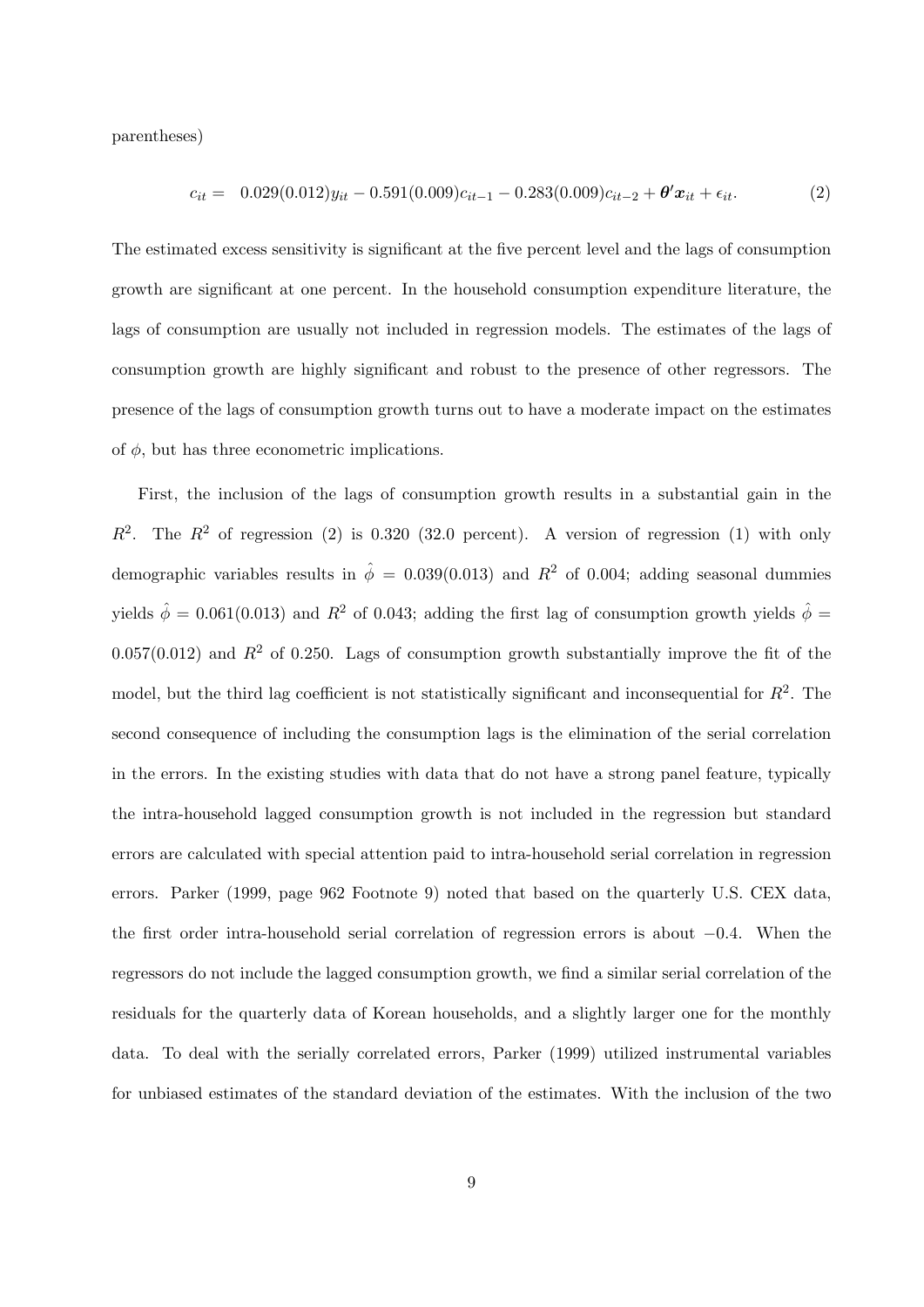consumption growth lags, the least square residuals show little evidence of serial correlation. <sup>3</sup> The third implication of including lags of consumption growth as regressors is that OLS on the resultant dynamic panel data model is biased in finite sample and inconsistent for a large number of households. However, our analysis in Appendix 3 shows that these deficiencies do not materially alter the conclusions of the paper.

Using nominal data for (1) produced near identical estimates  $\hat{\phi} = 0.031(0.012)$  and  $R^2$  of 0.322. For our empirical model, included in the regressor is the growth of salary plus allowances, excluding bonuses. We also run separate regressions with bonuses included in the head of household salary income and results are qualitatively the same.

The estimate of  $\hat{\phi} = 0.03$  is statistically significant but economically small. Note in Table 1 that the standard deviation of monthly growth of salary and allowances is 0.182, while that of nondurable consumption growth is 0.322. This means that a one standard deviation increase in salary growth causes consumption growth to increase by  $\frac{0.03 \times 0.182}{0.322}$  (or 0.017) standard deviations.

The weak excess sensitivity in consumption for the sample may reflect a representative behavior for all households, or result from stronger excess sensitivity from a subgroup of households and/or in a sub-sample period. In the following, we seek to explain the excess sensitivity. In Table 2, we present estimates of excess sensitivity  $\phi$  in equation (1) using monthly consumption and salary income growth of various split samples. The estimated excess sensitivity is statistically significant for anticipated salary decrease, for low income households, and for households headed by young government officials.

<sup>3</sup>Standard errors presented are robust to heteroscedasticity of unknown form. The modified Durbin-Watson statistic for unbalanced panels (by Baltagi and Wu 1999) is 2.138, suggesting a negligible serial correlation in regression errors. Nonetheless we conduct GLS estimation robust to heteroscedasticity and first order autocorrelation in errors. Estimation under the AR(1) error structure requires sufficient observations for each household. We discard observations on households classified as government employees for less than a complete year. For the remaining panels, heteroscedasticity robust estimate of  $\phi$  is 0.031(with standard error 0.011), and heteroscedasticity robust estimate with AR(1) error structure is 0.032 (0.010), similar to the one without assuming the AR(1) structure in regression errors. This is not surprising given the weak serial correlation in the regression error. Given the negligible serial correlation in the regression errors for the panel data, we choose to report the result using the full sample without restricting the errors to the AR(1) process.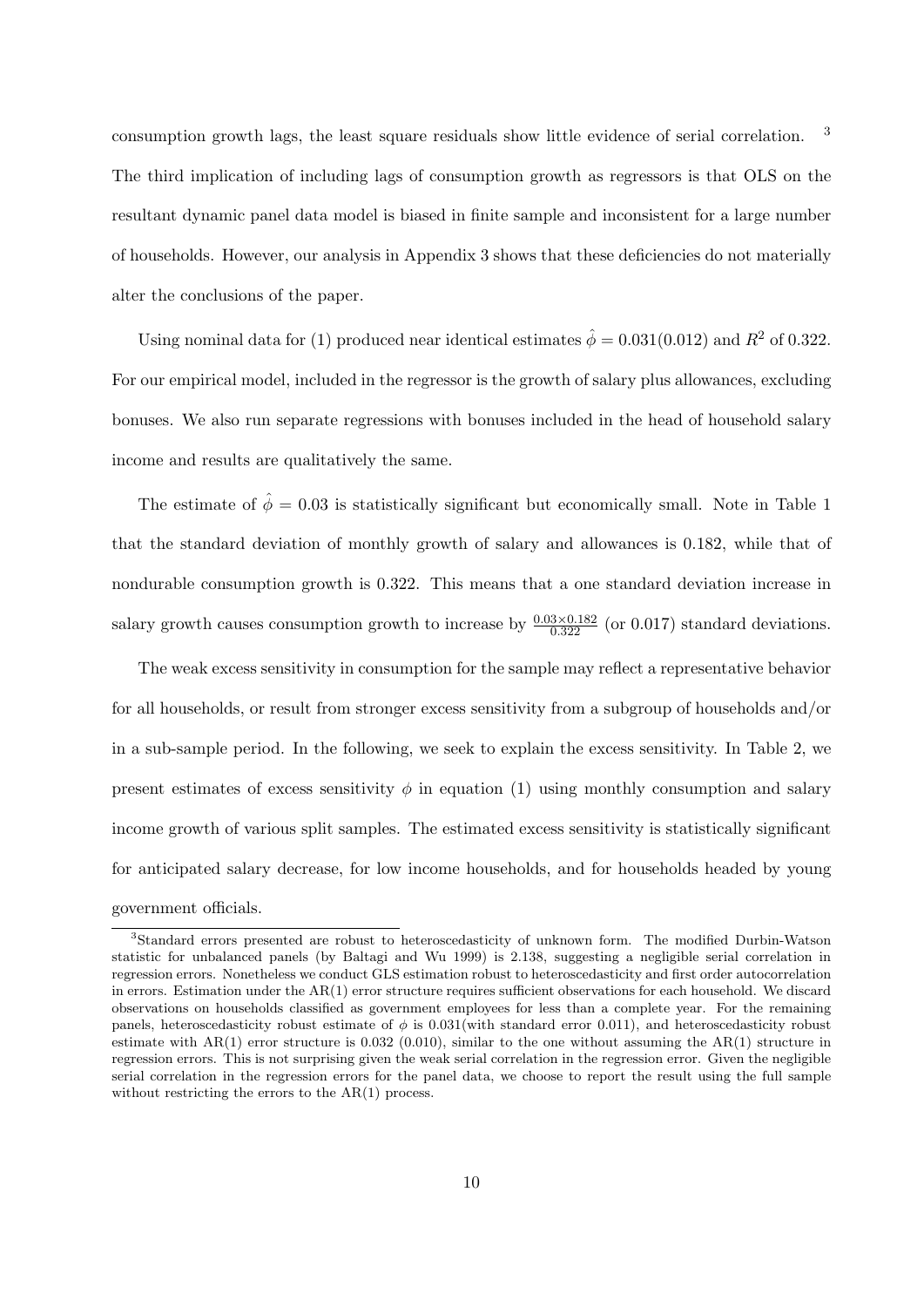### 3.1 Excess sensitivity to positive and negative anticipated salary growth

A leading candidate among possible explanations for the excess sensitivity found in monthly household consumption is liquidity constraint. One common approach to testing the presence of liquidity constraints is examining whether consumption responds more to positive anticipated income changes than to negative ones (e.g., Shea 1995, Souleles 1999, and Parker 1999). This asymmetry arises because a liquidity-constrained household cannot smooth consumption by consuming more in the current period when it anticipates a higher income in the next period, but it can save when it anticipates a lower income in the next period. Another common approach is to see whether excess sensitivity is associated with low liquid asset-income ratios (e.g., Hayashi 1985 and Zeldes 1989). We take both approaches and report the results for the whole sample period in Table 2.

To examine the symmetry of consumption response to positive and negative income growth, we denote  $y_{it}^+ = y_{it}$  if  $y_{it} \ge 0$ , and  $y_{it}^- = y_{it}$  if  $y_{it} < 0$ . We estimate

$$
c_{it} = \phi_1 y_{it}^+ + \phi_2 y_{it}^- + h_1 c_{it-1} + h_2 c_{it-2} + \theta' x_{it} + \epsilon_{it}.
$$
\n(3)

In the first column of Table 2, consumption responses to both positive and negative anticipated salary growth but only the response to the latter is statistically significant. This asymmetry is the opposite of the pattern associated with liquidity constraint and is taken as evidence of absence of liquidity constraints in period  $t - 1$ . To further examine the role of liquidity constraints, we consider subgroups of the households by liquidity. The question we seek to answer is whether excess sensitivity is more prevalent among households with low liquid assets.

## 3.2 Subgroup tests on low and high liquidity households

To examine the liquidity constraint issue using the alternative approach, we select the high-liquidity and low-liquidity subgroups (defined as upper and lower 20% of the households based on the ratio of liquid assets to disposable income.) We measure liquid assets by the sum of cash-balances,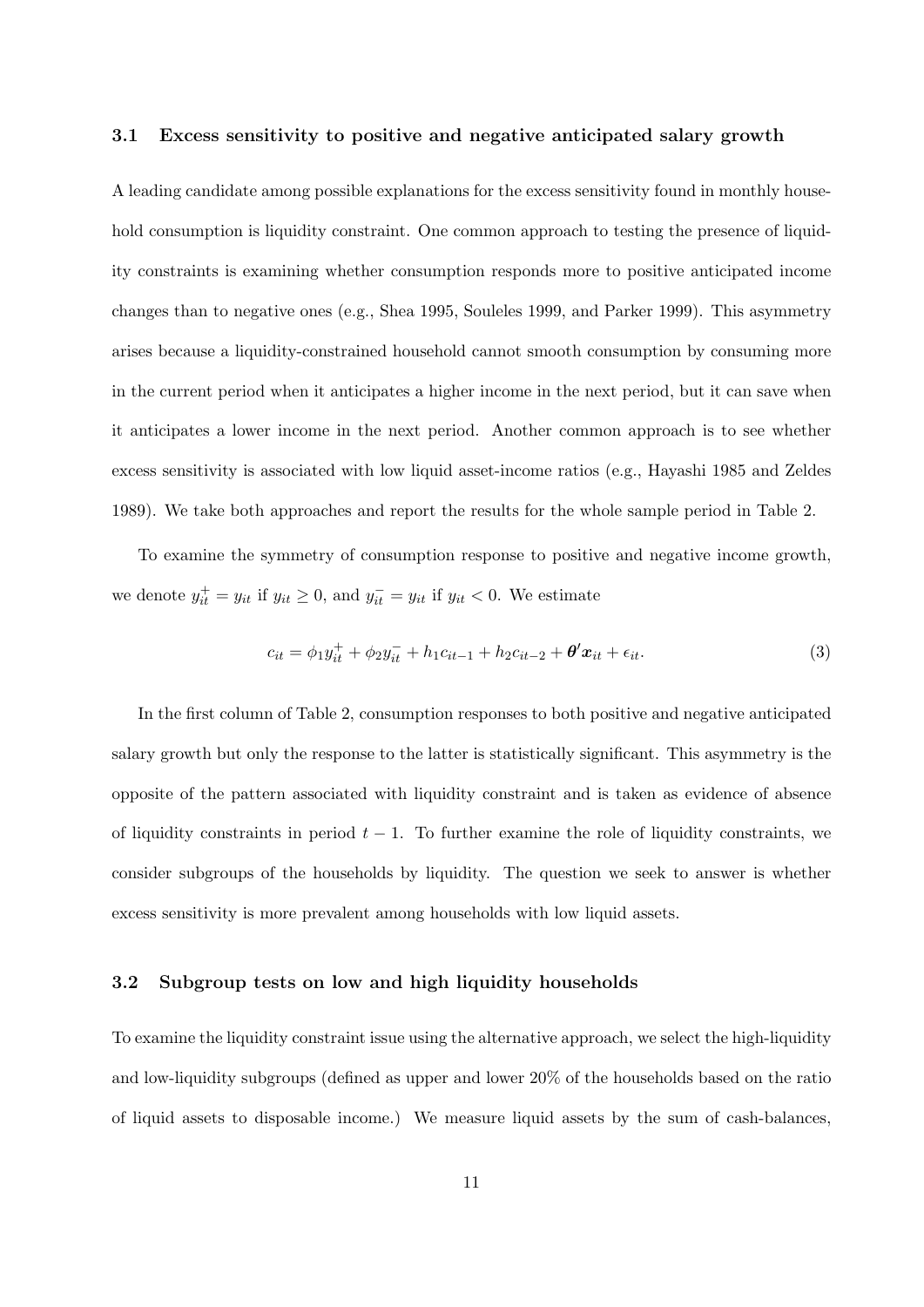interest bearing assets, and dividend earning stocks. The latter two assets are imputed from interest earnings by the short-term interest rate and dividend earnings by the dividend-price ratio of the Korean Stock Exchange Index.

In the column labelled split sample (i) in Table 2, the estimate of  $\phi$  for the high-liquidity group is  $0.027$  (with standard error  $(0.027)$ ), not statically different from that for the low-liquidity group  $(0.042(0.030))$ . We take these estimates as weak evidence against the importance of liquidity constraints, for two reasons: First, our focus on the small subgroups with low and high liquidities limits the sample size and raises the errors in parameter estimates. Second, measured household liquidity does not reflect the household's ability to borrow. Although data on household borrowing are available, they are not reliable indicators of a household's ability to take additional loans for consumption.

## 3.3 Split sample tests on low and high income households

We split the sample into two sub-samples by household income. We define high and low salary income observations as those with head of household annual salary income above and below the average salary income of that year. Alternative grouping by total household income produces similar results, which is not surprising since the head of household salary is the main source of household income for the vast majority of the households in the sample. We focus on the grouping based on salary income because for government employees salary income is a good proxy for permanent income and probably the most important determinant of consumption decisions. Out of 14740 total observations, the number of observations in the low income group is 8516, the rest (6224 observations) are in the high income group. Low income is correlated with the age of the head of the household: 5872 out of 8516 low income observations are young households. In Table 2, split sample (ii) shows that the low income households exhibit statistically significant excess sensitivity  $(\hat{\phi} = 0.046(0.018))$  while the high income households do not  $(\hat{\phi} = 0.020(0.019))$ . The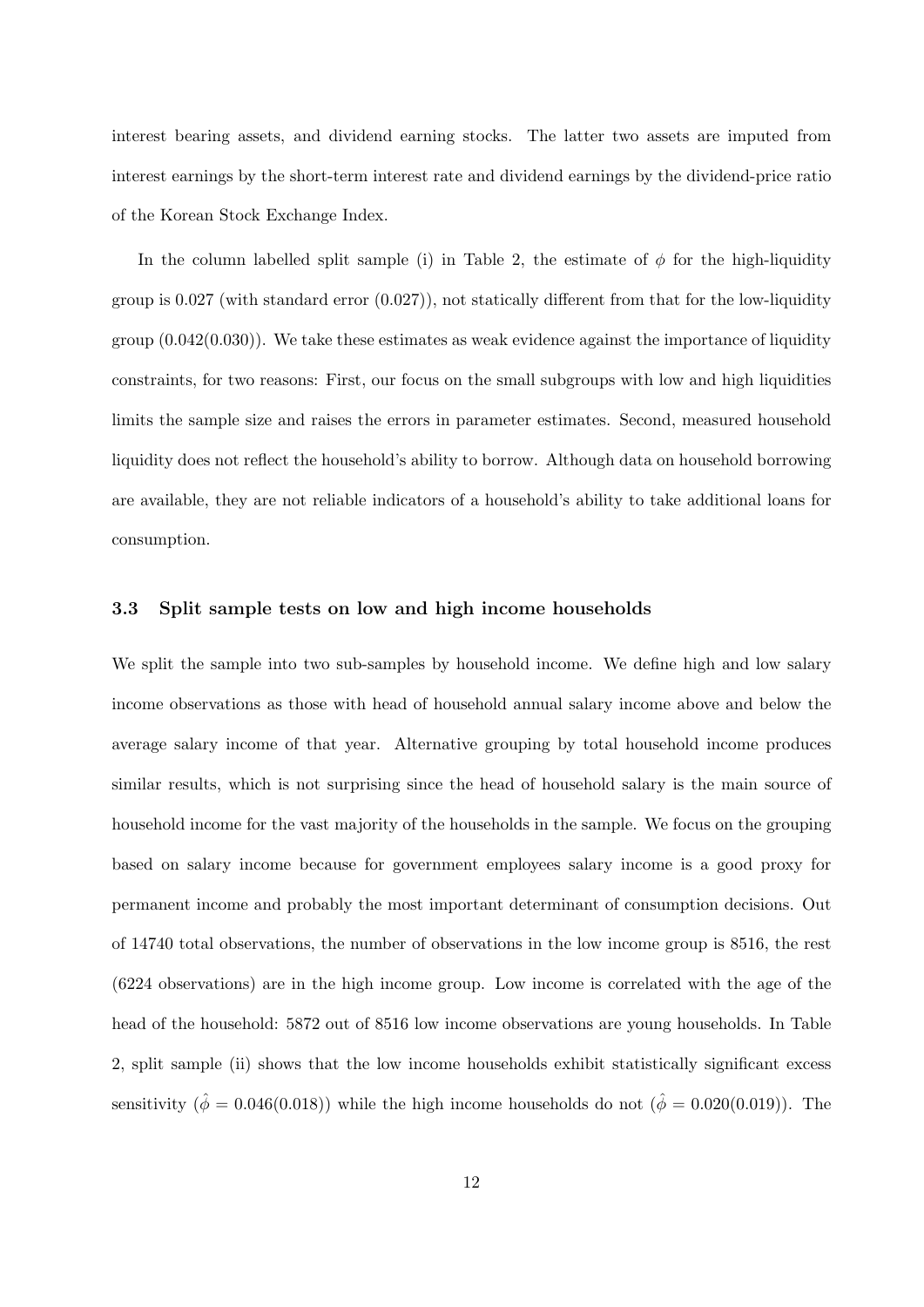magnitude of the estimate for the low income households, and the difference in estimates between the low and high income households are still small relative to monthly consumption variation.

It is a widely accepted practise in household consumption literature to examine young consumers for effects of liquidity constraints, which is supported by some aspects of the Korean household data. For government officials with rising lifetime income profiles and job security, the notion of liquidity constraint is plausible. According to the year 2003 salary table of the 'general and privileged officers' published by the government, the salary of an entry level officer (9th rank) with 30 years of experience is about 2.4 times that of an officer of the same rank but without experience. If the officer is promoted through the years to the 5th rank, then with 30 years of experience, his/her salary is about 3.7 times that of an inexperienced entry level officer. However, low liquidity households are not disproportionately young: 1421 out of 2748 low liquidity observations are young households. It appears that the connection between age and liquidity constraints is tenuous. To compare the estimates of excess sensitivity for different age groups, we split the sample by age of the head of household.

### 3.4 Split sample tests on young and old households

For our data sample, about a half of the households are young households (defined those as headed by government officials 43 years old or younger), while the rest are labelled as old households. We split the sample into these two groups and report the estimated excess sensitivity in split sample (iii) of Table 2. The young households show excess sensitivity while the old households do not. The excess sensitivity found in young households will be shown later in the paper to be limited to a sub-sample period. The absence of excess sensitivity for old household is robust over time.

Before moving on to further economic analysis of the regression results, we explore the robustness of the estimates. First, to examine whether the estimate of excess sensitivity parameter  $\phi$  is affected by a potential failure to fully control for seasonal factors, we run regression (1) separately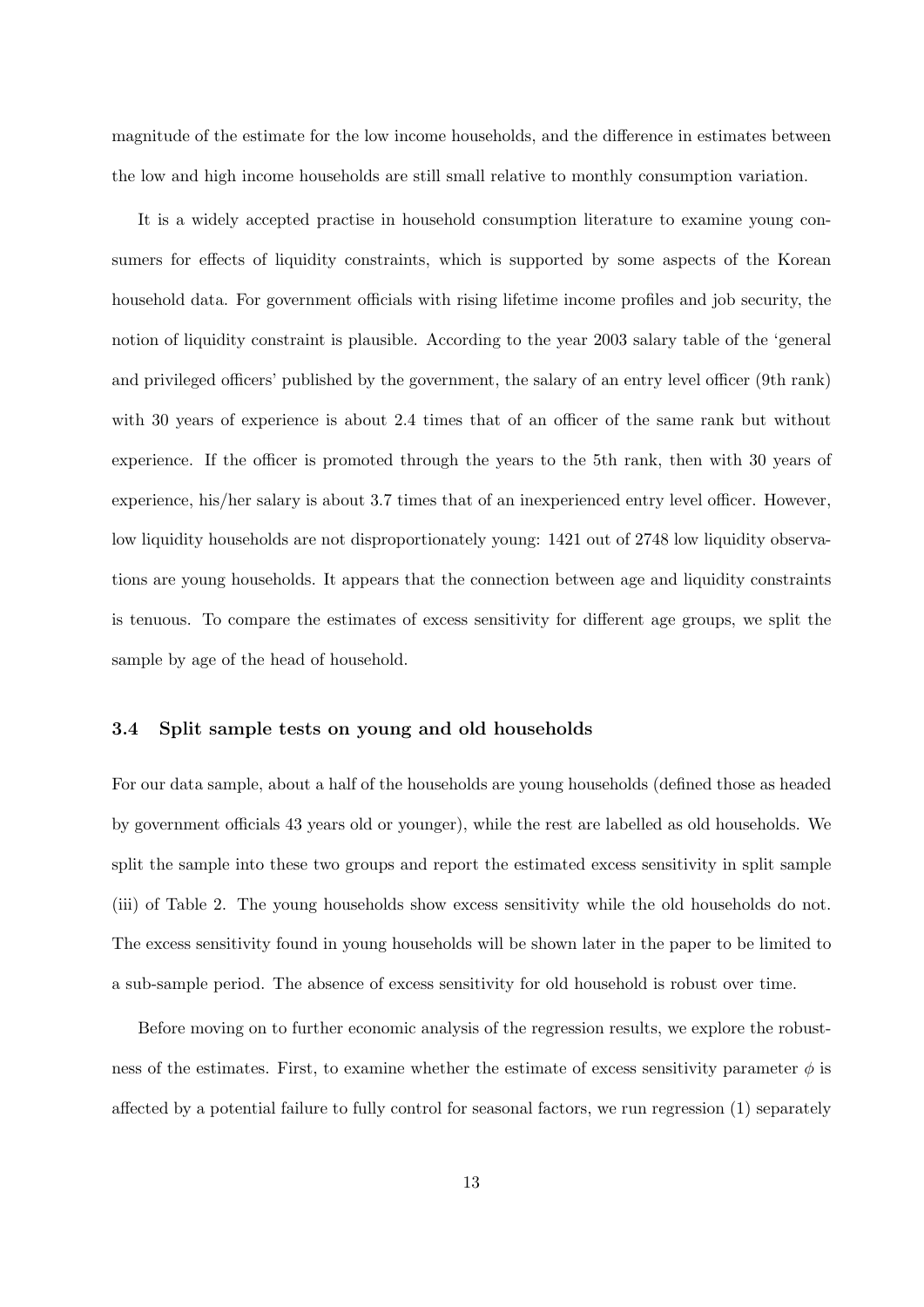using data of different months. The point estimates of  $\phi$  are in a narrow range centered by the estimate for the whole sample. We conclude that uncontrolled seasonal factors do not materially affect the estimates of  $\phi$ . Inclusion of a time dummy of the Asian financial crisis (November 1997) or December 1997) does not alter the estimates of excess sensitivity either. Second, the presence of the first lag of salary income growth (which has a small coefficient and is not statistically significant in most cases) does not alter the estimate of the estimate of excess sensitivity to current salary income growth. Third, as discussed in Footnote 3, the standard errors reported are robust to heteroscedasticity of unknown form. We find that for all pooled regression estimates reported in the tables of this paper, standard errors are little changed by clustering within households, indicating a negligible intra-household correlation in the regression residuals. For example, the standard error of the excess sensitivity parameter in (2) after clustering within each household is 0.012, the same as that reported earlier to the third decimal point.

# 4 Further Analysis of the Excess Sensitivity

## 4.1 The Time-dependence of estimated excess sensitivity

During the sample period 1994-2003, the Korean economy went through the Asian financial crisis in 1997 and recovered by the end of 1998. The timing of the crisis and the dramatic recovery can be reasonably assessed by watershed events and by the changes in asset prices, foreign exchange rates, and GDP growth. The panic reflected in the exchange rate of the Korean won reached the climax at the end of 1997. The negative impact on economic activity was felt throughout 1998. Although for the government employees job security was not a grave concern, there were substantial shifts in the expected long-term income. We will explore the impact of the change in permanent income on excess sensitivity to anticipated monthly variation in salary growth. We first compare the excess sensitivity estimates in two sub-sample periods 1994-97 and 1998-2003, and later for different subgroups of households and in more segmented time periods. Splitting the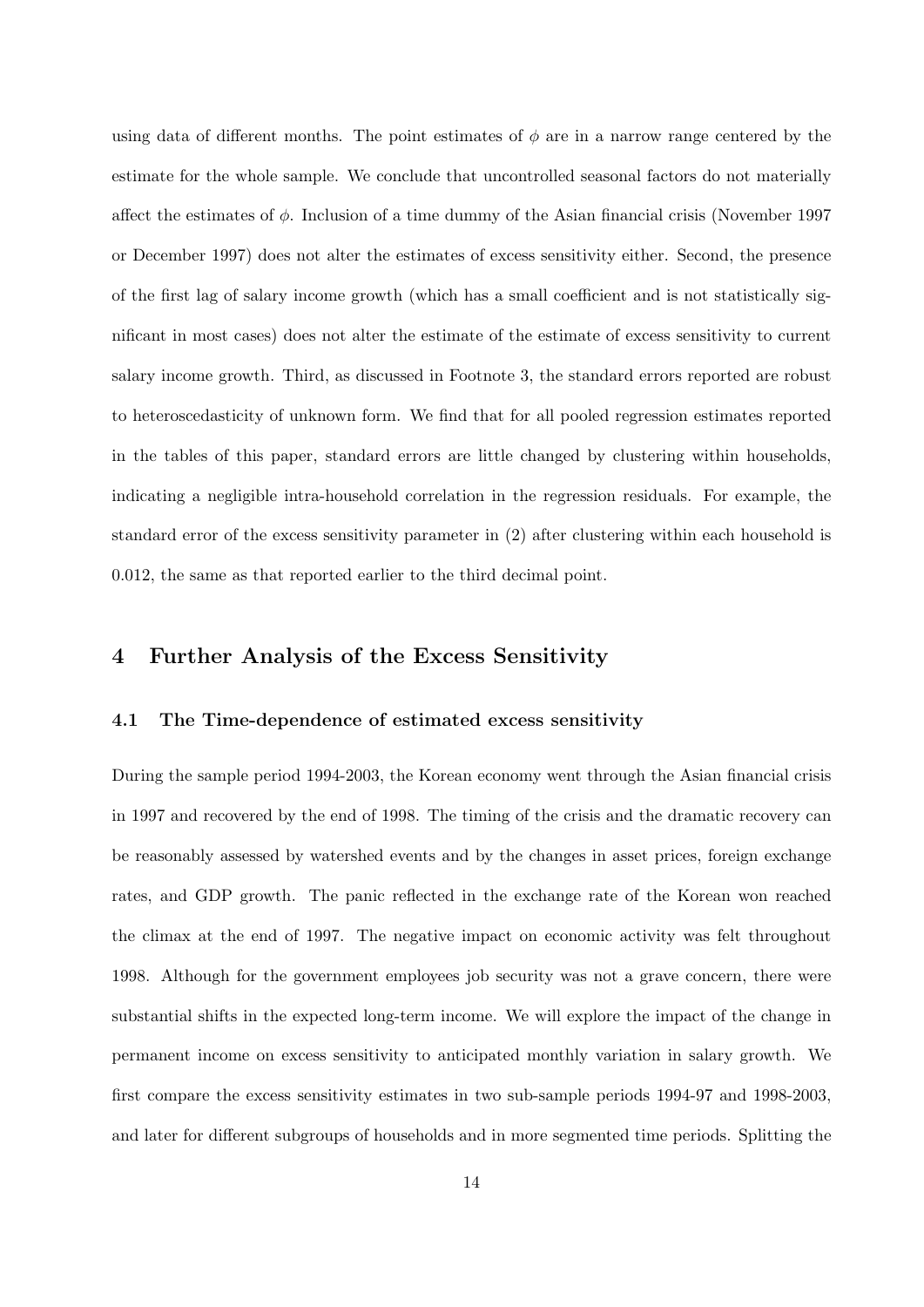sample into more sub-samples inevitably reduces the number of observations in each sub-sample. To mitigate the adverse effects of small sample, we consider the following model of dummy variables interacted with salary growth that borrows strength from the whole sample for estimation of dozens of nonessential parameters.

$$
c_{it} = \sum_{j=1}^{J} \phi_j d_j y_{it} + h_1 c_{it-1} + h_2 c_{it-2} + \theta' x_{it} + \epsilon_{it},
$$
\n(4)

where the dummy  $d_j = 1$  if the household belongs to a sub-sample j and 0 otherwise. The subsamples are exclusively defined, so there is one and only one non-zero  $d_i$ . The first three columns of Table 3 show that regression (4) with dummy variables interacted salary growth produces similar results as model (1) on the samples split by income, or liquidity, or age. This suggests that restricting parameter vector  $(h_1, h_2, \theta')$  to be identical across sub-samples does not significantly affect the estimates of parameter of interest.

We now examine whether the financial crisis induced a change in consumer behavior. The last column of Table 3 shows that the excess sensitivity is prevalent before the financial crisis and is absent after the crisis. Table 4 shows that excess sensitivity is most prevalent among the pre-crisis era young households who have low liquid assets or low income. Unlike the estimates for the whole sample, the excess sensitivity for the young with low liquidity is significant not only statistically but economically as well. The estimate of  $\hat{\phi} = 0.18$  implies that a one standard deviation increase in salary growth causes consumption growth to increase by  $\frac{0.18 \times 0.182}{0.322}$  (or approximately 0.1) standard deviations.

There are already several indications against liquidity constraint as the leading theory for excess sensitivity found in the young Korean households: the response to positive salary growth is not stronger than that to negative salary growth (Table 2 first column); estimates of excess sensitivity with low liquidity and high liquidity are not significantly different (Table 2 column (i) and Table 3 column (i)); and the absence of excess sensitivity for the old households with low liquid assets.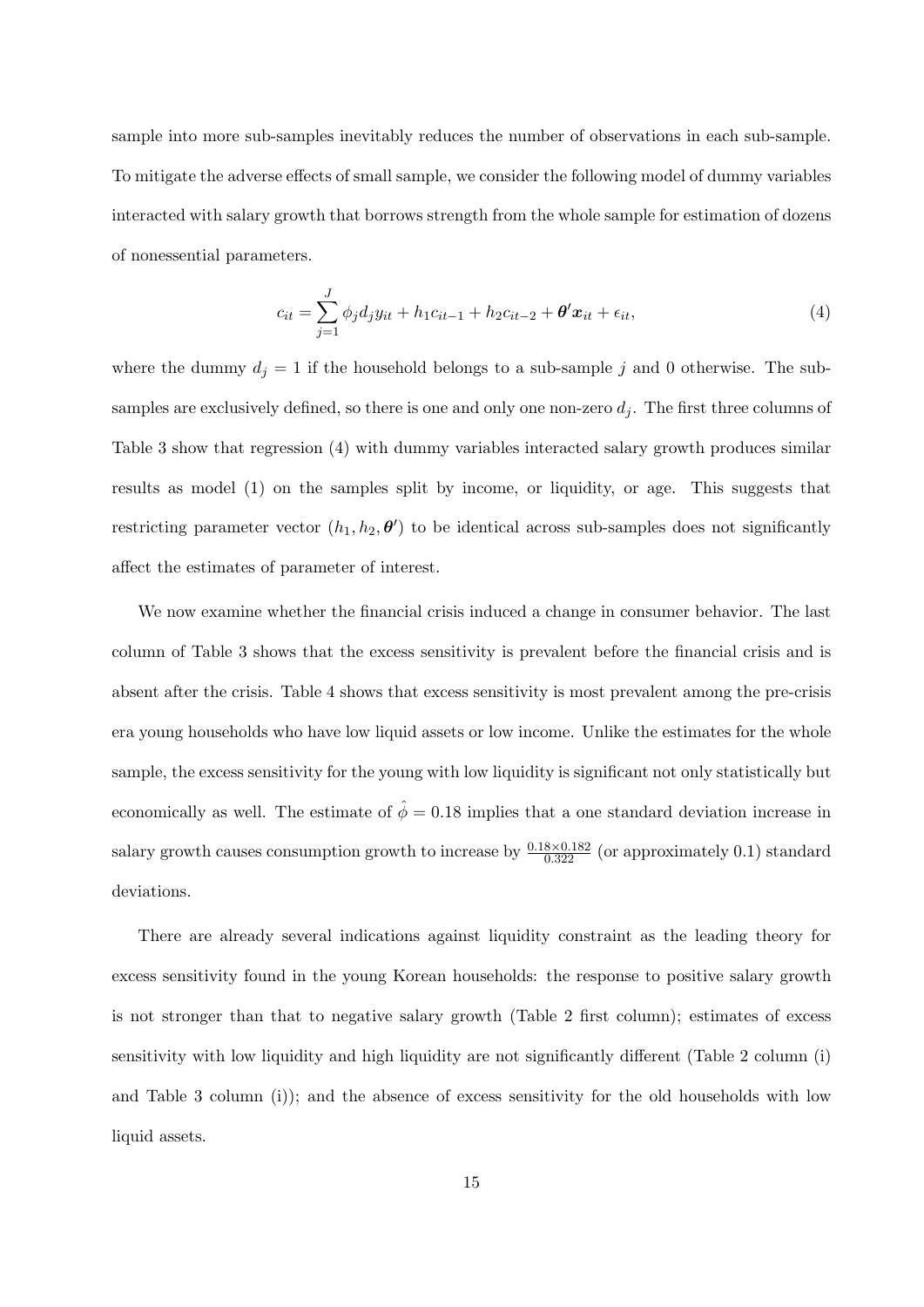The results based on different sample periods reveal another aspect of estimated excess sensitivity: that it may not be robust over time. In the following we argue that the pattern of the change in the estimates of excess sensitivity serves as an opportunity of testing the significance of liquidity constraint.

To examine how excess sensitivity changes over time we introduce a finer division of the sample periods. The most indicative variable of the financial crisis, the Korean won, experienced sharp depreciation in October 1997 and quickly collapsed, from about 900 won per U.S. dollar to over 1600 in three months. But there were ample troubling signs abroad and at home before the collapse of the won. Abroad, the currency crisis in Thailand started in May 1997. Domestically, by the mid of 1997, several chabeols collapsed (including Hanbo Steel, the second largest steel maker in Korea, and Kia Motors, the third largest car maker). Given these events, we treat 1994 to the first half of 1997 as the period prior to the financial crisis.

The crisis resulted in year-over-year quarterly declines in 1998 GDP about 7%, declines in private consumption over 10% percent, declines in capital formation around 30%, and declines in import about 20% (source: Bank of Korea). In early 1999, there were clear indications that the crisis was over and the Korean economy staged a dramatic recovery through 1999. In the first quarter of 1999, GDP, employment (working hours), consumption, imports, and stock price indexes all started to show positive growth. The short-term interest rate (the 3-month call rate) dropped from about 25% in the beginning of 1998 to about 6% in the beginning of 1999 and stayed in the 5% range throughout 1999. <sup>4</sup> In every quarter of 1999, GDP growth was positive and larger than the decline that had occurred in the same quarter of 1998 and nearly 10% for the year. For these reasons, we consider the second half of 1997 to the end of 1998 as the crisis period.

Although the 1997 salary of government employees was not affected by the crisis and their

<sup>&</sup>lt;sup>4</sup>The extraordinarily high short-term interest rate contained a large risk premium in a state of panic. We do not report estimates with short-term interest in the regression because the coefficient on the time-varying risk-premium can not be precisely estimated. However, inclusion of short-term interest rates does not alter the estimated excess sensitivity.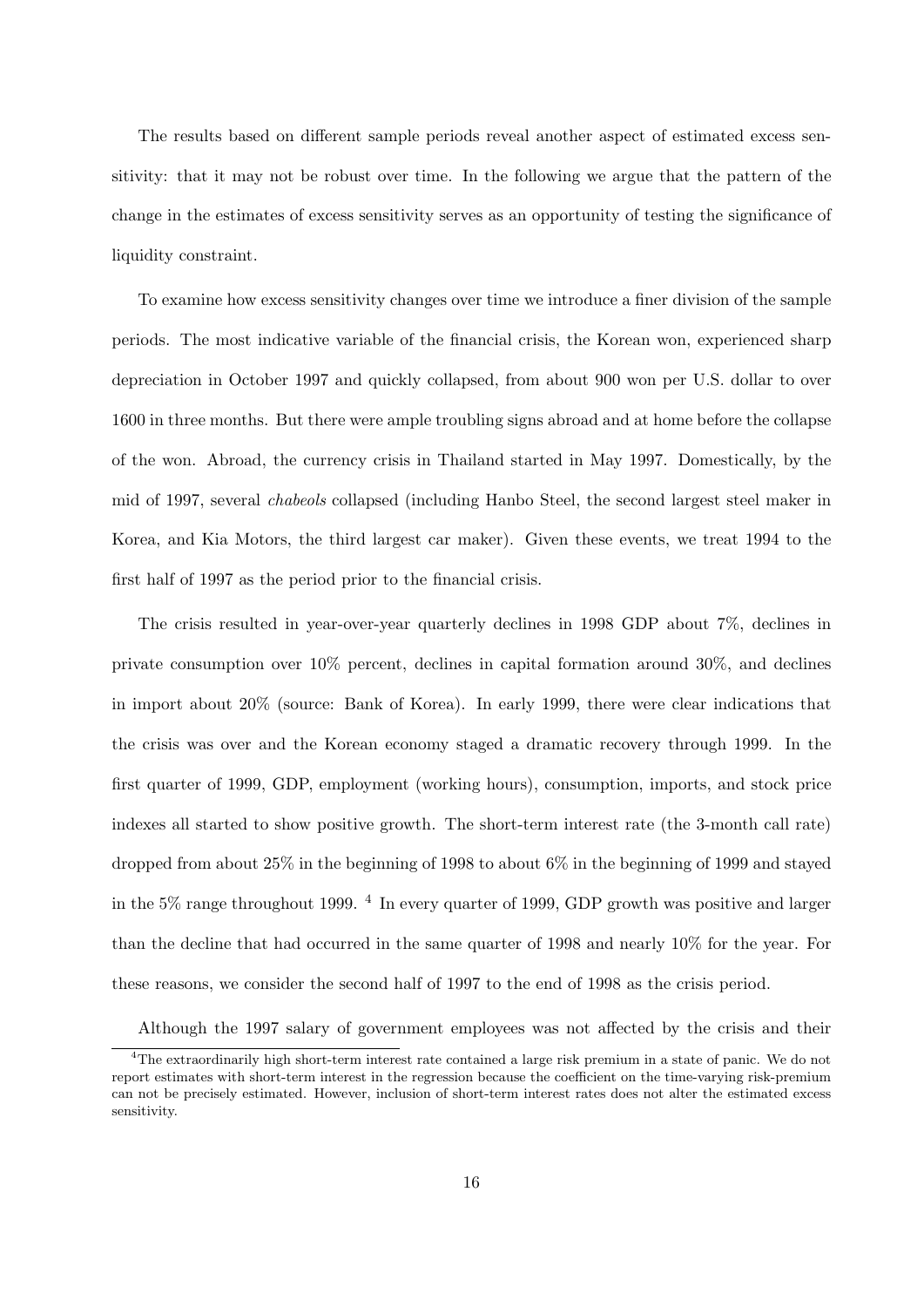jobs were quite secure, after the crisis there was a three year salary freeze, from 1997 to 1999. There is little doubt that government employees recognized the dramatic recovery starting at the beginning of 1999 meant a substantial increase in their permanent income. The fortune of workers in different industries may be tied to the economy in different ways, but because the annual salary of government employees is raised across rank, there should be little uncertainty regarding the positive prospects in permanent income for the government employees. Meanwhile, the government employees were receiving the same salary as they did in 1997. In the year 2000, the salary schedule of government employees was raised substantially. According to the salary tables, the nominal salary of an official of any given rank and experience jumped by about 40%. Although a change in compensation policy by converting some traditional bonuses and allowances to basic salary contributed to the large increase, the total compensation of government substantially increased as well (by about 20% in our sample).

Thus the year 1999 is of special interest for the purpose of testing the effect of liquidity constraint because the government employees anticipated a large increase in permanent income. The life-cycle theory implies an increase in current consumption and motive for borrowing. <sup>5</sup> If liquidity constraint is a key reason for excess sensitivity then one should expect to find strong excess sensitivity in 1999.

Table 5 reports the estimates of  $\phi_i$  associated with salary income growth variable interacted with a variety of dummies, as indicated in (4). A striking feature of the table is that the only period that shows excess sensitivity is the pre-crisis period 1994−1997Q2. For the pre-crisis period, young households with low liquid assets show the strongest excess sensitivity. Other periods, including the year 1999, show no evidence of excess sensitivity. The absence of excess sensitivity for the young with low liquidity (the subgroup that most likely face liquidity constraints) in 1999 (a period that liquidity constraints are most likely binding) is evidence against liquidity constraint

<sup>&</sup>lt;sup>5</sup>The diminished uncertainty throughout 1999 should have also reduced precautionary savings and further increased consumption. We will discuss the precautionary saving theory in the next section.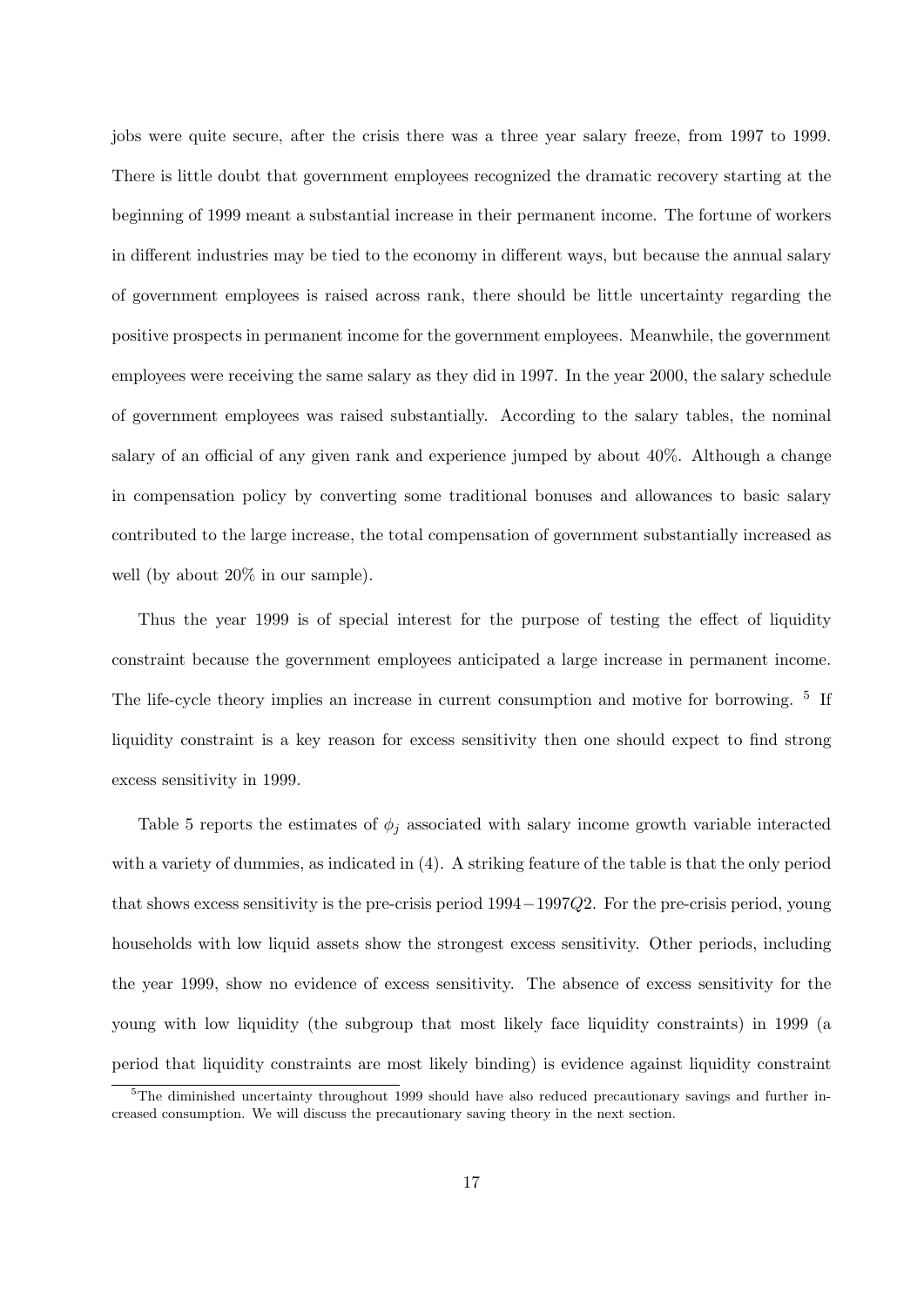as a major cause of the excess sensitivity found in the Korean household data. It should be noted that our conclusion only pertains to the Korean household data and does not shed new light to the tests on liquidity constraints based on other data sets.

To guard against the possibility that the parameters in the control variables in model (4) substantially differ across sample periods, we also estimate the model using sub-sample periods 1994-1997 and 1998-2003, without further dividing the sample period and causing a more serious small sample problem. The split sample results in Table 6 replicate the estimates with interaction dummies as in Table 4. It confirms that the excess sensitivity is closely related to the pre-crisis era young with low liquid assets or low income but is absent for this group after the crisis; and that excess sensitivity is absent for the old, even the pre-crisis era old with low liquidity or low income.

### 4.2 More evidence of liquidity constraints after the crisis

There is further evidence suggesting that between 1994-2003 liquidity was the tightest in the year 1999 for the young government employees. The average nominal monthly salary for the young households in our data sample was 1442 thousand won for 1998 and 1459 thousand won for 1999, reflecting the salary freeze mentioned earlier. The average expenditure on nondurables for the young households was 1100 thousand won in 1998, while the same expenditure for 1999 was 1297, a nearly 18% increase over 1998. One may speculate that the above evidence is a result of borrowing by the young households in 1999. Examination of household finance balances shows that it is not the case. In 1999, the young households did not borrow much more than they did in previous years. The increase in consumption is mostly financed by a decrease in family savings. In 1999, 22% of the young households saved less than 10% of their disposable income (in liquid and illiquid assets) and 52% of them had liquid assets less than 10% of the disposable income. In comparison, from 1994 to 1998 14% of the young households saved less than 10% of their disposable income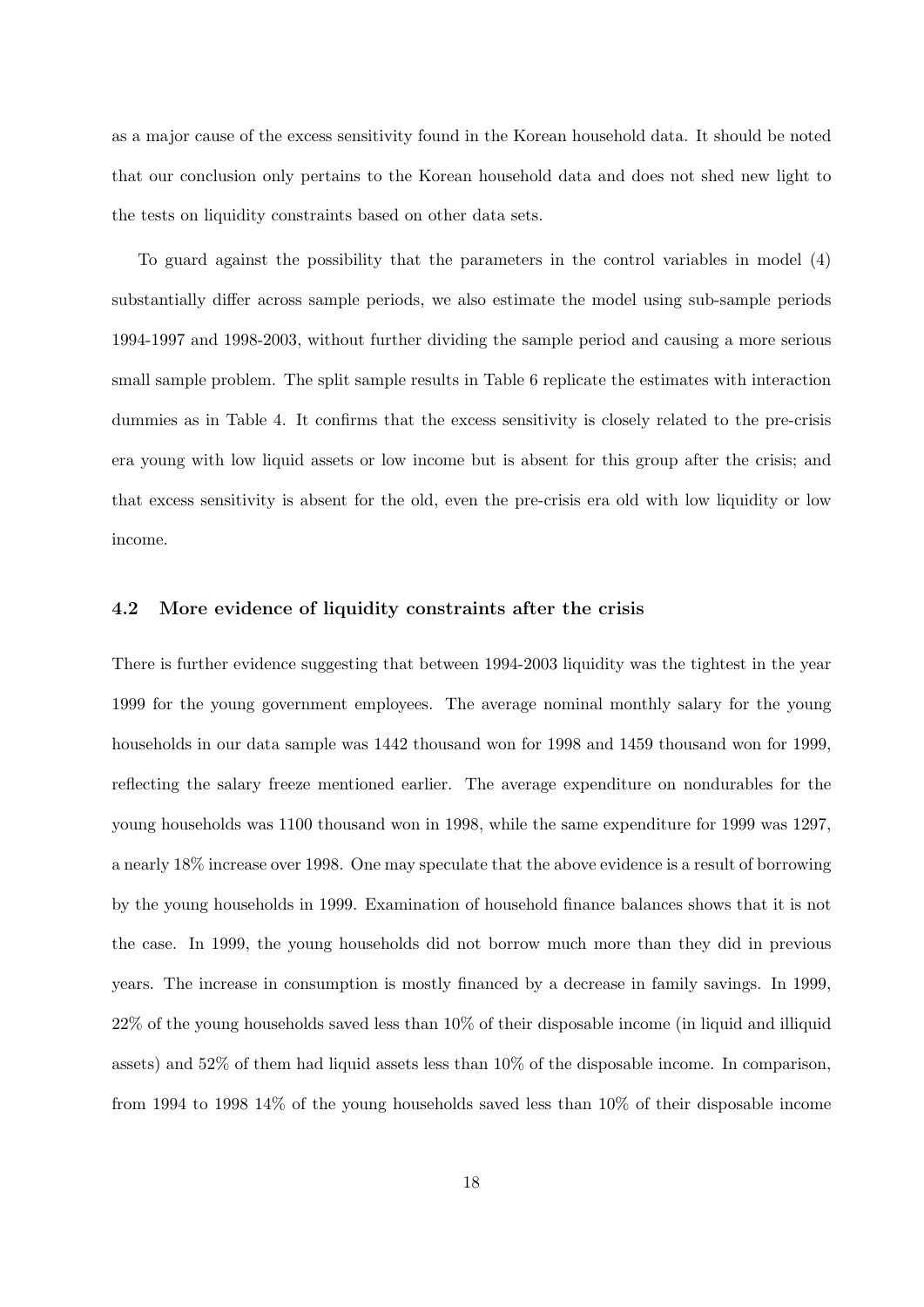and 26% of them had liquid assets less than 10% of the disposable income. By all accounts, in 1999 the young households experienced tighter liquidity than they did between 1994 and 1998.

To examine in greater detail how consumption behavior changed after the financial crisis, in Table 7 we report estimates of excess sensitivity  $\phi$  in (1) for components of nondurable consumption. Food and apparel show excess sensitivity for the entire sample period for all households and for the young households. Compared with the pre-crisis era, the estimate of excess sensitivity of apparel for the young households is much smaller and not statistically significant after the crisis. The post-crisis era point estimate of excess sensitivity of food expenditure by the young households is slightly smaller than the pre-crisis one. But unlike the pre-crisis estimate, the post-crisis estimate of excess sensitivity in food is not statistically significant at the 10% level. We conclude that the change in consumption behavior after the financial crisis is category-specific, but overall there is a tendency towards greater consumption smoothing after the financial crisis.

### 4.3 Robustness check: Kalman filtering of measurement errors

It has been noted that the PSID U.S. household consumption expenditure data contain a great deal of noise (see Runkle 1991). We are not concerned with measurement errors in the salary of the head of the households, which is public information and can be verified by the case worker. Measurement errors in the level of consumption expenditure are more troublesome because they render spurious negative serial correlation in consumption growth and inconsistent estimates of parameters in the dynamic panel regression model of consumption growth. There are reasons to believe that measurement errors in consumption expenditure are small for the Korean household data. First, the data are monthly instead of quarterly or annual (as in the case of the PSID). Second, the data are gathered by case workers who visit the sampled households two or three times a week to inspect the entries in the account-book. Nonetheless, we will examine whether the results reported earlier in the paper still hold in the presence of measurement errors in consumption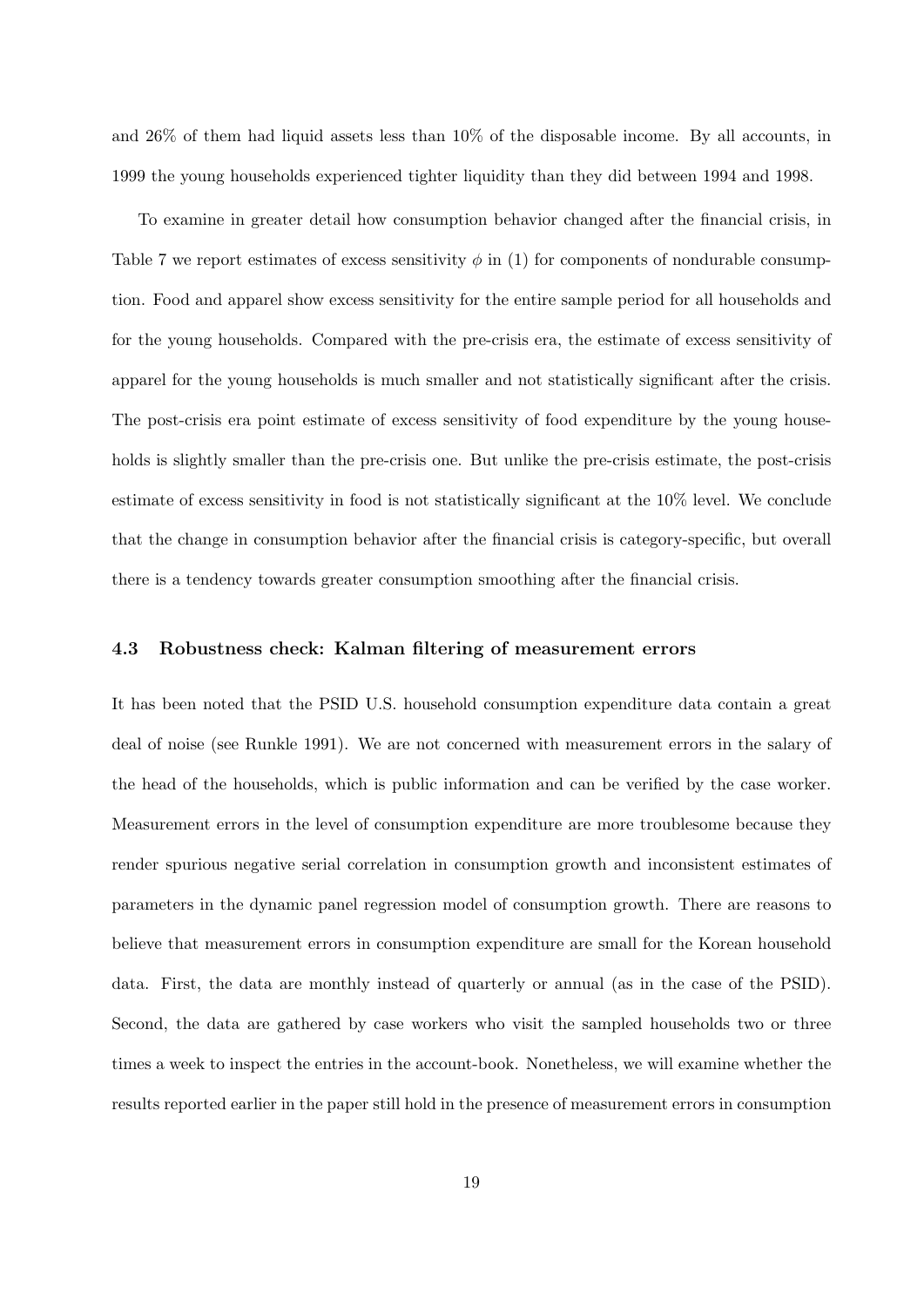expenditure.

Without making distributional assumptions on the model, the basic approach to measurement errors is through instrumental variables. In the PSID data, Altonji and Siow (1987) found instruments for noisy income, Dynan (2000) did so for noisy consumption expenditure on food. The parameters of interest are estimated through two stage least squares or Generalized Method of Moments (GMM), where both depend on the instruments employed. There are several difficulties with the instrumental variables approach. First, in the regression with two lags of consumption growth, the period  $t$  equation involves measurement errors of consumption expenditure in period  $t-3$ . For relatively short panels, using lagged variables to serve as instruments exacerbates the shortage of data. Second, instruments are often weak and lead to inefficient estimation. Given our knowledge of the range of the measurement errors, we use the Kalman filter approach, which requires making normality assumption about the model. But Maximum Likelihood Estimation (MLE) based on the Kalman filter will produce more efficient estimates than instrumental variables methods if the distributional assumption is a reasonably good description of the data.

Denote the observed consumption growth from  $t-1$  to t as  $c_{it}^*$ , the true unobserved consumption growth as  $c_{it}$ , and the measurement error in the logarithm of the level of period t consumption as  $\tau_t \sim N(0, \kappa^2)$ . The regression model (1) is based on the assumption that the standard deviation of the measurement error  $\kappa$  equals to zero. In the presence of the measurement errors, by our notation

$$
c_{it}^{*} = c_{it} + \tau_{it} - \tau_{it-1}, \tag{5}
$$

where  $c_{it}$  is given in (1). Substituting  $c_{it}$  in (1) by  $c_{it}^*$  using (5) yields a regression of  $c_{it}^*$  with a moving average error term which is typically handled through instrumental variables or GMM. However, the equations can be reviewed as a state-space model, with (5) being the observation equation and (1) being the state equation. Under the normality assumption, we can evaluate the likelihood using a Kalman filter. The derivation on the filter is similar to that for the ARMA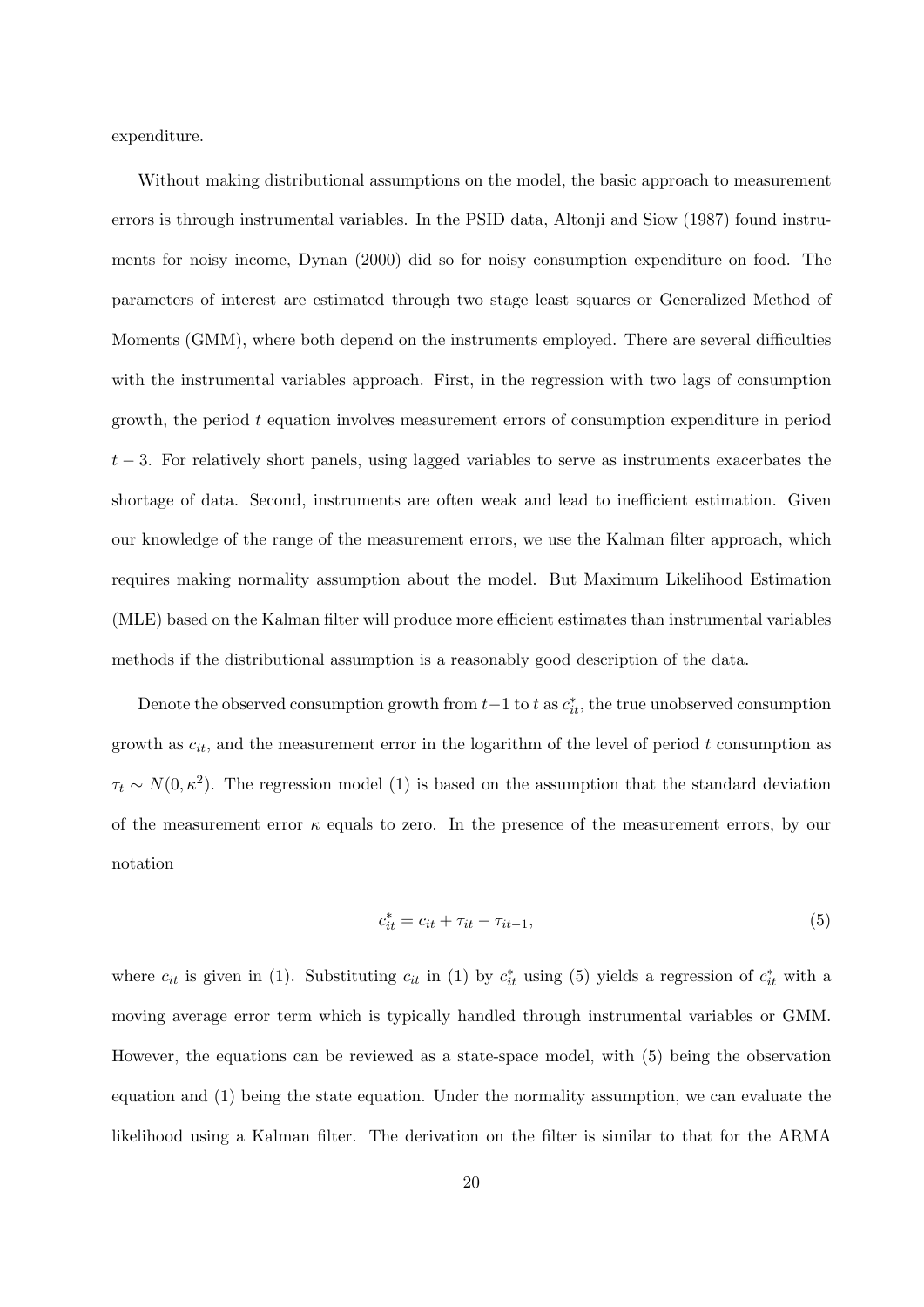model (see Hamilton 1994). In Appendix 2 we offer a description of the Kalman filter in the context of the present model and the form of the likelihood function.

Table 1 shows that the average standard deviation of the measured consumption growth is 0.322. As we noted earlier, given the method of data collection, the standard deviation of measurement error  $\kappa$  is likely to be much less than this number. When we set  $\kappa$  at various levels between 0.01 and 0.2, the results reported hold qualitatively. For example, recall that in (2) the estimate for the whole sample the estimate of excess sensitivity parameter is  $\hat{\phi} = 0.029$  (with standard error 0.012). With  $\kappa$  set at 0.05, 0.1, and 0.15, the Kalman filter-based MLEs of  $\hat{\phi}$  are 0.036(0.013), 0.036(0.012), and 0.036(0.013), respectively. For the young households, the OLS estimate in Table 2 is 0.058(0.018). With  $\kappa$  set at 0.05, 0.1, and 0.15 the MLEs of  $\hat{\phi}$  are 0.063(0.016), 0.063(0.018), and 0.065(0.020), respectively. These results suggest that the presence of measurement errors does not qualitatively change the conclusion of the paper.

### 4.4 Another robustness check: Fixed effects panel data regressions

So far the empirical results in the paper pertain to pooled regression with panel data. These regressions do not take into account household-specific factors uncaptured by the demographic variables. One possible scenario under which the unspecified heterogeneity among the young households produces a spurious excess sensitivity is as follows. Suppose there is no 'within' household excess sensitivity, so a plot with the salary growth on the horizontal axis and consumption growth on the vertical axis consists of horizontal lines for different households. However, suppose there is a positive correlation between the household-average consumption growth and householdaverage salary growth, then for the pooled regression under the wrong restriction of a common intercept, the slope of the salary growth-consumption growth graph would be positive rather than zero. To examine whether this is the reason for the estimated excess sensitivity, we will use the panel data feature of the data and allow for household fixed effects (i.e., allow for different inter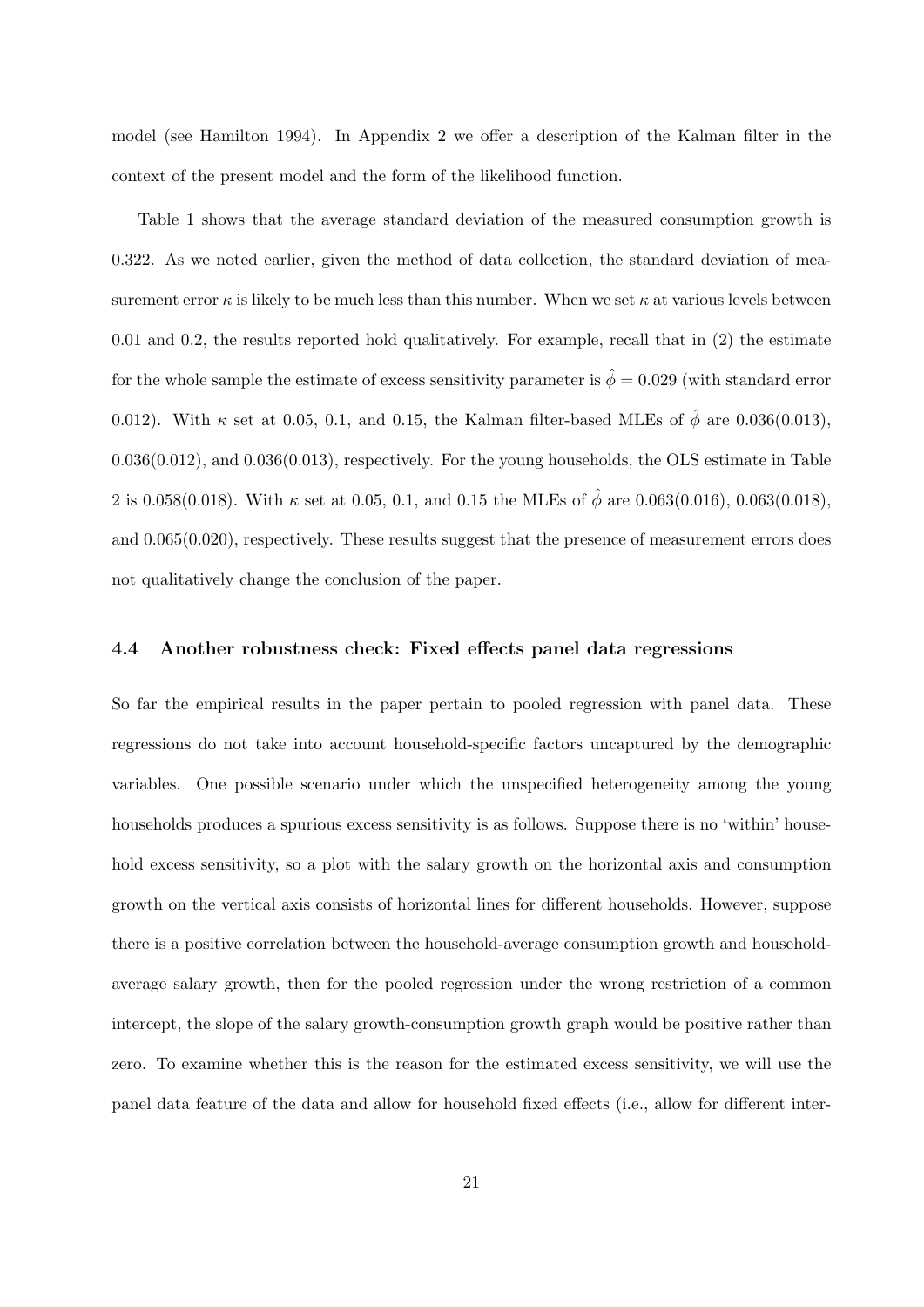cepts in the salary growth-consumption growth graph for different households). As we noted in the introduction, the Korean household data set contains long panels (for up to 60 months). We now examine consumption sensitivity to expected income changes by taking advantage of these long panels through the introduction of household-specific fixed effects in the regression. The results of the fixed effects model can serve as a robustness check for the results based on pooled data.

One cautionary note is that the households with long panels make up only part of the sample we used for the pooled regressions. This is because our pooled data set contains observations on households categorized as government employees for less than a complete year hence not long enough for estimation of the fixed effects. However, the information gained from controlling the household-specific fixed effects may make the panel data regression worthwhile, in spite of the reduction in sample size. We replace the constant intercept in  $x_{it}$  by a household-specific intercept  $a_i$ .

$$
c_{it} = a_i + \sum_{j=1}^{J} \phi_j d_j y_{it} + h_1 c_{it-1} + h_2 c_{it-2} + \theta' x_{it} + \epsilon_{it},
$$
\n(6)

The fixed effects model yields results similar to the pooled data regression. For example, under the fixed effects model we can almost reproduce Table 6. Corresponding to the first column of Table 6, for young households between 1994−1997 the salary growth coefficient is 0.075(0.023) (compared with  $0.096(0.024)$  in the table). For the third column, the interaction between salary growth and low income dummy for the period 1994 − 1997 is 0.092(0.030) (compared with 0.109(0.031) in the table) and the interaction between salary growth and high income dummy during 1994 − 1997 is  $0.044(0.040)$  (compared with  $0.073(0.040)$  in the table). For the fifth column, the interaction between salary growth and the low liquidity dummy for  $1994 - 1997$  is  $0.142(0.061)$  (compared with  $0.178(0.060)$  in the table) and the interaction between salary growth and high liquidity during 1994 − 1997 is 0.069(0.044) (compared with 0.076(0.044) in the table).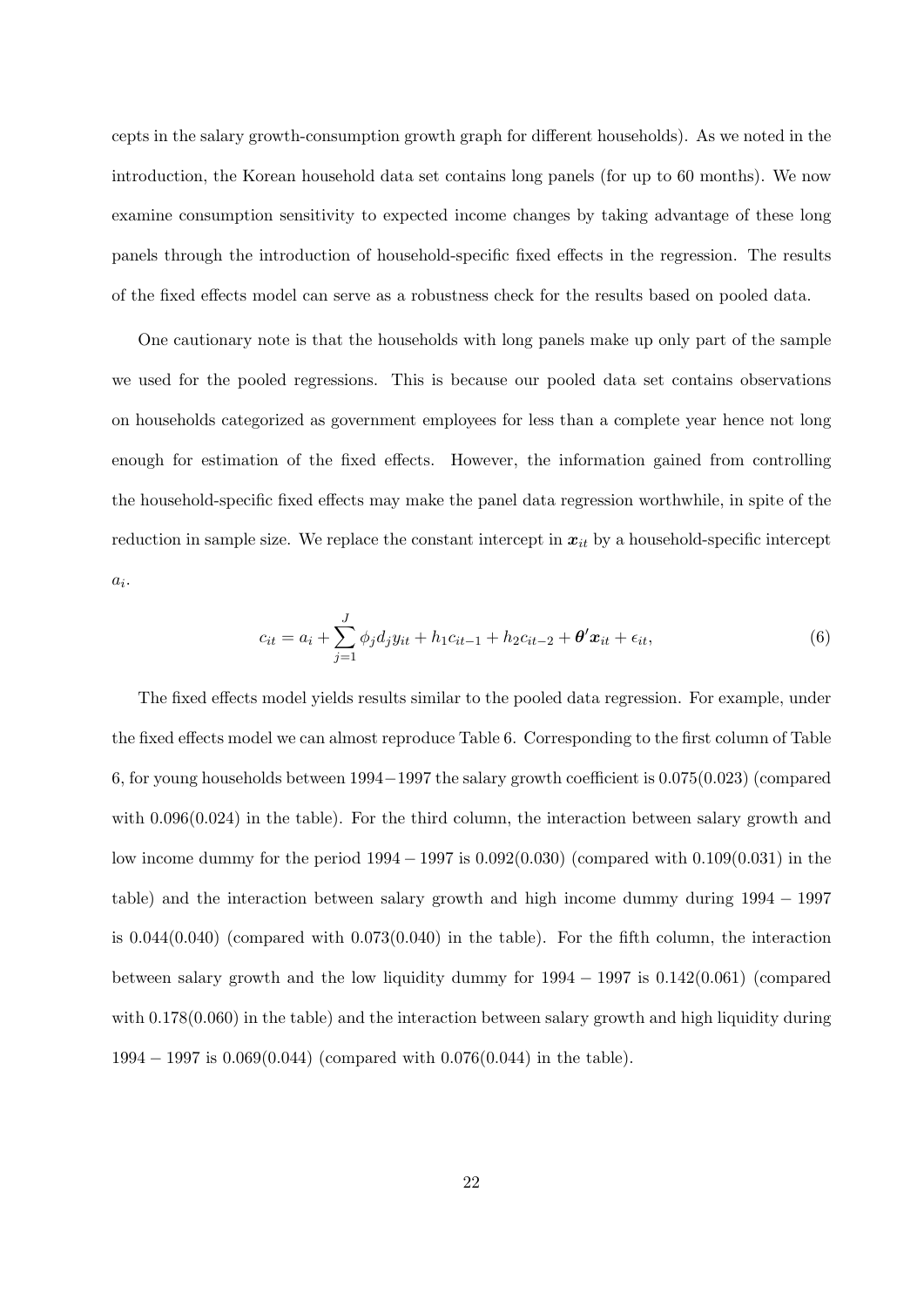# 4.5 A Monte Carlo study on finite sample properties of OLS estimates of dynamic panel data

The OLS of pooled regression or fixed effects model on dynamic panel data has a number of deficiencies: finite sample bias and inconsistency of within group estimate (see e.g., Nickell 1981, Kiviet 1995, and surveys by Chamberlain 1984 and Arellano 2003). In addition, the presence of measurement errors in the logarithm of consumption produces a spurious autocorrelation in consumption growth and inconsistent estimate of excess sensitivity. Are these deficiencies large enough to alter the conclusion of the paper based on OLS? Since the alternatives to OLS may require relinquishing a portion of data (for construction of instruments) or making additional modelling assumptions, and reduce efficiency, it is of interest to quantify the deficiencies of OLS in a setting similar to the Korean household data.

The data and model in this study differ from those studies in the econometrics literature in a number of ways. Because of the special features in this study it is not clear whether the standard procedure will result in seriously deficient estimates. Our model includes two lags of consumption growth and is significantly different from the unit root model. The parameter of interest here is excess sensitivity instead of the autoregressive parameters. In comparison, the recent dynamic panel model literature focuses on the autoregressive parameter in unit root models. In addition, our data set consists of unbalanced panels of over eight hundred households, with one to five years of monthly observations on each household. The panels may be long enough so that the finite sample bias and inconsistency of OLS estimate are quantitatively negligible. Because the exact finite sample properties of the estimator are unknown for the parameter setting of the present problem, we will conduct the following Monte Carlo simulations. We simulate 1000 sets of data and examine the effects of finite sample bias and measurement errors. To focus on the finite sample bias of the dynamic model, we first simulate data from a model without measurement errors and compare the OLS of pooled regression on the simulated data with the data generating parameters.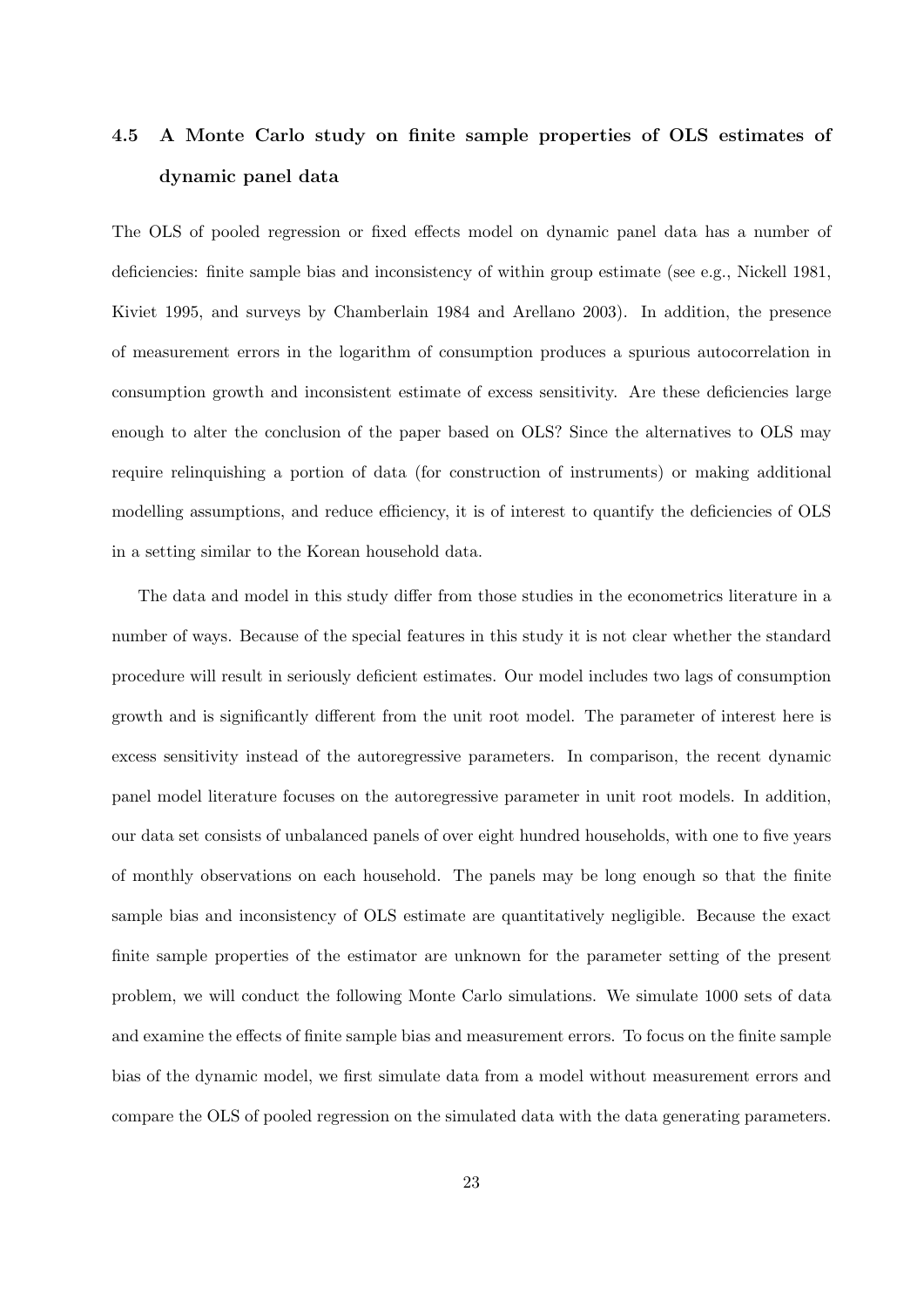We repeat the procedure to explore the property of the estimates with household fixed effects. Lastly in both the pooled regression and the fixed effects model we add measurement errors in simulated data and examine the property of least squares estimates. We set the number of panels and the observation size similar to Korean household data, and data generating parameters similar to the least square estimates. The details of the Monte Carlo experiment are given in Appendix 3.

Our simulations show that for panels with the number of households and size of observation similar to those of the Korean data set, the OLS of pooled regression and the fixed effects estimates are quite close to the true data-generating parameters. We conclude that given the features of the Korean household data set, the known theoretical deficiencies of the OLS estimator do not materially affect the estimates of excess sensitivity in the pooled regression results reported in Tables 2 to 7 and the fixed effects estimates cited in the previous subsection.

# 5 Discussion and Comparison with Related Studies

### 5.1 Other theories on excess sensitivity

Besides liquidity constraint, a number of theories can explain excess sensitivity in household consumption. Baxter and Jermann (1999) built a general equilibrium model to examine a household's tradeoff among leisure, housework, and marketable work in response to wage fluctuations. In their model, in a period of high wage the household spends more time on work, and less time on housework and less housework leads to higher consumption expenditure. The intertemporal substitution of housework and consumption expenditure can yield a positive correlation between income and consumption expenditure, even when the wage changes are anticipated. However, this type of excess sensitivity does not explain the estimates based on the Korean data, for two reasons. First, the monthly variation in salary does not constitute a changing wage rate and does not represent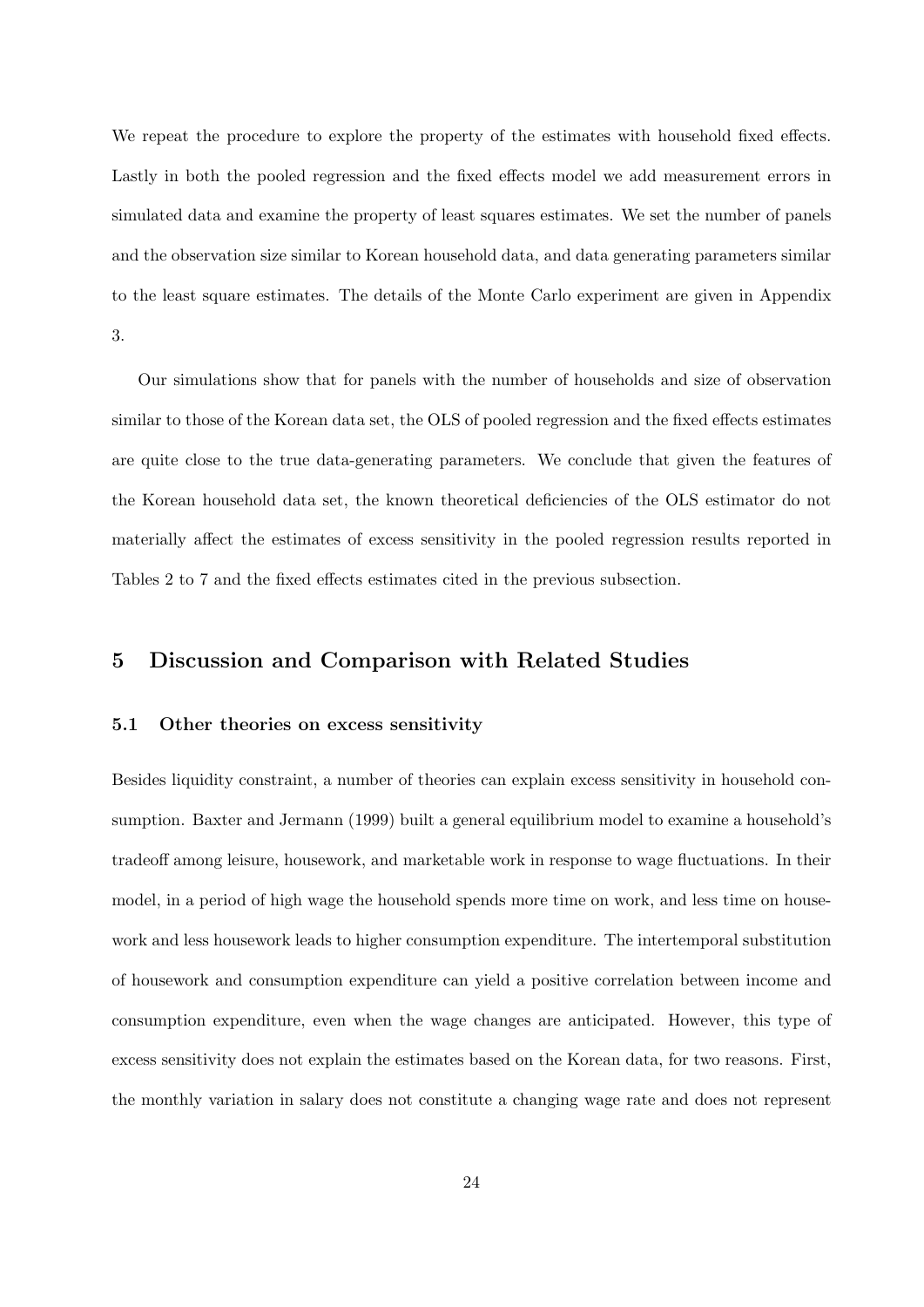time varying opportunity cost of housework. Second, three out of four of the Korean government employees have a non-working spouse. Hence there is no obvious correlation between the monthly variation in opportunity cost of housework and the head of household salary income.

The excess sensitivity by the young households is often attributed to their high expected income growth, high risk, and low liquidity. <sup>6</sup> Neither argument is convincing for young Korean government employees who have a fairly predictable career path and certain near term future earnings. As is noted earlier, for the sample as a whole there does not seem to be a shortage of liquidity that prevents consumption smoothing. We find that this conclusion holds even for the young government employees. Empirically, precautionary saving takes the form of buffer stock for young households, as Deaton (1991) and Carroll (1997) argued, and can lead to excess sensitivity to expected income changes as liquidity constraints do. Excess sensitivity in the buffer stock model is due to possible liquidity constraints in the future. The problem that Korean government employees face is different from the typical setting for U.S. households where wage variations contain temporary and permanent components. For the latter case an optimizing agent facing liquidity constraint in his life-cycle may build a buffer stock against the temporary fluctuations in income. For the Korean government employees however, monthly income variation is large but certain. This means that the monthly salary growth is not correlated with the conditional variance of consumption growth. It remains to be examined whether innovations to permanent income are large enough to make an optimizing household build a buffer stock, thereby generating a positive correlation between monthly consumption and income variation. One scenario of precautionary saving causing estimated excess sensitivity is that a decrease in lifetime income uncertainty in 1999 reduces the precautionary savings, making young households behave as liquidity constrained,

 ${}^{6}$ For some examples of empirical analysis of U.S. household data on precautionary saving, see Deaton (1991), Dynan (1993), Carroll (1997), and Parker and Preston (2005). Carroll (1997) noted that both the precautionary saving and the shadow cost of liquidity constraints are decreasing function of the "cash-on-hand". Dynan (1993) used the cross time variance in place of the conditional variance and run a cross-section regression of the first order condition of consumption optimization. She found limited effect of precautionary motive for U.S. households. Parker and Preston (2005) estimated a first order condition using the CEX data and concluded that the precautionary and liquidity constraints accounted for a large portion of the expected consumption growth.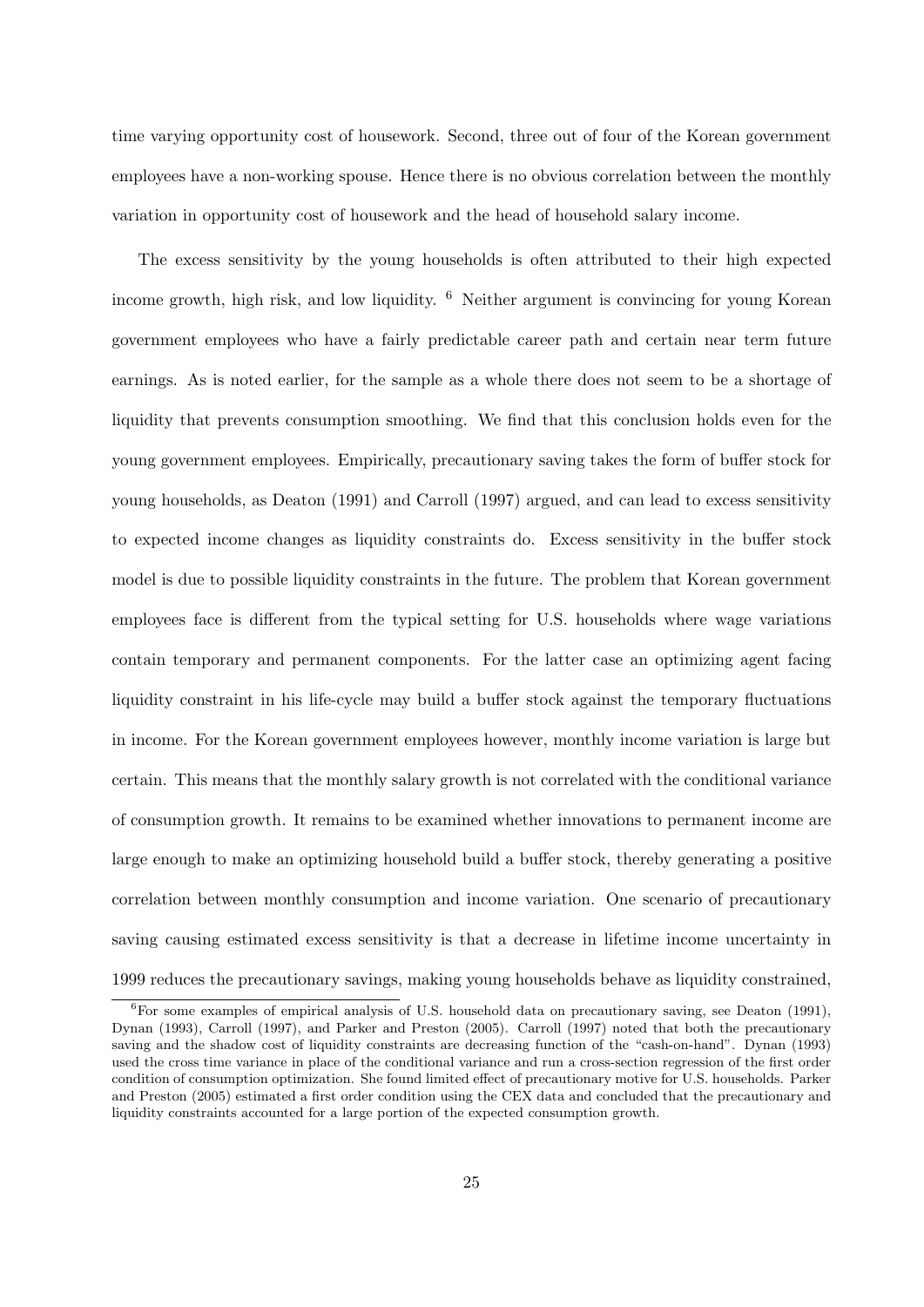which is inconsistent with our estimates. Simulation from an optimal consumption model with parameters calibrated to the Korean government employees is a useful future research project.

We conclude that the liquidity constraints, intertemporal substitution of housework and consumption expenditure, and precautionary savings do not explain all aspects of the empirical findings made in the Korean household data. An alternative explanation is that some households do not optimally smooth consumption in some period of time because the effort required in executing the optimal consumption plan exceeds the benefit. We will elaborate on the theory in the next subsection, in light of evidence found in related empirical studies.

## 5.2 Reconciling with empirical findings in the existing literature

A number of novel approaches were developed to take advantage of special cases where certain income changes are known to be anticipated by households. Using the CEX data set, Souleles (1999) and Parker (1999) found that household consumption responds to predictable income variations induced by income tax rebates and social security taxes. Shapiro and Slemrod (1995) found that in the Survey of Consumers, a large faction of households answered that they plan to spend the small extra take-home pay resultant from a change in tax withholding rule, and that the planned spending is not correlated with the indicator of liquidity constraint. Shea (1995) used union contracts to predict wage income of the primary earners of U.S. PSID households, and found excess sensitivity of food consumption to expected wage growth. However, tax rebates are infrequent events and the variation in wages between union contracts is small. The excess consumption sensitivity found in these studies may be related to these features of data.

Two recent studies made use of data sets where households experience regular, large, and predictable changes in income. Browning and Collado (2001) examined Spanish panel data from 1985 to 1995 (with up to eight quarters for each household) and found no significant difference in consumption between households that receive a seasonal bonus and those that do not. Hsieh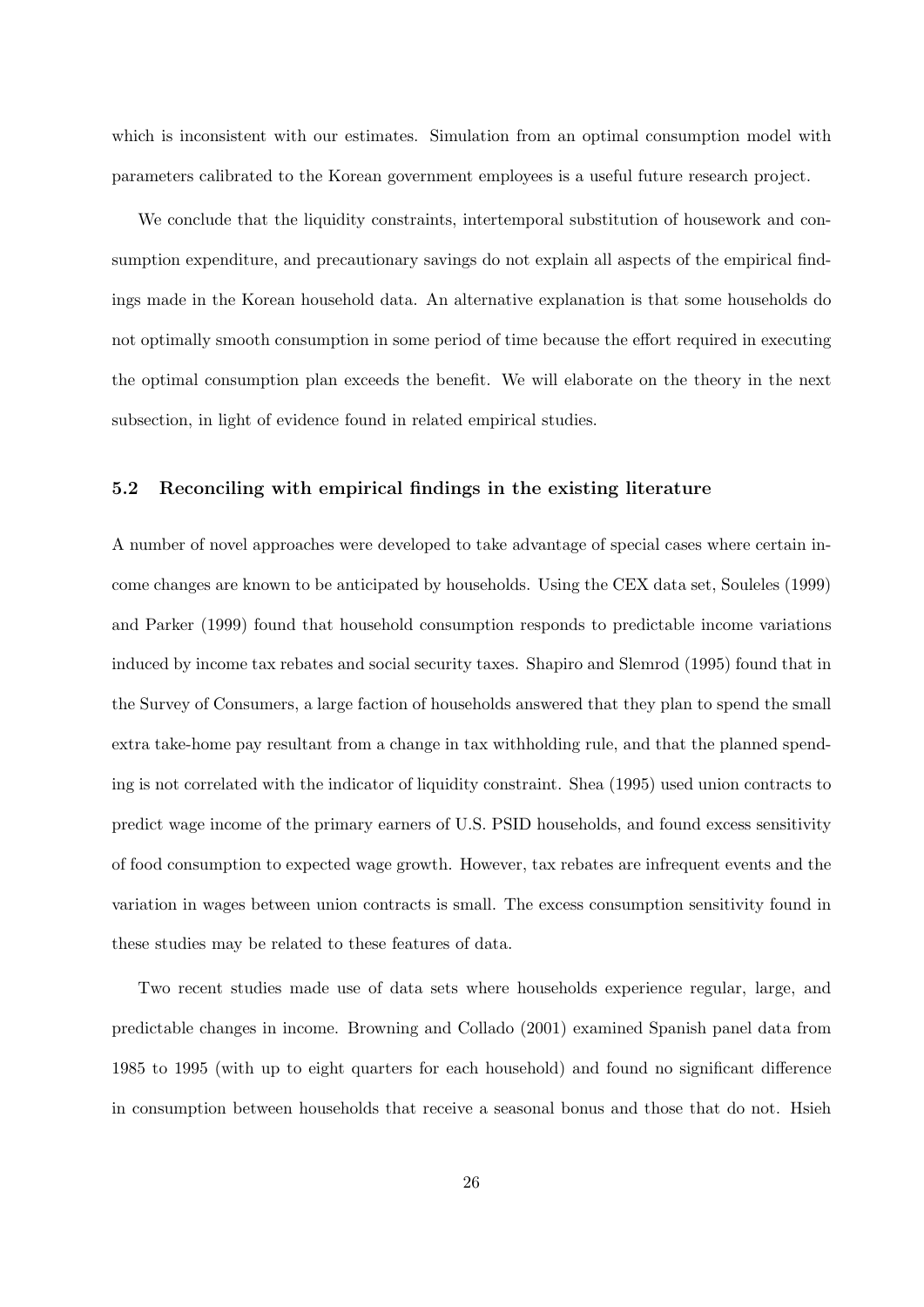(2003) found that the Alaskan household consumption expenditures do not respond to the regular payments of the Alaska Permanent Fund. These studies support the conclusion that household consumption does not respond to regular and anticipated changes in income. An explanation suggested in these studies is that consumers may deviate from optimal consumption smoothing when the welfare cost of non-optimal consumption is low. Occasional and temporary failures in consumption smoothing are less costly than regular and persistent failures. If this theory is correct, one would expect to observe failure of consumption smoothing in high frequency data. Examining daily household expenditure data, Stephens (2003) found that the consumption expenditures of social security recipients tend to be abnormally high within a few days following the arrival of the social security check. Stephens' finding is consistent with the theory of Browning-Collado and Hsieh, but it can also be explained by liquidity constraints which he found to have a marginal effect.

## 5.2.1 Comparing results on quarterly and monthly Data

To compare with the studies by Browning and Collado (2001) and Hsieh (2003) who used quarterly data of different countries, we time-aggregate the monthly household data to quarterly data. Monthly data are preferable to quarterly data because they involve less time-aggregation. Christiano, Eichenbaum, and Marshall (1991) showed that if the utility function is time-separable, time-aggregation may result in spurious rejection of random walk in consumption. Under timenonseparablity the theoretical implication of time-aggregation on estimation of excess sensitivity is more complicated.

For the whole sample the quarterly-data-based regressions with household demographics and seasonal dummies produce results that agree with those of Browning and Collado (2001) and Hsieh (2003) who used quarterly data of different countries. The addition of the lag of consumption growth rate of quarter  $t - 1$  (which is highly significant) does not change the insignificance of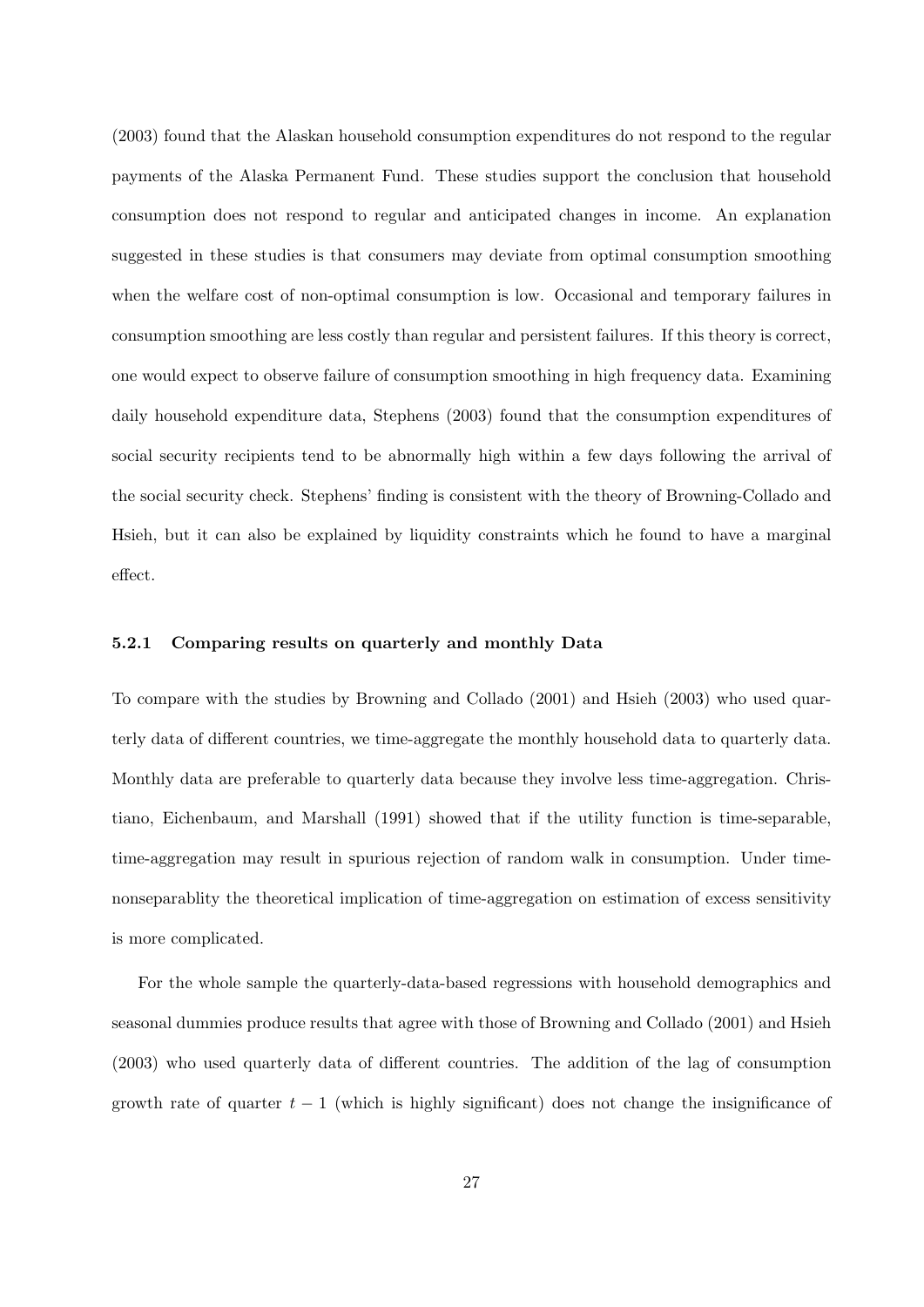predictable income growth, but raises the  $R<sup>2</sup>$  of the regression and eliminates the serial correlation in the regression residuals. The estimates of the excess sensitivity parameter  $\phi$  based on quarterly data differ from those of monthly data. For the whole sample, the parameter  $\phi$  is positive but not statistically significant, which is in agreement with the finding of Browning and Collado (2001) for the Spanish household data and Hsieh (2003) for the Alaskan household data, but is in contrast to the significant estimate for monthly data. The contrast between the estimated excess sensitivity based on the monthly and quarterly data is consistent with the cost-benefit analysis of consumption smoothing discussed in section 5.3.

# 5.2.2 Joint estimation of excess sensitivity and intertemporal-dependency in consumption

The existing literature conventionally estimates excess sensitivity and intertemporal-dependency of consumption separately. For example, Dynan's (2000) model of intertemporal-dependence of consumption growth does not allow for excess sensitivity while Souleles (1999), Parker (1999), Browning and Collado (2001) and Hsieh (2003) estimated excess sensitivity without considering intertemporal-dependence of consumption. Limitation in data is an important motivation for employing restricted models. The studies on excess sensitivity use data of very limited panel feature and in quarterly or annual frequencies.

It is critical that intertemporal-dependence of consumption and excess sensitivity are estimated jointly in this study. Compared with quarterly or annual data, the monthly consumption is more likely to be intertemporal-dependent. The lags of consumption growth should be included to avoid mis-specification of the model and inconsistency of the estimate for excess sensitivity. Long panels of Korean household data offer a rare opportunity for estimation with the presence of household fixed effects, which as suggested in the previous section, rules out a spurious estimate for excess sensitivity. The longer panels are also useful in estimating the time-dependency in consumption.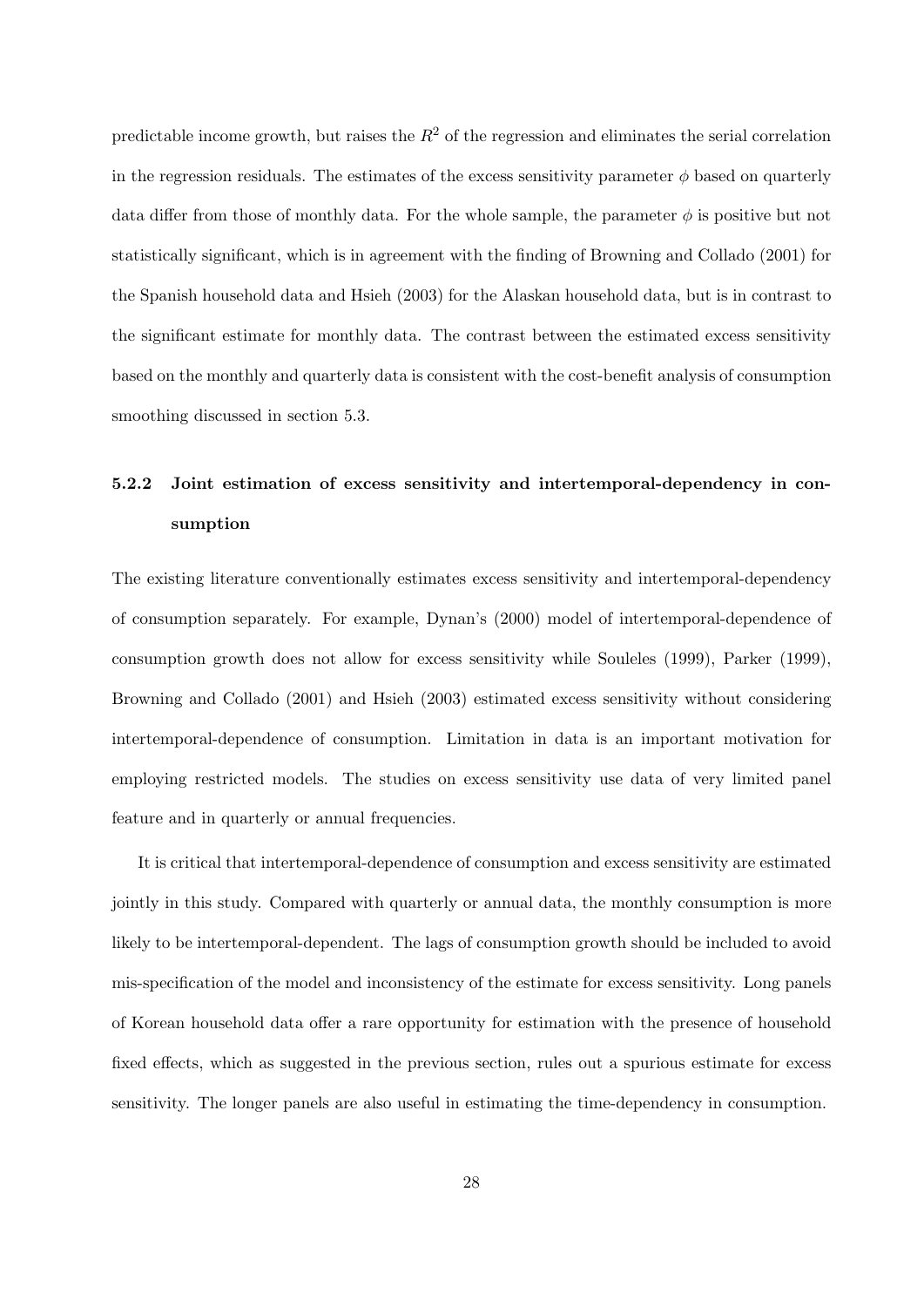We find evidence of intertemporal local durability in nondurable goods. In regressions of consumption growth, the coefficients for the lags of consumption growth are negative and highly significant, and inclusion of the lags of consumption growth substantially raises the  $R^2$ s of the regressions. The inclusion of the first lag slightly reduces the slope coefficient of the predictable income growth, while the inclusion of the second lag has little effect on the estimated excess sensitivity. More importantly, the estimated local durability is a key determinant of the cost and benefit of consumption smoothing.

## 5.3 A cost-benefit analysis of consumption smoothing

Numerous studies showed that households tend to consume a fraction of non-regular predictable windfall of income (such as tax rebates) and fail to smooth consumption optimally (e.g., Souleles 1999, Parker 1999). Browning and Collado (2001) and Hsieh (2003) argued that households smooth consumption optimally when they deal with predictable and large changes in income on regular bases, and that they fail to optimize for non-regular income changes because the benefit of doing so is relatively small.

Our finding that certain households may not optimally smooth monthly consumption is consistent with the cost-benefit analysis of consumption optimization. Our estimates suggest local durability in consumption: consumption in the previous month is a good substitute for consumption of the current month. Hence some households are not greatly concerned with monthly variation in consumption because the welfare loss from failing to optimize in monthly frequency is small. This theory is also consistent with weaker excess sensitivity found in quarterly frequency because the substitutability of consumption over quarterly frequency is weaker and the cost of failing to optimize is relatively large. A more general proposition is that the explanatory power of the standard utility-maximizing consumption model on empirical observations depends on the interval of measurement. For example, few would believe consumption smoothing is exercised at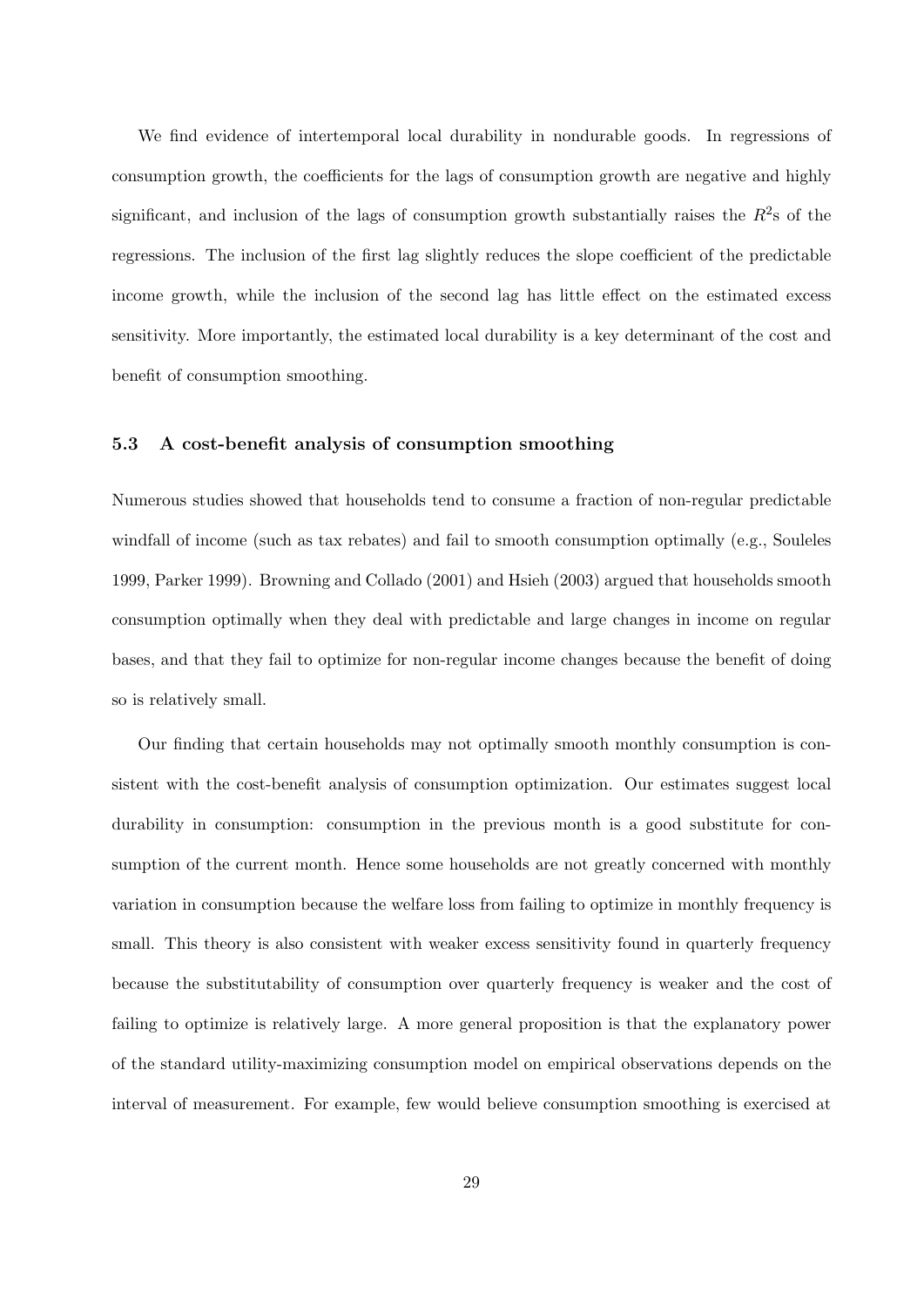hourly frequency. As Stephens (2003) showed, there are large variations in daily consumption. It is quite possible that households do not smooth consumption at lower frequencies neither.

We argue that a possible explanation for the contrast in the estimated excess sensitivity among the old and young, and before and after the financial crisis is that the costs and benefits of consumption differ across households and vary over time. Our estimates are consistent with the notion that the old are willing to make more effort smoothing consumption than the young. After the crisis, households became more careful in consumption planning. Even though the welfare loss of non-optimal consumption smoothing was not very large, tightening of resources prompted households to reduce the inefficiency.

# 6 Concluding Remarks

The existing studies on household consumption expenditure find excess sensitivity of consumption to irregular changes in expected income, but not to regular and large changes in expected income. These studies are based on quarterly data or annual data with relatively short panels. The Korean household data set used for this study has some important and unique features: it is in monthly frequency, contains long panels (up to five years), and most importantly, contains large and predictable variations in income. By examining monthly consumption expenditure of households headed by government employees, we find that excess sensitivity within a subgroup of households (young, with low liquid assets or low income) and a sub-sample period (before the Asian financial crisis).

These results provide an under-recognized perspective to household consumption behavior. We argue that consumption smoothing takes effort to plan and discipline to execute. Even in the absence of liquidity constraints, households may fail to smooth consumption optimally in every short time interval because the effort involved is more than the welfare gained. It is possible that some households do not keep a close track of their monthly spending unless the salary income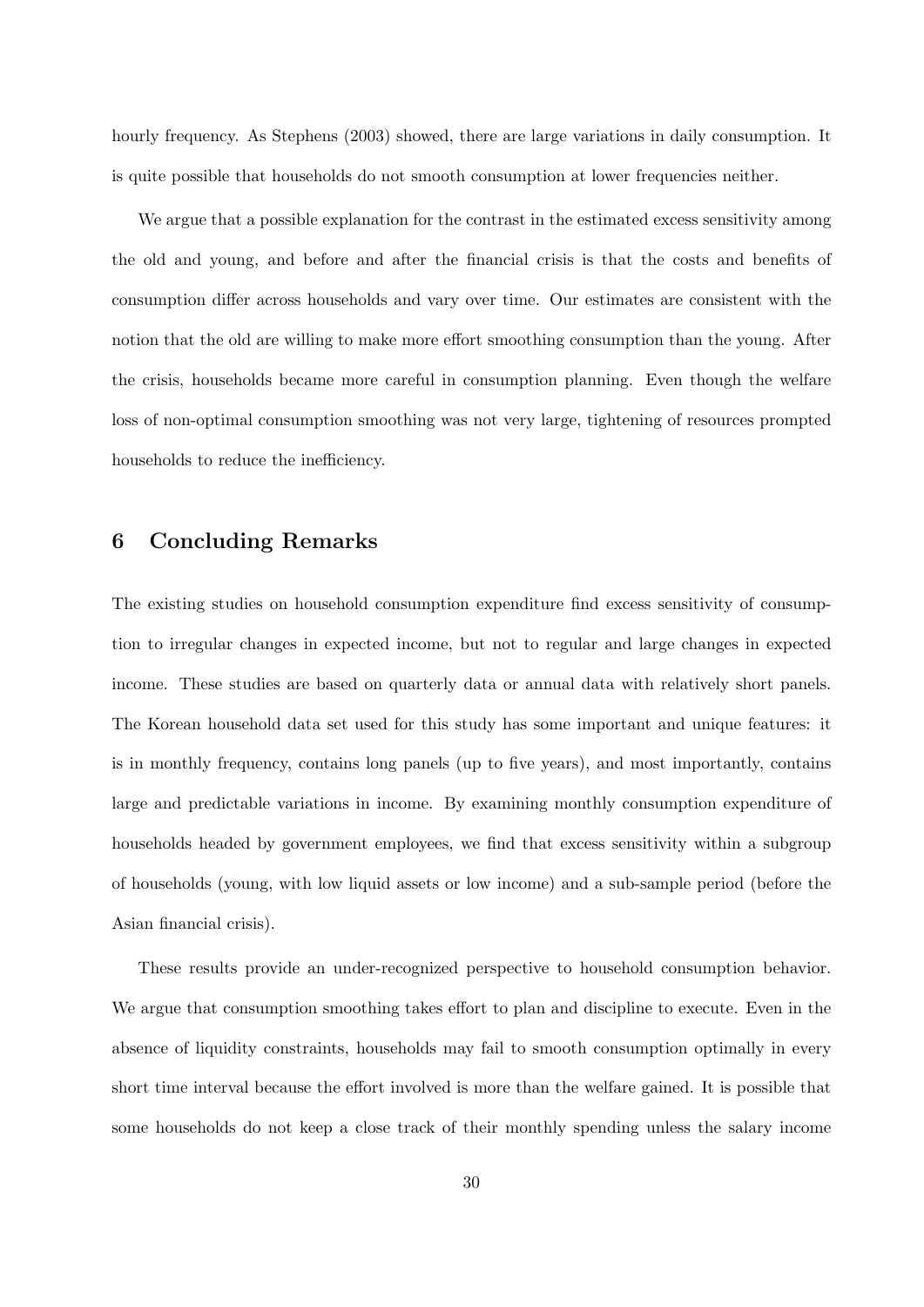for the month is abnormally low. This would explain the excess sensitivity to negative growth in salary income found in Table 2. Empirical evidence suggests that excess consumption sensitivity is unlikely due to liquidity constraints, despite its association with young age, low liquid assets and low income. It is quite possible that these characteristics are correlated with poor consumption planning. The contrast in the estimates of excess sensitivity before and after the Asian financial crisis can be interpreted as evidence that some households are less willing to make the effort to achieve optimal smoothing in a time of prosperity, but may be more willing to do so after a time of hardship.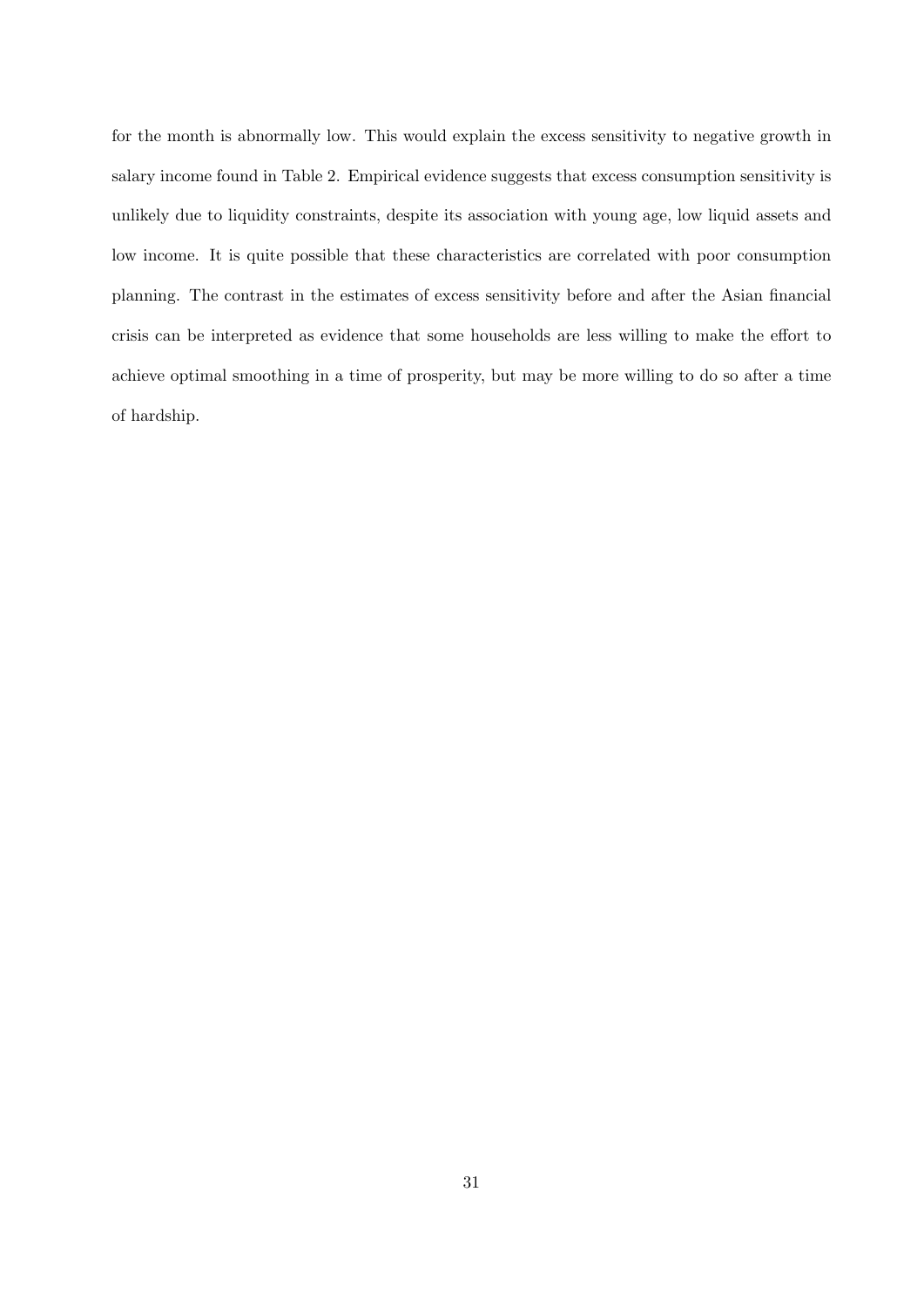#### References

Altonji, Joseph G. and Aloysius Siow (1987). "Testing the Response of Consumption to Income Changes with (Noisy) Panel Data," Quarterly Journal of Economics, 102, 293-328.

Arellano, Manuel (2003). Panel Data Econometrics, Oxford: Oxford University Press.

Baltagi, Badi. H. and Ping X. Wu (1999). "Unequally Spaced Panel Data Regressions with AR(1) Disturbance," Econometric Theory, 15, 814-823.

Baxter, Marianne and Urban J. Jermann (1999). "Household Production and the Excess Sensitivity of Consumption to Current Income,"American Economic Review, 89, 902-920.

Browning, Martin and Dolores Collado (2001). "The Response of Expenditures to Anticipated Income Changes: Panel Data Estimates," American Economic Review, 91, 681-692.

Carroll, Christopher D. (1997). "Buffer-Stock Saving and the Life Cycle/Permanent Income Hypothesis," Quarterly Journal of Economics, 112, 155.

Chamberlain, Gary (1984). "Panel Data," Handbook of Econometrics, 11, Eds.: Zvi Griliches and Michael D. Intriligator. Amsterdam: Elsevier, 1247-1318.

Christiano, Lawrence J., Martin S. Eichenbaum, and David A. Marshall (1991). "The Permanent Income Hypothesis Revisited," Econometrica, 59, 397-423.

Deaton, Angus S. (1991). "Saving and Liquidity Constraints," Econometrica, 59, 1121-1248.

Dynan, Karen E. (1993). "How Prudent Are Consumers?" Journal of Political Economy, 101, 1104-1113.

Dynan, Karen E. (2000). "Habit Formation in Consumer Preference: Evidence from Panel Data" American Economic Review, 90, 391-406.

Hamilton, James D. (1994). Time Series Analysis, Princeton University Press.

Hayashi, Fumio (1985). "The Permanent Income Hypothesis and Consumption Durability: Analysis based on Japanese Panel Data," Quarterly Journal of Economics, 100, 1083-1113.

Hsieh, Chang-Tai (2003). "Do Consumers React to Anticipated Income Changes? Evidence from the Alaska Permanent Fund," American Economic Review, 93, 397-405.

Johnson, David S., Parker, Jonathan A. and Souleles, Nicholas S. (2006). "Household Consumption Expenditure and Income Tax Rebates of 2001," American Economic Review, 96, 1589-1610.

Kiviet, Jan F. (1995). "On Bias, Inconsistency, and Efficiency of Various Estimators in Dynamic Panel Data Models," Journal of Econometrics, 68, 53-78.

Lusardi, Annamaria (1996). "Permanent Income, Current Income, and Consumption: Evi-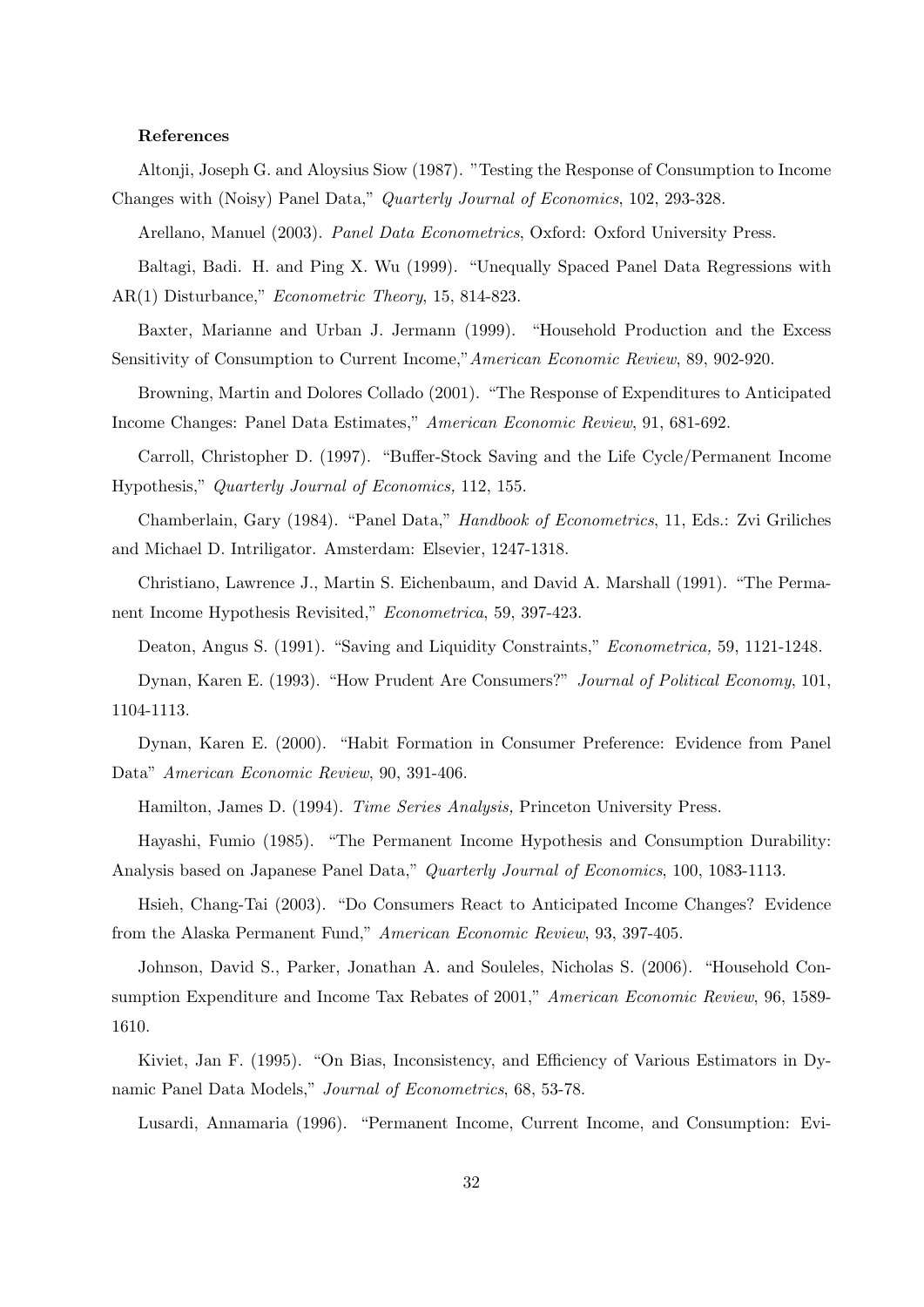dence from Two Panel Data Sets," Journal of Business and Economic Statistics, 14, 81-90.

MacKinnon James G. and Anthony A. Smith (1998). "Approximate bias correction in econometrics," Journal of Econometrics, 85, 205-230.

Mork, Kunt A. and V. Kerry Smith (1989). "Testing the Life-Cycle Hypothesis with a Norwegian Household Panel," Journal of Business and Economic Statistics, 7, 287-296.

Nickell, Stephen (1981). "Biases in Dynamic Models with Fixed Effects," Econometrica 49, 1417-1426.

Parker, Jonathan A. (1999). "The Reaction of Household Consumption to Predictable Changes in Social Security Taxes," American Economic Review, 89, 959-973.

Parker, Jonathan A. and Bruce Preston (2005). "Precautionary Savings and Consumption Fluctuations," American Economic Review, 95, 119-143.

Phillips Peter C. B. and Sul, Donggyu (2003) "Dynamic panel estimation and homogeneity testing under cross section dependence," Econometrics Journal, 6, 217-259

Runkle, David E. (1991). "Liquidity Constraints and the Permanent-Income Hypothesis: Evidence from Panel Data," Journal of Monetary Economics, 27, 73-98.

Shapiro, Matthew D. and Joel B. Slemrod (1995). "Consumer Response to the Timing of Income: Evidence from a Change in Tax Withholding," American Economic Review, 85, 274-283.

Shea, John (1995). "Union Contracts and the Life Cycle-Permanent Income Hypothesis," American Economic Review, 85, 186-200.

Souleles, Nicholas S. (1999). "The Response of Household Consumption to Income Tax Refunds," American Economic Review, 89, 947-958.

Stephens, Melvin Jr. (2003). " '3rd of tha Month': Do Social Security Recipients Smooth Consumption Between Checks?" American Economic Review, 93, 406-422.

Zeldes, Stephen P. (1989). "Consumption and Liquidity Constraints: An Empirical Investigation," Journal of Political Economy, 97, 305-346.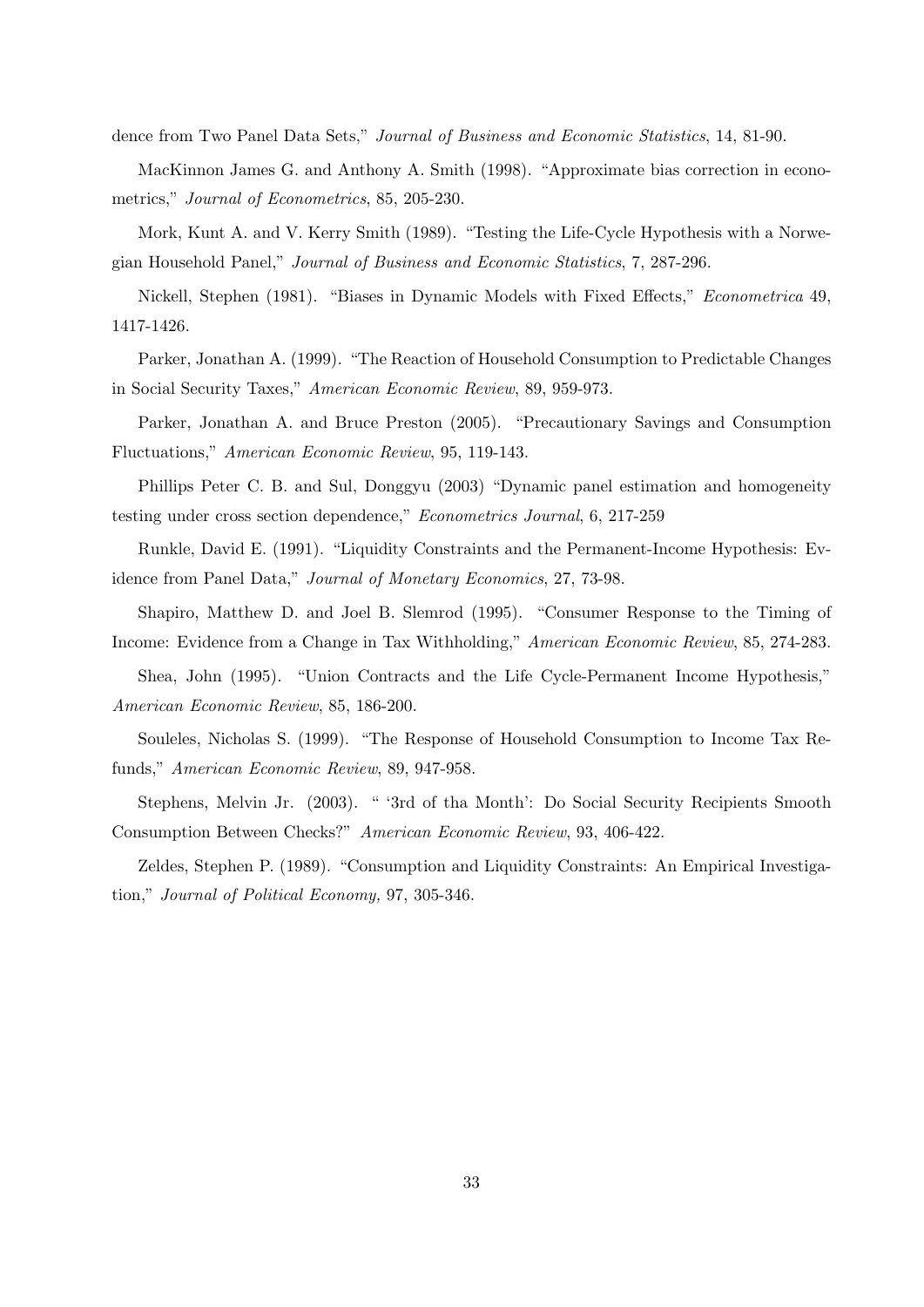#### Appendix 1: Some Facts about the Korean Household Data

The Family Income and Expenditure Survey tracks income and expenditure of a representative sample of urban Korean households. The initial survey was conducted in 1951 on 70 households in Pusan city, and in 1954 to 1959 was expanded to 200 households of salaried workers in Seoul. Before 1963, the survey was conducted by the Bank of Korea and since 1963, by the National Statistics Office (NSO), with the scope of the survey expanded to the urban areas of the whole country. From 1967 to 1974, data were collected via diary method for food consumption for about 1800 households, the other items via interviews. Since 1975, the majority of the survey data have been collected through account-books. Each household is followed monthly for up to five years. Recent wholesale sample changes occurred in the beginning of 1998 and the beginning of 2003.

The survey is designed to sample in proportion to the distributions of all types of the Korean urban households. The average sampling rate is 1/1439 in 2000, and the total sample number is about 5, 500 households. All information is gathered by NSO officers who visit the sampled households two or three times a week to inspect the entries in the account-book. The survey items fall into three main categories: demographic information, income variables, and expenditure variables. The survey covers households with two or more people who are residents in seventytwo cities in Korea. Farmers, fishermen, and foreigners are excluded from the survey. Income variables include salary, allowances, bonuses, and other income for each household member as well as several types of earnings of financial assets. Recorded expenditures include those on food, housing, utilities, apparel and shoes, education, and other items; non-consumption expenditures include taxes, public pension, social insurance, etc.

We use the same definition of nondurable consumption given by Parker (1999) and Hsieh (2003) and constructed nondurable consumption as the sum of the following items: food; home-keeping (including utilities and small appliances but excluding furniture and major appliances); apparel; transportation & communication (excluding purchasing of new and used vehicles); personal care  $\&$ entertainment (including items such as personal care, tobacco and smoking, and reading materials, but excluding entertainment equipments).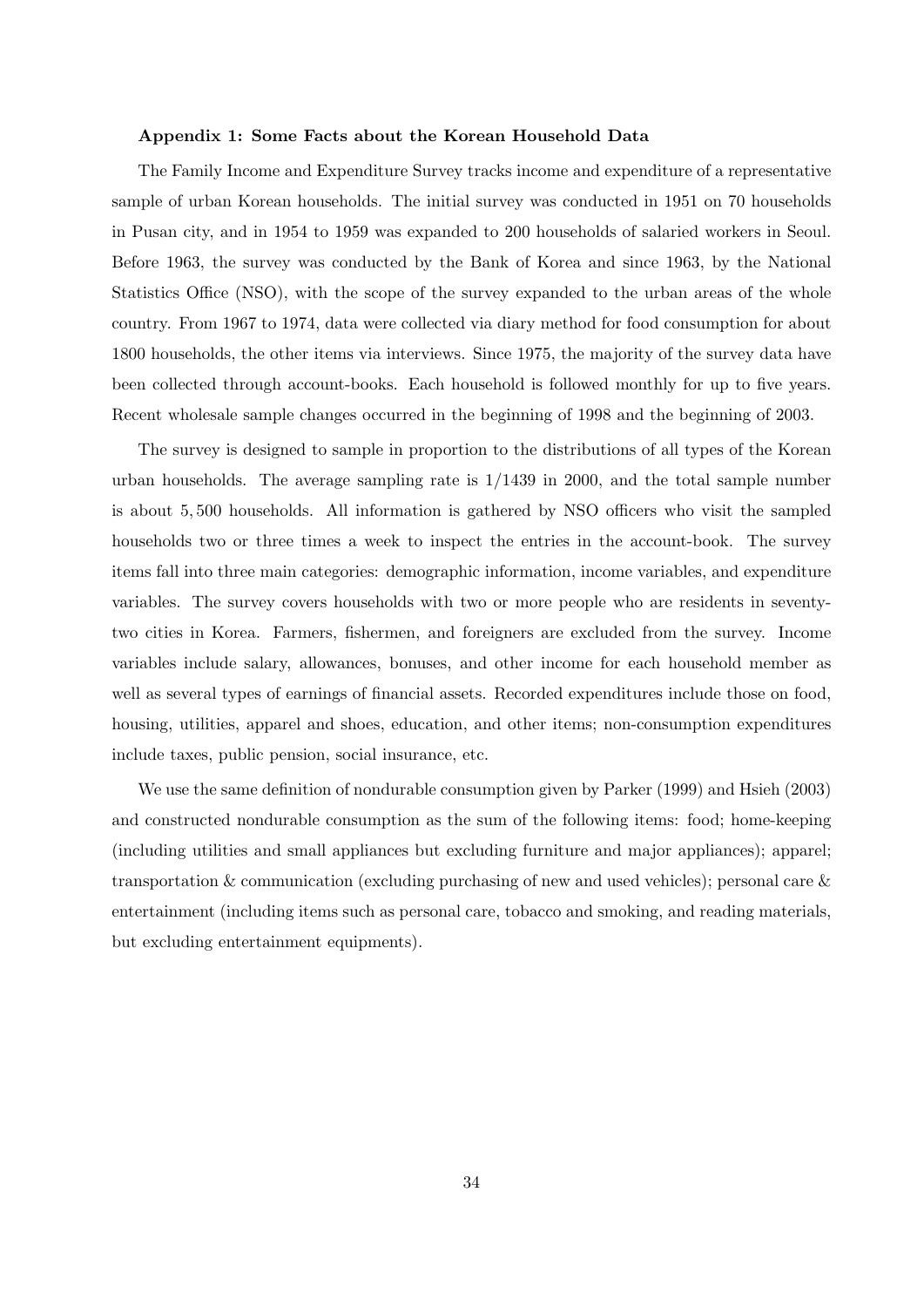# Appendix 2: Kalman Filtering of Measurement Errors in Consumption Expenditure

We denote the measurement error in the logarithm of period  $t$  consumption expenditure by household *i* as  $\tau_{it}$ ,  $\tau_{it} \sim N(0, \kappa^2)$ . We set the standard deviation of measurement errors  $\kappa$  at various values and estimate through MLE other parameters of the model. The observed consumption growth  $c_{it}^*$   $(t = 1, \dots, T_i)$  is given by

$$
c_{it}^{*} = c_{it} + \tau_{it} - \tau_{it-1}.
$$
\n(7)

The true but unobserved consumption growth  $c_{it}$  is a scalar latent variable and evolves according to

$$
c_{it} = h_1 c_{it-1} + h_2 c_{it-2} + b' \mathbf{q}_{it} + \nu_{it},\tag{8}
$$

where  $\mathbf{b}' = (\phi, \boldsymbol{\theta})', \mathbf{q}_{it} = (y_{it}, x_{it}), \nu_{it} \sim N(0, \omega^2), z_{it}$  is a vector of wage growth rate  $y_{it}$  and other control variables in  $x_{it}$  excluding the lags of consumption growth. In the ensuing discussion we drop household index i and only keeps the time subscript.

Denote  $z_t = (c_t, c_{t-1}, \tau_t, \tau_{t-1})'$ , equations (7) and (8) can be written in matrix form as

$$
c_t^* = Az_t,\t\t(9)
$$

and

$$
z_t = Hz_{t-1} + Bq_t + \eta_t, \qquad (10)
$$

where  $\eta_t \sim N(0, \Omega)$ ,

$$
A' = \left(\begin{array}{c}1\\0\\1\\-1\end{array}\right), H = \left(\begin{array}{ccc}h_1 & h_2 & 0 & 0\\1 & 0 & 0 & 0\\0 & 0 & 0 & 0\\0 & 0 & 1 & 0\end{array}\right), B = \left(\begin{array}{c}b'\\0\\0\\0\end{array}\right), \eta_t = \left(\begin{array}{c} \nu_t\\0\\ \tau_t\\0\end{array}\right), \Omega = \left(\begin{array}{ccc} \omega^2 & 0 & 0 & 0\\0 & 0 & 0 & 0\\0 & 0 & \kappa^2 & 0\\0 & 0 & 0 & 0\end{array}\right).
$$

We define

$$
\hat{c}^*_{t|t-1} = \mathbb{E}(c_t^* | t-1), \hat{z}_{t|t-1} = \mathbb{E}(z_t | t-1), \hat{z}_{t|t} = \mathbb{E}(z_t | t), \hat{\sigma}^2_{t|t-1} = \mathbb{E}[(c_t^* - c_{t|t-1}^*)^2 | t],
$$

$$
\hat{P}_{t|t-1} = \mathbb{E}[(z_t - z_{t|t-1})(z_t - z_{t|t-1})' | t-1],
$$

where "E(. | t)" corresponds to expectation conditional on  $c_t^*, c_{t-1}^*, \cdots$ . For jointly normaldistributed variables, it is equivalent to linear projection onto  $c_t^*, c_{t-1}^*, \cdots$ . By model assumptions,

$$
\hat{c}^*_{t|t-1} = A\hat{z}_{t|t-1} = \hat{c}_{t|t-1},\tag{11}
$$

$$
c_t^* - \hat{c}_{t|t-1}^* = A(z_t - \hat{z}_{t|t-1}). \tag{12}
$$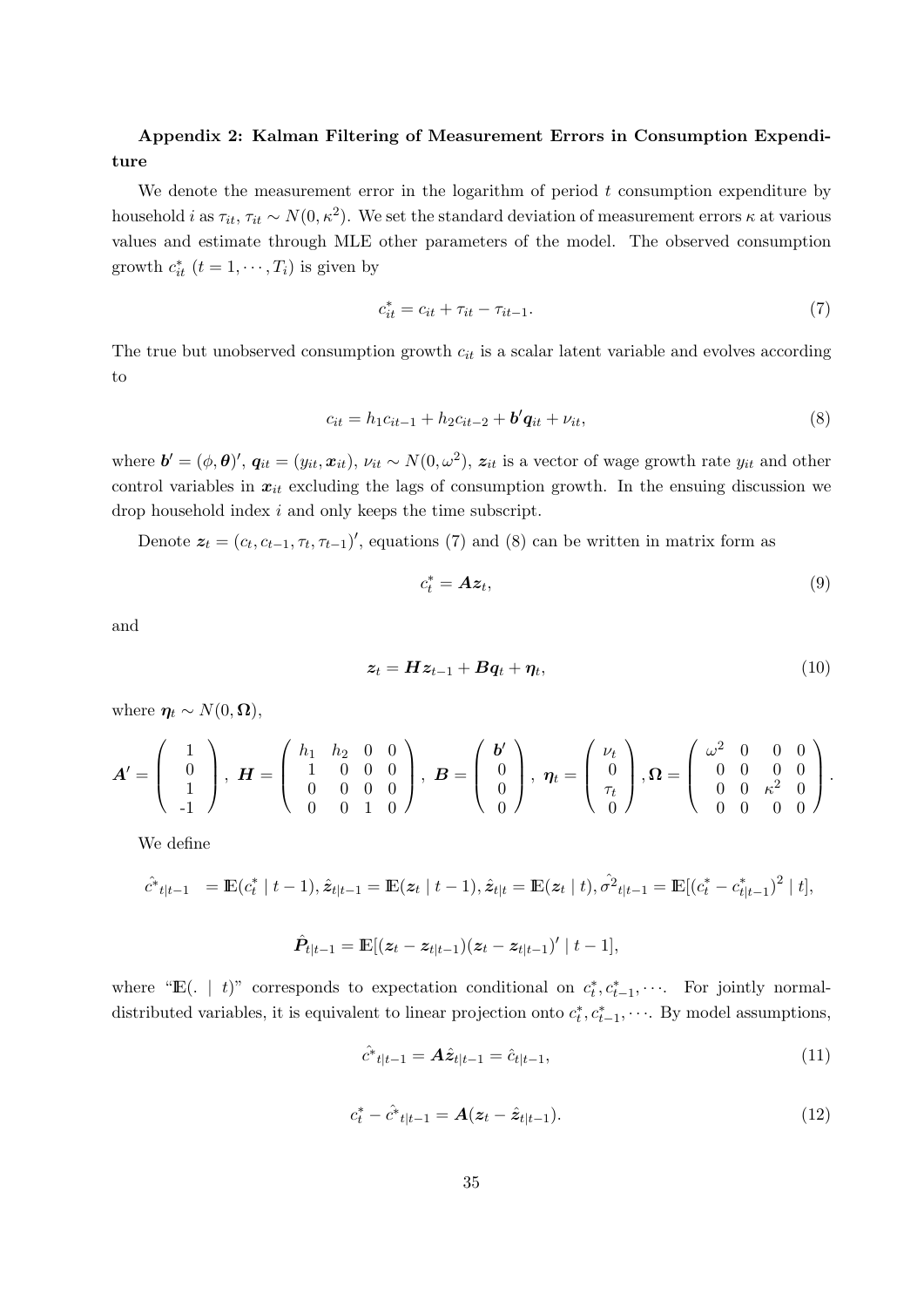From (12),

$$
\hat{\sigma}^2_{t|t-1} = \mathbb{E}(c_t^* - \hat{c}^*_{t|t-1})^2 = A\hat{P}_{t|t-1}A'. \tag{13}
$$

It is easy to verify that

$$
\hat{z}_{t|t} = \hat{z}_{t|t-1} + \mathbb{E}[(z_t - \hat{z}_{t|t-1})(c_t^* - \hat{c}_{t|t-1})]\{\mathbb{E}[(c_t^* - \hat{c}_{t|t-1})^2\}^{-1}(c_t^* - \hat{c}_{t|t-1}).
$$
 (14)

In  $(14)$ , the first term is the estimate of period-t state before observing period-t data. The second term represents the update after the observation.

The mean squared error of the updated projection is

$$
\hat{P}_{t|t} = \mathbb{E}[(z_t - \hat{z}_{t|t})(z_t - \hat{z}_{t|t})'] \n= \hat{P}_{t|t-1} - \mathbb{E}[(z_t - \hat{z}_{t|t-1})(c_t^* - \hat{c}^*_{t|t-1})]\{\mathbb{E}[(c_t^* - \hat{c}^*_{t|t-1})^2]\}^{-1}\mathbb{E}[(c_t^* - \hat{c}^*_{t|t-1})(z_t - \hat{z}_{t|t-1})'].
$$

Note that

$$
\hat{\mathbf{z}}_{t+1|t} = \mathbf{H}\hat{\mathbf{z}}_{t|t} + \mathbf{B}\mathbf{q}_{t+1}.\tag{15}
$$

It follows that

$$
\hat{P}_{t+1|t} = \mathbb{E}[(z_{t+1} - \hat{z}_{t+1|t})(z_{t+1} - \hat{z}_{t+1|t})'] \tag{16}
$$

$$
= \mathbf{H}\hat{\mathbf{P}}_{t|t}\mathbf{H}' + \mathbf{\Omega}.\tag{17}
$$

To sum up, the filter updates  $(\hat{z}_{t|t-1}, \hat{P}_{t|t-1})$  to  $(\hat{z}_{t|t}, \hat{P}_{t|t})$ , and the AR structure of the model gives prediction  $(\hat{z}_{t+1|t}, \hat{P}_{t+1|t})$  and completes the recursive loop. When we move to  $t = T$  then all the conditional moments are functions of  $\boldsymbol{\gamma} = (h_1, h_2, \boldsymbol{b}, \omega)$  and initial state  $z_{1|0}$  and  $P_{1|0}$ .

Note that the Kalman filter applies to each household (so we put household index  $i$  back into the notion). For MLE, one can choose  $\gamma$  to maximize

$$
L(Y | \gamma, z_{1|0}, P_{1|0}) \propto \prod_{i=1}^{N} \prod_{t=1}^{T_i} |\hat{\sigma}_{it|t-1}|^{-1} exp(-(c_{it}^* - \hat{c}_{it|t-1})^2 / (2\hat{\sigma}_{it|t-1}^2)),
$$

The initial state  $z_{1|0}$  and  $P_{1|0}$  can be assumed as functions of parameters  $\gamma$ . For prediction of the initial state  $z_{i1|0}$ , we assume initial observations are without errors  $(z_{i1|0} = (c_{i0}^*, c_{i,-1}^*, 0, 0)).$ Setting  $z_{i1|0}$  to a different value (say  $(0,0,0,0)$ ) produces a similar result. We assume  $P_{1|0}$  is a matrix with elements of large values (we set it at unity).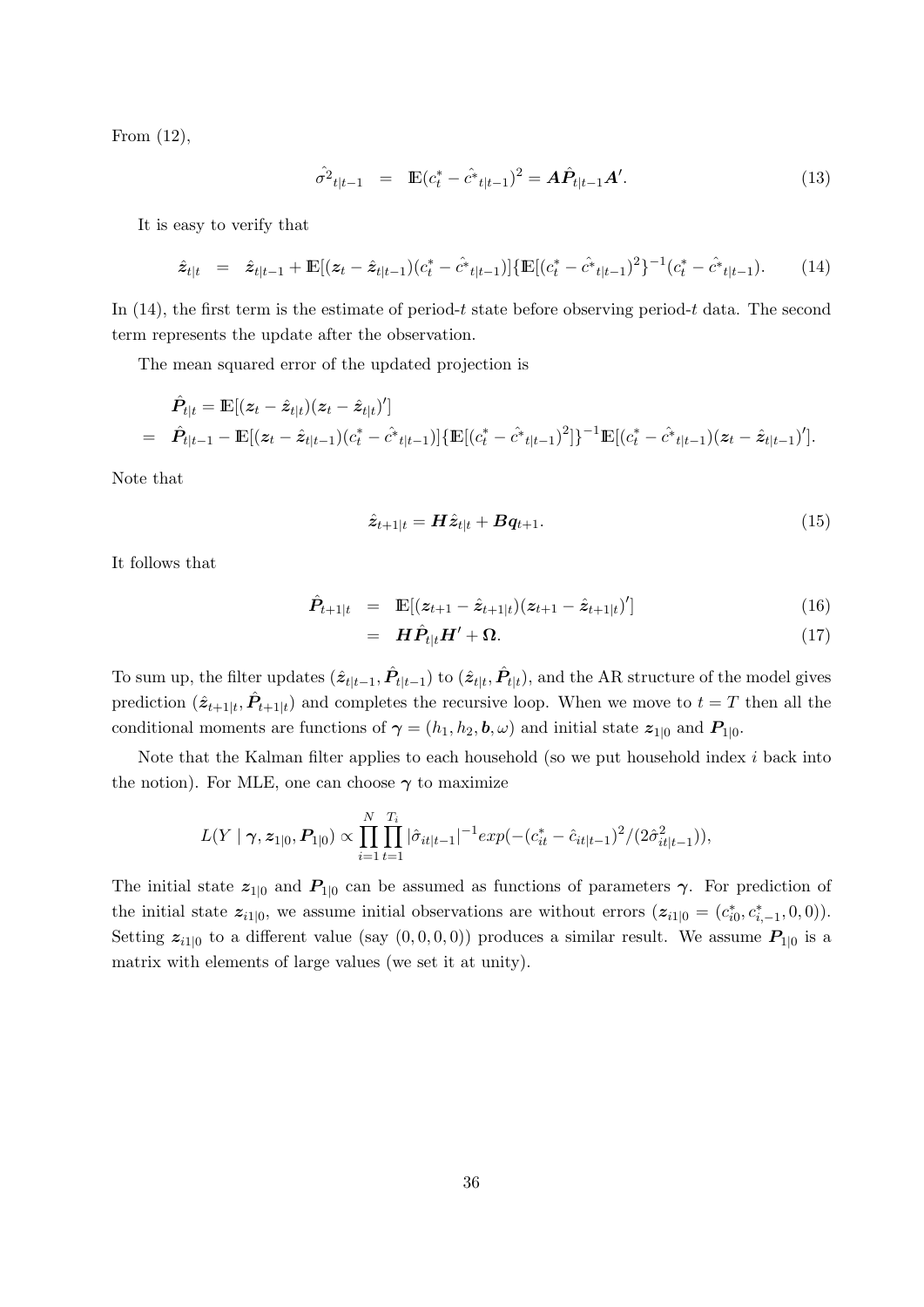# Appendix 3: A Monte Carlo Study on Finite Sample Properties of OLS Estimates of Dynamic Panel Data

As we noted in the introduction, OLS estimates for dynamic panel regression have several deficiencies. The finite sample bias of OLS of autoregressive model is well known (see e.g., MacKinnon and Smith 1998). For fixed effects models, OLS is inconsistent (see, e.g., Nickell 1981). The measurement errors in the level of consumption render negative serial correlation in observed consumption growth and inconsistency of OLS of the consumption growth equation. Finite sample properties of dynamic panel have been simulated in a number of studies with the focus on near unit root cases (e.g., Kiviet 1995 and Phillips and Sul 2003). Our data and model have several features that have not been the focus of the existing simulation studies on the first order autoregressive parameter with balanced panels. Our model includes two lags of consumption growth, and the data generating model is far from the unit root model. MacKinnon and Smith's (1998) simulation of the finite sample bias of OLS for different values of the  $AR(1)$  root suggests the bias of OLS for this data set should be small. More importantly, the parameter of interest here is excess sensitivity instead of the autoregressive parameters, and the nature of the finite bias of the former does not have a known pattern as that of the latter. Another difference between our problem and the existing simulation studies of finite sample properties on dynamic panel of balanced panels is that our data set consists of unbalanced panels of over eight hundred households, with one to five years of monthly observations on each household. Because of these special features of the data and model in this study, it is not clear whether the standard procedure will result in seriously deficient estimates. In the following, Monte Carlo simulations will show that given the nature of our data set, the problems with OLS of dynamic panel data regression are not serious enough to alter our conclusion.

The number of observations in the panels are: 400 households with 10 growth rates observations, 160 households with 22 observations, 100 households with 34 observations, 80 households with 46 observations, and 60 households with 58 observations. We simulate 1000 samples of panel data based on parameters similar to the estimates from the Korean household data. The pooled regression model is

$$
c_{it} = a + \phi y_{it} + h_1 c_{it-1} + h_2 c_{it-2} + \nu_{it}.
$$
\n(18)

The innovations in consumption growth in period t,  $\nu_{it} = m_t + \vartheta_{it}$  contains a macroeconomic shock  $m_t \sim N(0, 0.1^2)$  that affects all households in period t and an household specific shock  $\vartheta_{it} \sim N(0, 0.2^2)$  that affects household i in period t. For data generation, we set  $h_1 = -0.6$ ,  $h_2 = -0.3$ , and  $a = 0$ . The salary income growth data is generated from the model

$$
y_{it} = -0.5y_{it-1} + \delta_{it},
$$

where  $\delta_{it} \sim N(0, 0.2^2)$ . The observed data are simulated from

$$
c_{it}^* = c_{it} + \tau_{it} - \tau_{it-1}.
$$

The standard deviation of the measurement error is  $\tau_{it} \sim N(0, \kappa^2)$ . For the fixed effects model

$$
c_{it} = a_i + \phi y_{it} + h_1 c_{it-1} + h_2 c_{it-2} + \epsilon_{it},
$$
\n(19)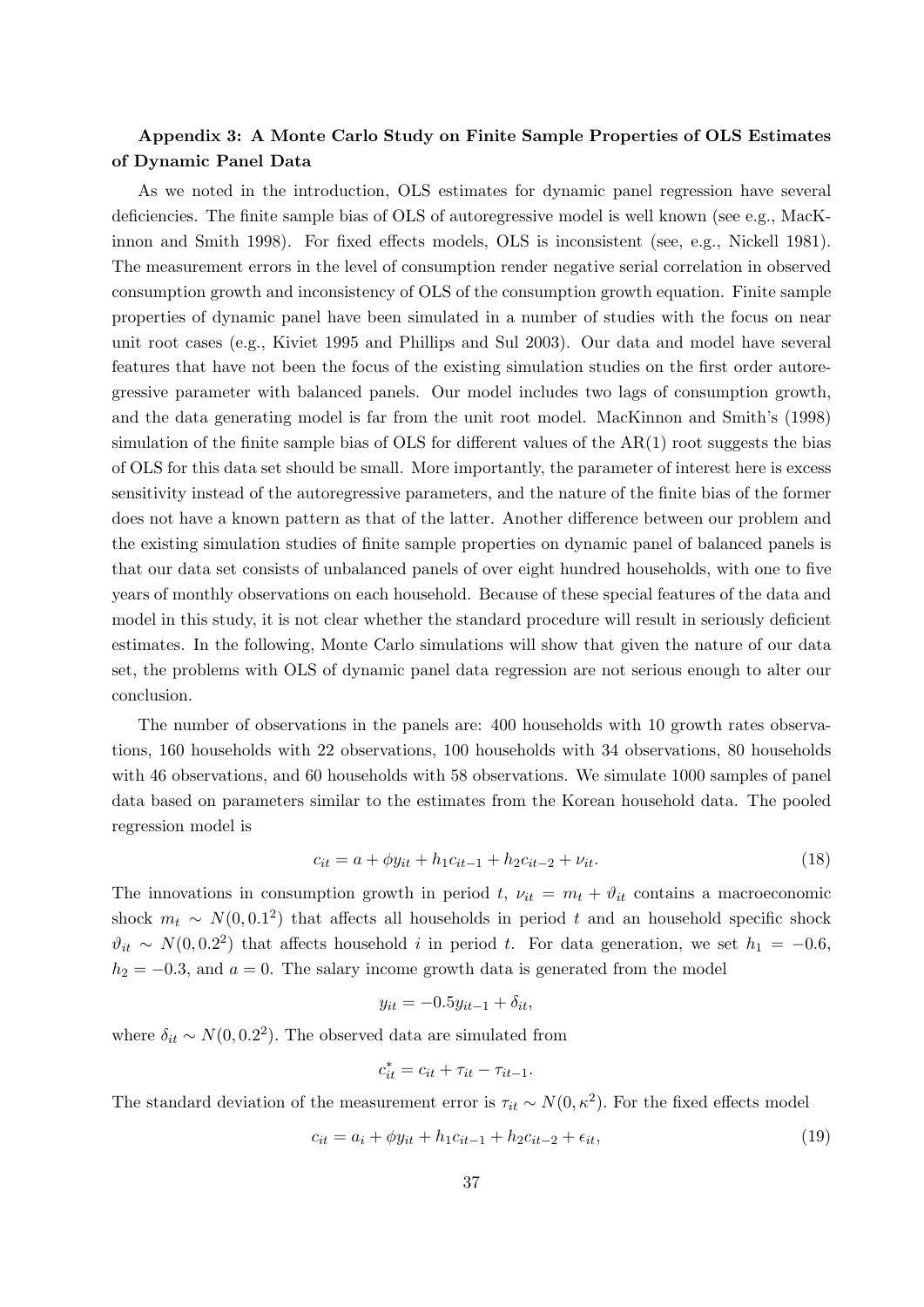all data generating parameters are the same as the pooled regression model except that we assign  $a_i$  a normal random number from  $N(0, 0.1^2)$ . The generated  $a_i$  is treated as fixed for household i. We will pick different values for  $\kappa$  and  $\phi$  for data simulation. We report the mean and standard deviation of OLS of (18) and within group estimate of (19) over the 1000 simulated samples using the consumption growth data that contain measurement errors.

We simulate a combination of models: pooled (fixed effects) regression without (with) measurement errors, each under a variety of parameter settings. The results are reported in the following table.

|                                       | $\phi = 0.03$ |                                   |        | $\phi = 0.10$ | $\phi = 0.20$ |        |  |  |
|---------------------------------------|---------------|-----------------------------------|--------|---------------|---------------|--------|--|--|
| $N=18,080$                            | Mean          | S.D.                              | Mean   | S.D.          | Mean          | S.D.   |  |  |
| Pooled Regression Estimates of $\phi$ |               |                                   |        |               |               |        |  |  |
| $\kappa=0$                            | 0.0299        | 0.0071                            | 0.0998 | 0.0072        | 0.1997        | 0.0077 |  |  |
| $\kappa=0.1$                          | 0.0298        | 0.0079                            | 0.0993 | 0.0081        | 0.1986        | 0.0084 |  |  |
| $\kappa=0.2$                          | 0.0296        | 0.0103                            | 0.0985 | 0.0103        | 0.1971        | 0.0104 |  |  |
|                                       |               | Fixed Effects Estimates of $\phi$ |        |               |               |        |  |  |
| $\kappa=0$                            | 0.0295        | 0.0077                            | 0.0988 | 0.0079        | 0.1978        | 0.0085 |  |  |
| $\kappa=0.1$                          | 0.0293        | 0.0085                            | 0.0983 | 0.0086        | 0.1969        | 0.0090 |  |  |
| $\kappa=0.2$                          | 0.0291        | 0.0107                            | 0.0977 | 0.0108        | 0.1957        | 0.0109 |  |  |

To mimic the split sample regressions (on the young households and pre- and post- Asian financial crisis periods), we conduct simulations using one-half and one-quarter of the household panels across all panel length. For example, one-quarter of panels  $(N = 4520)$  consist of 100 households with 10 observations, 40 households with 22 observations, 25 households with 34 observations, 20 households with 46 observations, and 15 households with 58 observations.

|                   | $N = 9040, \phi = 0.10$ |        |                      |        | $N = 4520, \phi = 0.20$ |        |               |        |
|-------------------|-------------------------|--------|----------------------|--------|-------------------------|--------|---------------|--------|
| measurement error | Pooled                  |        | <b>Fixed Effects</b> |        | Pooled                  |        | Fixed Effects |        |
| $\kappa$          | Mean                    | S.D.   | Mean                 | S.D.   | Mean                    | S.D.   | Mean          | S.D.   |
| $\theta$          | 0.1000                  | 0.0109 | 0.0987               | 0.0104 | 0.1998                  | 0.0145 | 0.1981        | 0.0150 |
| 0.10              | 0.0992                  | 0.0122 | 0.0986               | 0.0118 | 0.1983                  | 0.0164 | 0.1969        | 0.0168 |
| 0.20              | 0.0982                  | 0.0156 | 0.0983               | 0.0151 | 0.1964                  | 0.0211 | 0.1955        | 0.0213 |

The OLS estimates of excess sensitivity show a slight downward bias. The t statistics are significant except for the case of weak excess sensitivity ( $\phi = 0.03$ ) with large measurement errors ( $\kappa = 0.2$ ). However, if the true data generating parameter shows strong excess sensitivity  $(\phi = 0.20)$  then even when  $\kappa = 0.2$  and the number of households is cut by three-quarters across all panel length, the OLS estimates of the excess sensitivity are significant and are still quite close to the true parameter.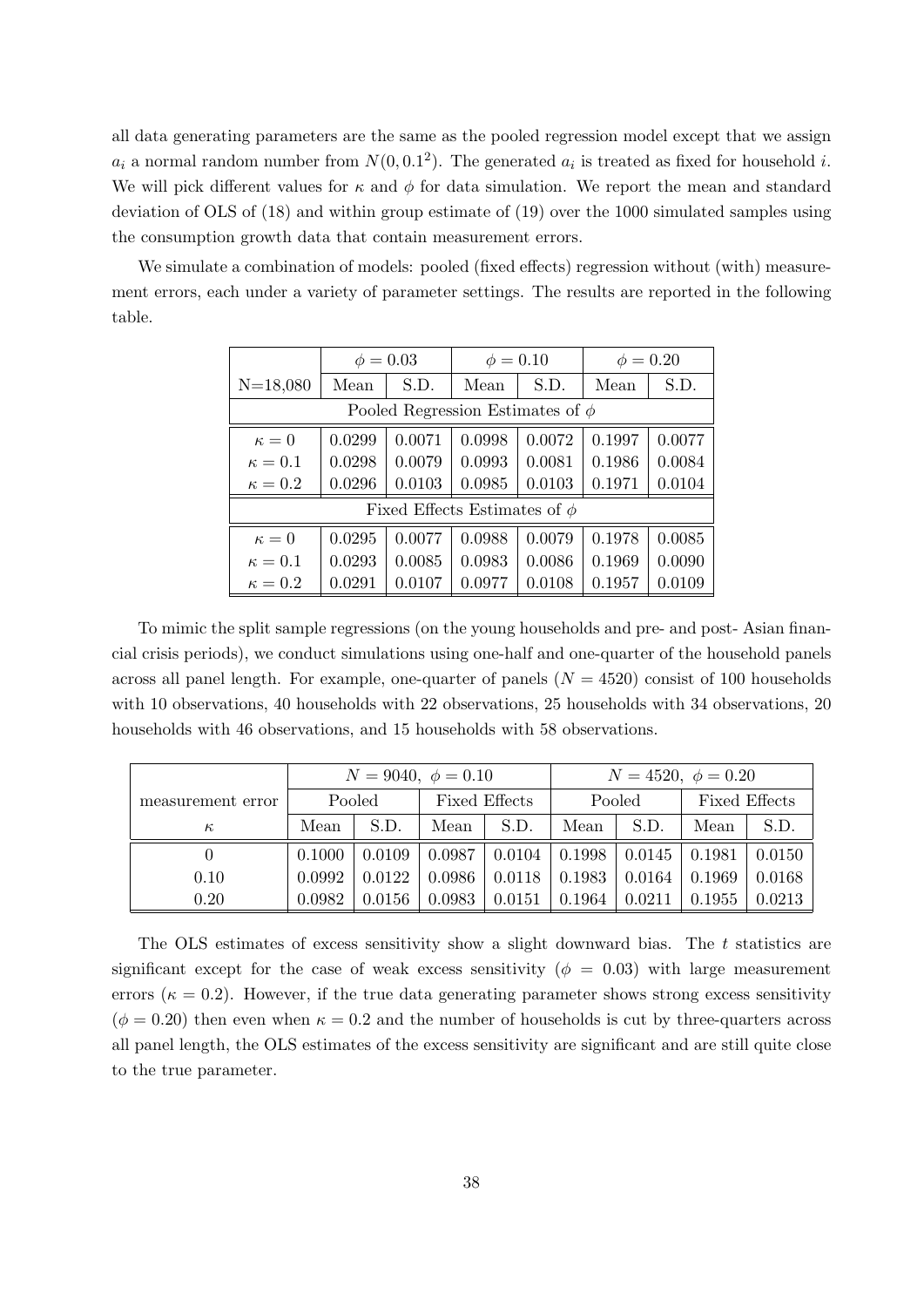| Variable                                  | Mean   | Standard deviation |
|-------------------------------------------|--------|--------------------|
| Head of household salary income           | 1,787  | 654                |
| Head of household salary income and bonus | 2,485  | 948                |
| Wage income of other household members    | 451    | 894                |
| Age                                       | 43.6   | 8.6                |
| Family size                               | 3.9    | 1.1                |
| Food                                      | 485    | 255                |
| Personal care and entertainment           | 466    | 611                |
| Transportation and communication          | 236    | 196                |
| Apparel                                   | 135    | 232                |
| Home keeping                              | 128    | 131                |
| Non-Durable consumption                   | 1,450  | 983                |
| Number of observations                    | 21,850 |                    |
| Nondurable consumption growth             | 0.004  | 0.322              |
| Head of household salary income growth    | 0.013  | 0.182              |
| Number of observations of growth          | 18,616 |                    |

TABLE 1 - Summary Monthly Statistics: All Households Headed by Government Employees 1994-2003

Note: The unit is one thousand Korean won (without adjustment for inflation). Personal care and entertainment expenditures include items such as personal care, tobacco and smoking, reading materials but exclude entertainment equipment. Transportation excludes purchase of new and used vehicles, and communication includes phone charges and cellular phone charges. Home keeping includes utilities, fuel, and public services, excludes home furniture and major appliances. The head of household salary income growth rate and household nondurable consumption growth are in real terms. Outliers of growth rates (over three times the sample standard deviations) are excluded. Total is the average across households and over 10 years.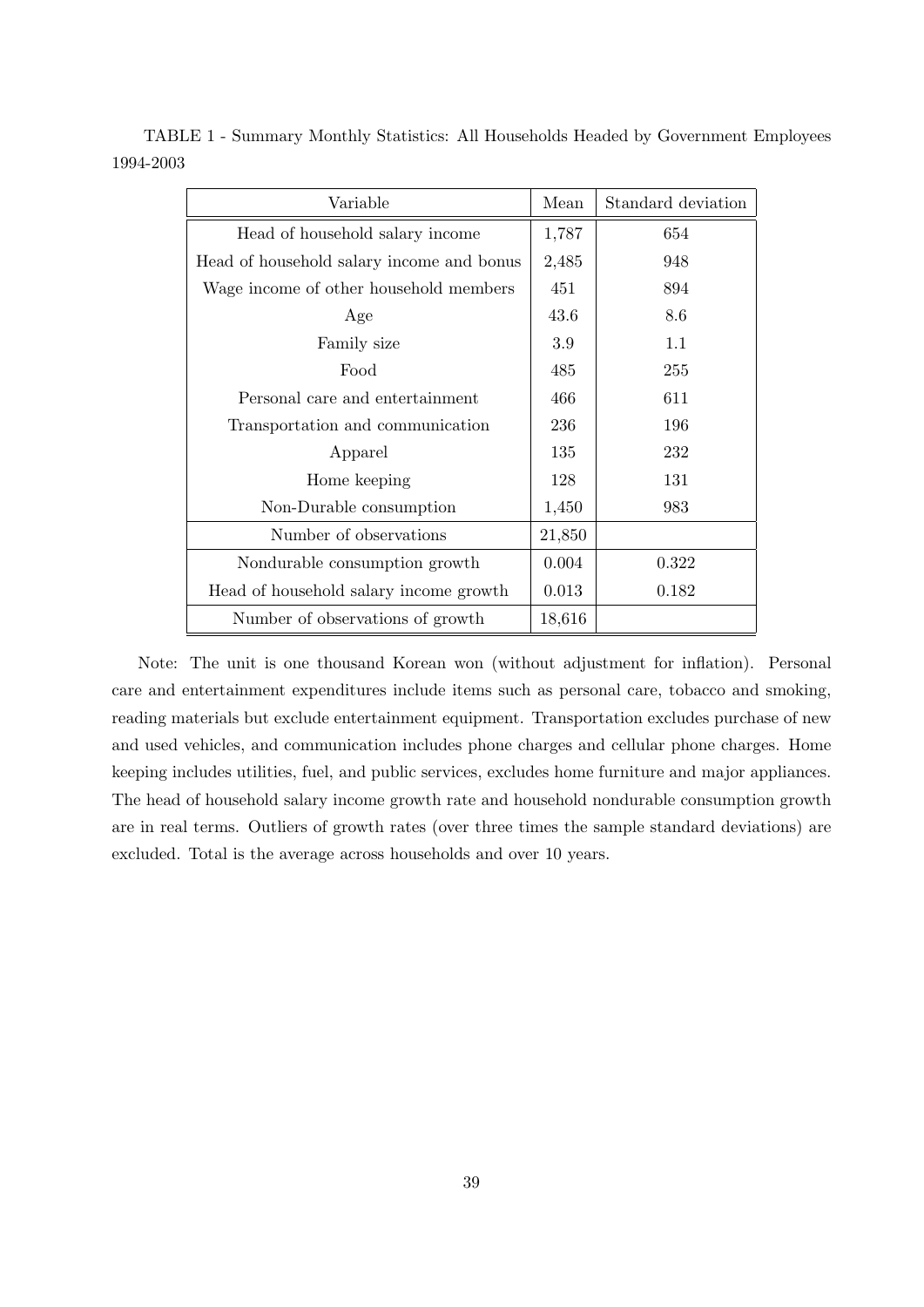| $y_t^+$ and $y_t^-$ |           | Split sample (i) |           | Split sample (ii) |         | Split sample (iii) |         |
|---------------------|-----------|------------------|-----------|-------------------|---------|--------------------|---------|
| Variable            | Full      | Low              | High      | Low               | High    | Young              | Old     |
|                     | sample    | liquidity        | liquidity | income            | income  | age                | age     |
| $y_t$               |           | 0.042            | 0.027     | $0.046**$         | 0.020   | $0.058***$         | 0.000   |
|                     |           | (0.030)          | (0.027)   | (0.018)           | (0.019) | (0.018)            | (0.017) |
| $y_t^+$             | 0.012     |                  |           |                   |         |                    |         |
|                     | (0.020)   |                  |           |                   |         |                    |         |
| $y_t^-$             | $0.051**$ |                  |           |                   |         |                    |         |
|                     | (0.023)   |                  |           |                   |         |                    |         |
| $R^2$               | 0.320     | 0.316            | 0.316     | 0.324             | 0.319   | 0.316              | 0.329   |
| N                   | 14,740    | 2,748            | 3,027     | 8,516             | 6,224   | 7,754              | 6,986   |

TABLE 2 - Response of Consumption to Anticipated Income Growth in Different Groups, 1994-2003

Note: The first column reports the estimates of the positive and negative income changes in regression (3). Split sample (i) reports estimates of  $\phi$  in regression (1) on high and low liquidity groups (defined as the households with upper and lower 20% in terms of the liquid asset-income ratio). Liquid asset is the sum of the cash-balance, imputed interest-bearing assets and stock holding. Split sample (ii) show estimates on low and high income. The low (high) salary income observations are defined as those by households headed by government employees with salary income lower (higher) than that of the sample average of same year. Young age is defined as 43 years old or younger and old age is older than 43. All regressions in the table contain consumption growth rates in month  $t - 1$  and  $t - 2$ , demographic variables, and seasonal dummies. Standard errors presented in parenthesis are robust to heteroscedasticity of unknown form.

\*\*\* : Significant at  $1\%$ .

\*\* : Significant at 5%.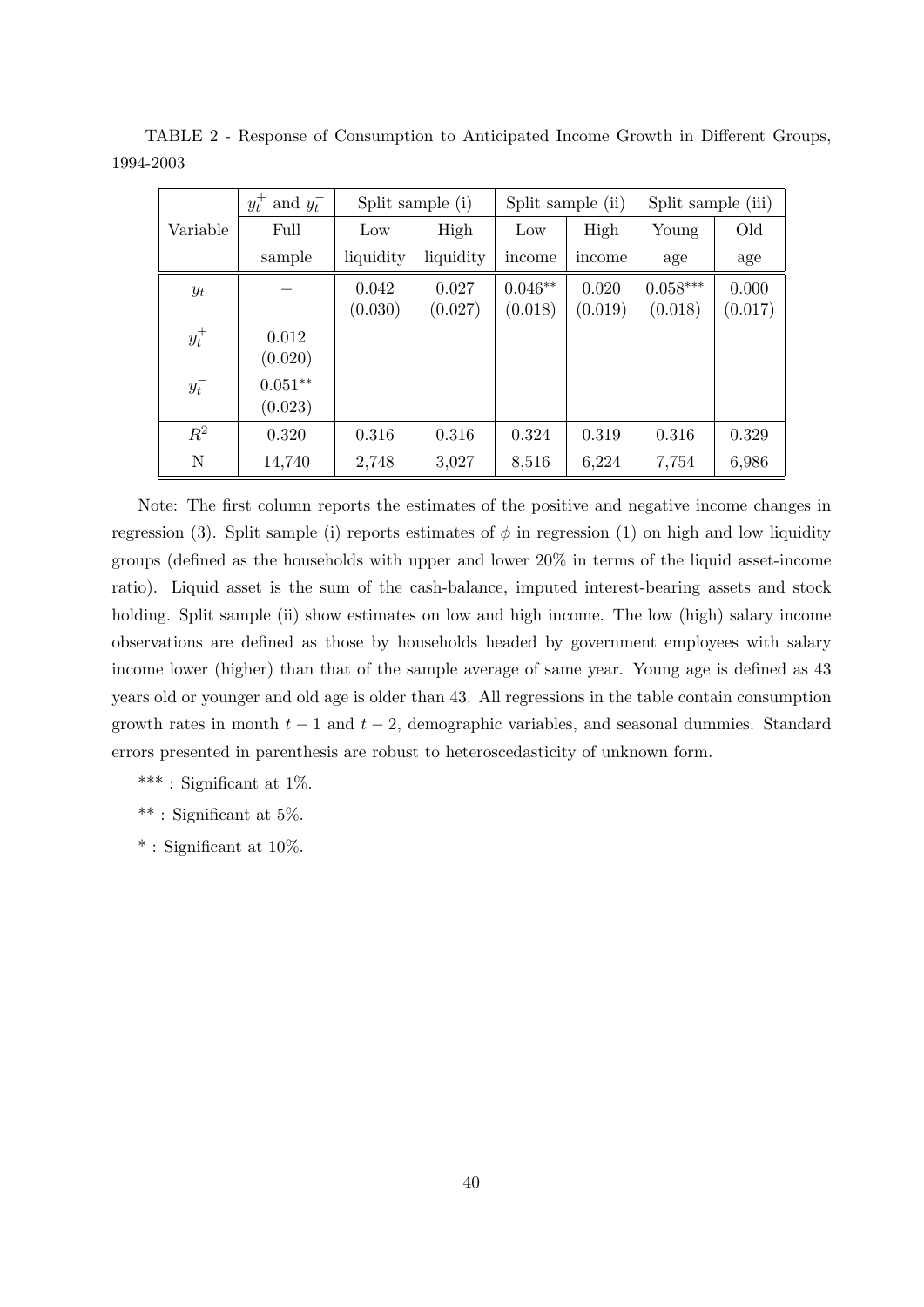| Variable    | (i)                       | (ii)                 | (iii)                 | (iv)                  |
|-------------|---------------------------|----------------------|-----------------------|-----------------------|
| Low liq.    | 0.032<br>(0.029)          |                      |                       |                       |
| High liq.   | 0.029<br>(0.027)          |                      |                       |                       |
| Low income  |                           | $0.045**$<br>(0.018) |                       |                       |
| High income |                           | 0.012<br>(0.018)     |                       |                       |
| Young       |                           |                      | $0.059***$<br>(0.018) |                       |
| Old         |                           |                      | $-0.003$<br>(0.017)   |                       |
| 94-97       |                           |                      |                       | $0.046***$<br>(0.017) |
| 98-03       |                           |                      |                       | 0.007<br>(0.018)      |
| other       | $0.029^{\ast}$<br>(0.016) |                      |                       |                       |
| $R^2$       | 0.320                     | 0.320                | 0.320                 | 0.320                 |
| N           | 14,668                    | 14,740               | 14,740                | 14,740                |

TABLE 3 - Whole Sample: Slope of interaction of dummies with salary growth

Note: The tables is based on results from equation (4). The tables present results with four different sub-sample group: low and high liquidity, low and high income, young and old, and two sub-sample dummies for  $94 - 97$  and  $98 - 03$ . The variable 'other' in the first column represents the salary growth that is not interacted with the dummies in the first column and any row. The difference in the number of observations between the first and rest of columns is due to omission of observations with missing liquidity data. The high and low liquidity groups are defined as the households with upper and lower 20% of the liquid asset-income ratio. The low (high) salary income observations are defined as those by households headed by government employees with salary income lower (higher) than that of the sample average of same year. All regressions contain consumption growth rates in month  $t-1$  and  $t-2$ , demographic variables, and seasonal dummies. Standard errors presented in parenthesis are robust to heteroscedasticity of unknown form.

- \*\*\* : Significant at 1%.
- \*\* : Significant at 5%.
- $*$ : Significant at 10%.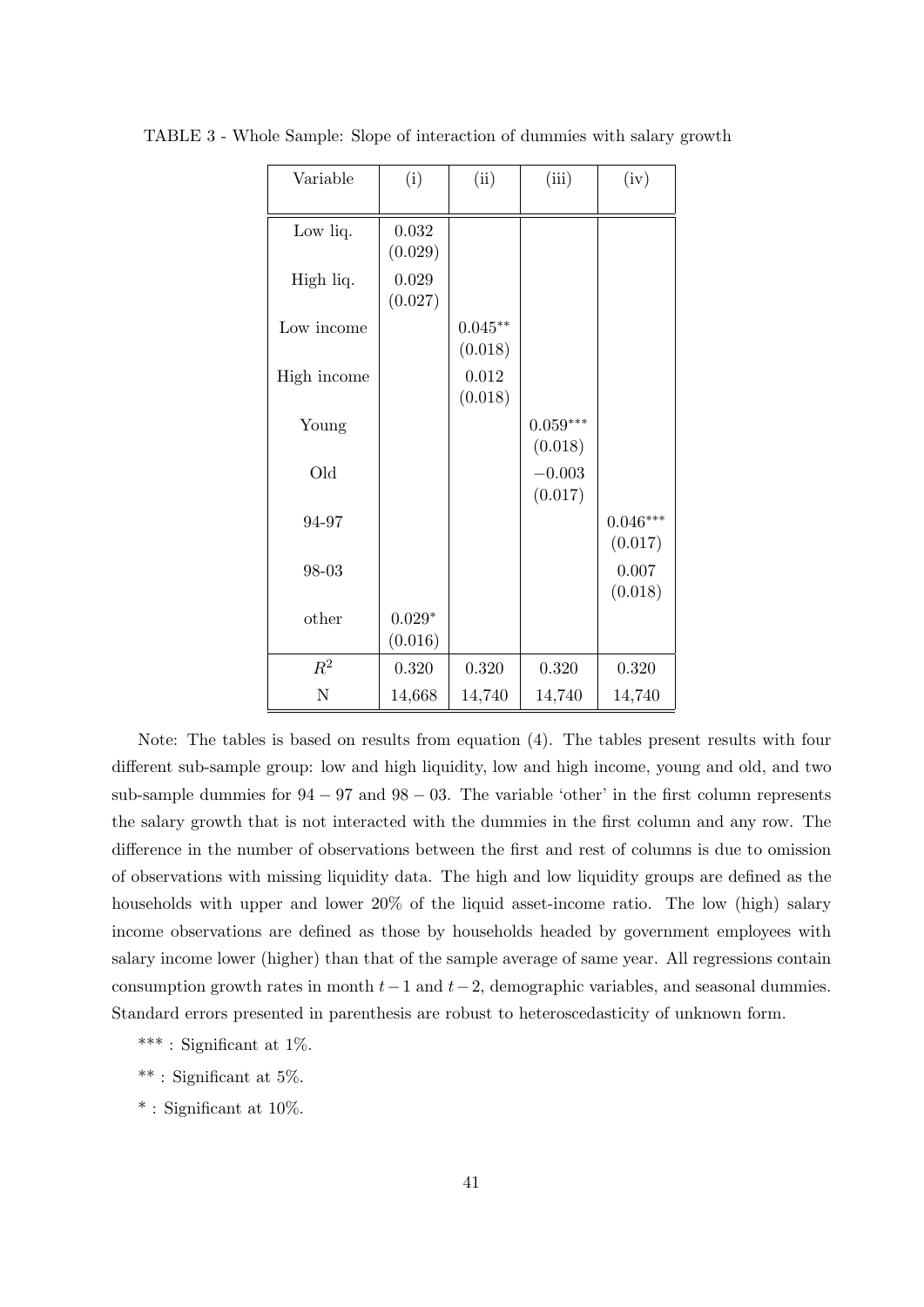| Variable       | Low<br>liquidity | Low<br>income | young      | young and<br>low liq. | young and<br>low inc. | old        | old and<br>low liq. | old and<br>low inc. |
|----------------|------------------|---------------|------------|-----------------------|-----------------------|------------|---------------------|---------------------|
| $d_{94-97}$    | $0.123***$       | $0.061**$     | $0.097***$ | $0.179***$            | $0.110***$            | $-0.007$   | 0.039               | $-0.082$            |
|                | (0.049)          | (0.027)       | (0.023)    | (0.059)               | (0.030)               | (0.024)    | (0.082)             | (0.052)             |
| $d_{98-03}$    | $-0.026$         | 0.024         | 0.008      | $-0.058$              | 0.038                 | 0.003      | 0.012               | $-0.010$            |
|                | (0.036)          | (0.028)       | (0.027)    | (0.054)               | (0.034)               | (0.024)    | (0.045)             | (0.045)             |
| other          | $0.029**$        | 0.005         | $-0.003$   | $-0.009$              | 0.001                 | $0.059***$ | $0.063***$          | 0.017               |
|                | (0.014)          | (0.020)       | (0.017)    | (0.019)               | (0.024)               | (0.018)    | (0.020)             | (0.036)             |
| $\mathbb{R}^2$ | 0.321            | 0.320         | 0.321      | 0.320                 | 0.321                 | 0.320      | 0.320               | 0.320               |
| N              | 14,668           | 14,740        | 14,740     | 14,668                | 14,740                | 14,740     | 14,668              | 14,740              |

TABLE 4 - Whole Sample: Slope of interaction of dummies with salary growth

Note: The table reports the estimates of the interaction of anticipated salary growth with variables in the column and the row. For example, the estimate in the first column and first row is the estimate of coefficient of interaction of salary growth with year 94-97 and low liquidity. The variable 'other' in the ith column represents the salary growth not interacted with the dummies in the ith column and any row. The high and low liquidity groups are defined as the households with upper and lower 20% of the liquid asset-income ratio. The low (high) salary income observations are defined as those by households headed by government employees with salary and allowance lower (higher) than that of the sample average of same year. All regressions in the table contain consumption growth rates in month  $t-1$  and  $t-2$ , demographic variables, and seasonal dummies. Standard errors presented in parenthesis are robust to heteroscedasticity of unknown form.

\*\*\* : Significant at 1%.

\*\* : Significant at 5%.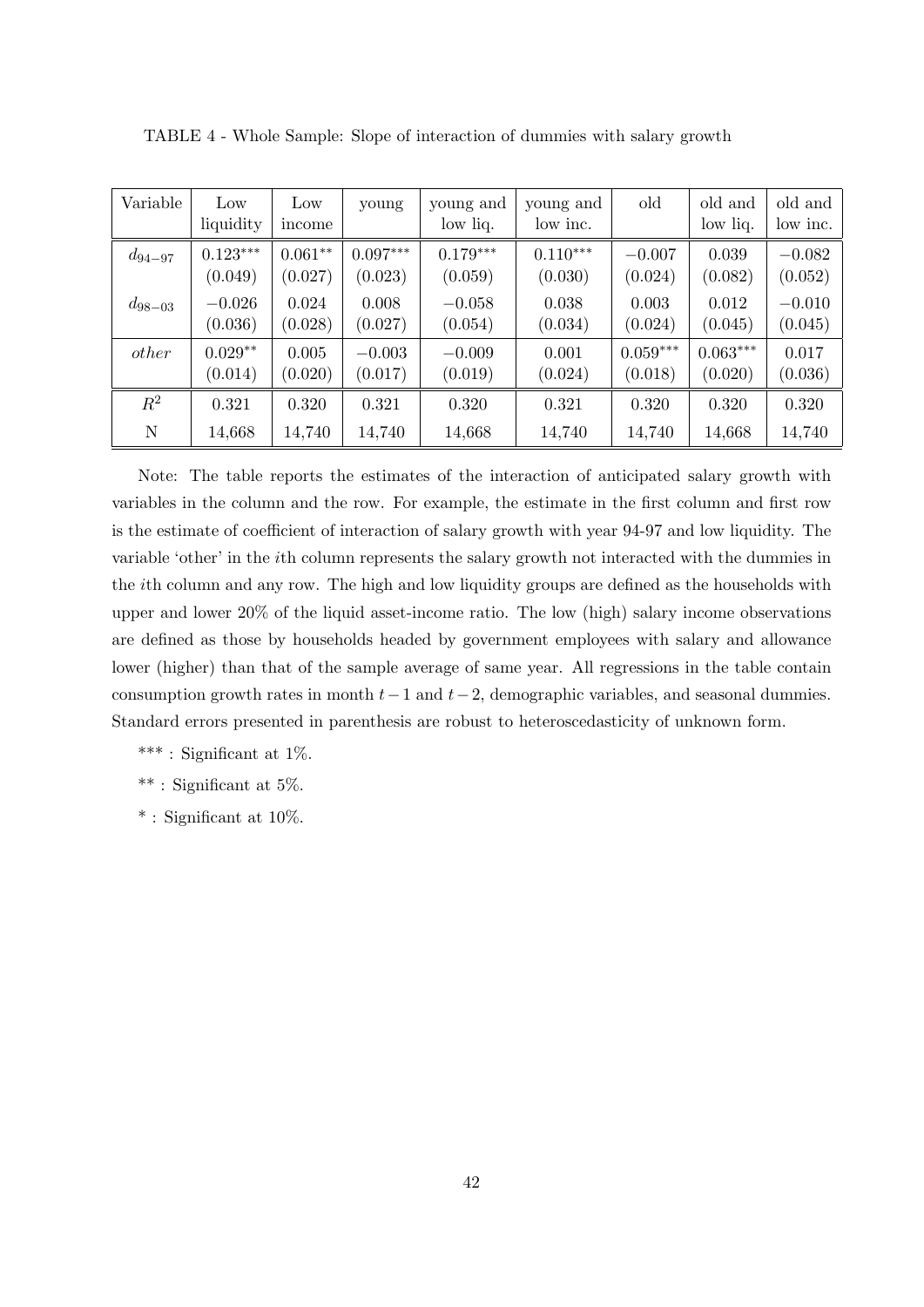| Variable      | $y_t$      | Low<br>liquidity     | Low<br>income    | young               | young and<br>low liquidity | young and<br>low income |
|---------------|------------|----------------------|------------------|---------------------|----------------------------|-------------------------|
| $d_{94-97Q2}$ | $0.058***$ | $0.121**$            | $0.075***$       | $0.110***$          | $0.188***$                 | $0.118***$              |
|               | (0.018)    | (0.053)              | (0.028)          | (0.024)             | (0.062)                    | (0.032)                 |
| $d_{97Q2-98}$ | 0.000      | 0.065                | 0.003            | $-0.006$            | 0.055                      | $-0.026$                |
|               | (0.034)    | (0.083)              | (0.051)          | (0.049)             | (0.112)                    | (0.059)                 |
| $d_{1999}$    | 0.034      | $-0.007$             | 0.050            | $-0.054$            | $-0.050$                   | 0.007                   |
|               | (0.042)    | (0.075)              | (0.070)          | (0.059)             | (0.115)                    | (0.085)                 |
| $d_{00-03}$   | $-0.014$   | $-0.040$             | 0.003            | 0.023               | $-0.079$                   | 0.048                   |
|               | (0.022)    | (0.044)              | (0.034)          | (0.034)             | (0.067)                    | (0.042)                 |
| other         |            | $0.029**$<br>(0.014) | 0.011<br>(0.019) | $-0.003$<br>(0.017) | $-0.009$<br>(0.019)        | $-0.006$<br>(0.027)     |
| $R^2$         | 0.320      | 0.321                | 0.320            | 0.321               | 0.320                      | 0.321                   |
| N             | 14,740     | 14,668               | 14,740           | 14,740              | 14,668                     | 14,740                  |

TABLE 5 - Whole Sample: Slope of interaction of dummies with salary growth

Note: The table reports the estimates of the interaction of anticipated salary growth with dummy variables in the column and the row. The variable 'other' in the ith column represents the salary growth not interacted with the dummies in the ith column and any row. The high and low liquidity groups are defined as the households with upper and lower 20% of the liquid assetincome ratio. The low (high) salary income observations are defined as those by households headed by government employees with salary income lower (higher) than that of the sample average of same year. All regressions in the table contain consumption growth rates in month  $t-1$  and  $t-2$ , demographic variables, and seasonal dummies. Standard errors presented in parenthesis are robust to heteroscedasticity of unknown form.

\*\*\* : Significant at 1%.

\*\* : Significant at 5%.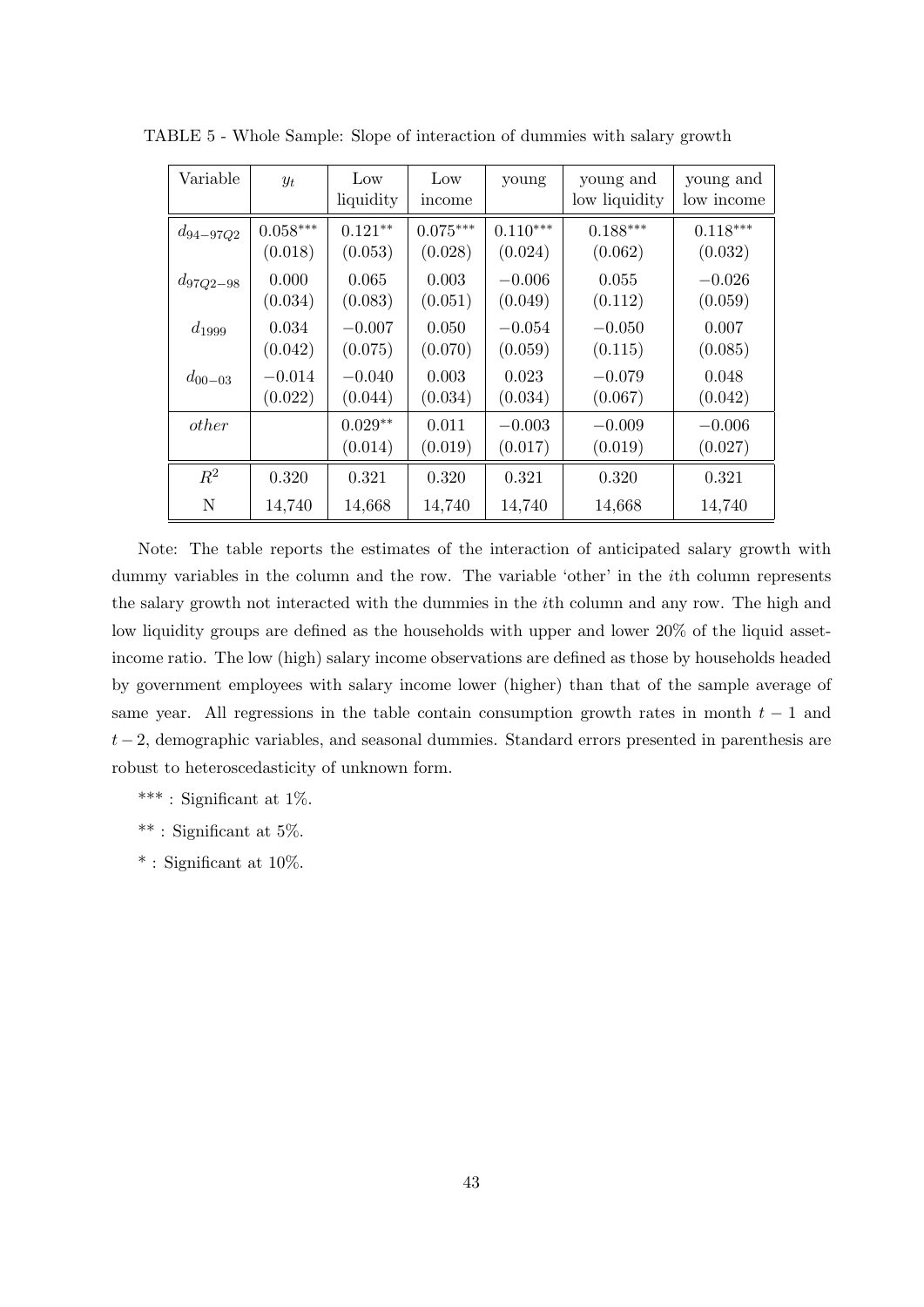|       | Young                  |            |               |            |               | Old      |               |          |               |          |
|-------|------------------------|------------|---------------|------------|---------------|----------|---------------|----------|---------------|----------|
|       |                        |            | group by inc. |            | group by liq. |          | group by inc. |          | group by liq. |          |
|       | 94-97                  | 94-03      | 94-97         | 94-03      | 94-97         | 94-97    | 94-03         | 94-97    | 94-03         | 94-97    |
| $y_t$ | $0.096^{\ast\ast\ast}$ |            |               |            |               | $-0.004$ |               |          |               |          |
|       | (0.024)                |            |               |            |               | (0.025)  |               |          |               |          |
| Low   |                        | $0.075***$ | $0.109***$    |            |               |          | $-0.018$      | $-0.080$ |               |          |
| inc.  |                        | (0.022)    | (0.031)       |            |               |          | (0.032)       | (0.053)  |               |          |
| High  |                        | 0.022      | $0.073*$      |            |               |          | 0.011         | 0.022    |               |          |
| inc.  |                        | (0.031)    | (0.040)       |            |               |          | (0.022)       | (0.028)  |               |          |
| Low   |                        |            |               | 0.038      | $0.178***$    |          |               |          | 0.020         | 0.043    |
| liq.  |                        |            |               | (0.041)    | (0.060)       |          |               |          | (0.042)       | (0.083)  |
| High  |                        |            |               | 0.045      | $0.076*$      |          |               |          | 0.012         | 0.014    |
| liq.  |                        |            |               | (0.039)    | (0.044)       |          |               |          | (0.036)       | (0.045)  |
| other |                        |            |               | $0.070***$ | $0.088***$    |          |               |          | $-0.010$      | $-0.019$ |
|       |                        |            |               | (0.023)    | (0.032)       |          |               |          | (0.022)       | (0.031)  |
| $R^2$ | 0.321                  | 0.316      | 0.321         | 0.316      | 0.321         | 0.324    | 0.328         | 0.325    | 0.328         | 0.324    |
| N     | 3,476                  | 7,754      | 3,476         | 7,738      | 3,466         | 3,063    | 6,986         | 3,063    | 6,930         | 3,040    |

TABLE 6 - Split Sample Estimates: Young and old age

Note: The table reports the estimates of the interaction of anticipated salary growth with variables in the first column, for two sub-sample periods. The variable 'other' in the ith column represents the salary growth not interacted with the dummies in the ith column and any row. The high and low liquidity groups are defined as the households with upper and lower  $20\%$  in terms of the liquid asset-income ratio. The low (high) salary income observations are defined as those by households headed by government employees with salary income lower (higher) than that of the sample average of same year. All regressions in the table contain consumption growth rates in month  $t-1$  and  $t-2$ , demographic variables, and seasonal dummies. Standard errors presented in parenthesis are robust to heteroscedasticity of unknown form.

\*\*\* : Significant at 1%.

\*\* : Significant at 5%.